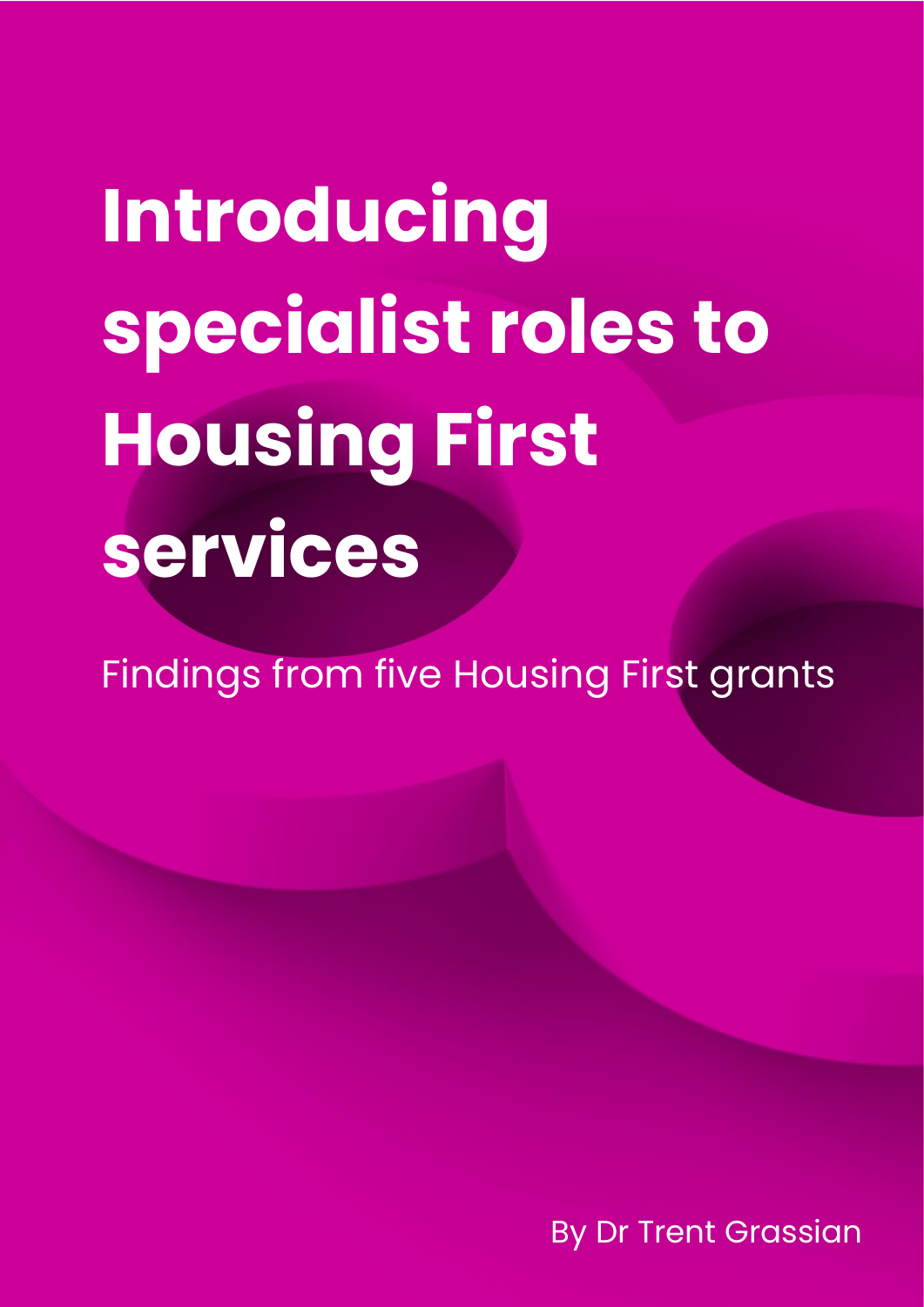#### **Contents**

| <b>Introduction</b>                                           |     |
|---------------------------------------------------------------|-----|
| Trauma-Informed Counsellor                                    | 5   |
| Occupational Therapist                                        | 13. |
| Peer Mentor and Co-Production Development Project Coordinator | 24  |
| <b>Strategic Partnership Manager</b>                          | 35  |
| <b>Specialist Women's Worker</b>                              | 45  |
| <b>Conclusion and Recommendations</b>                         | 53  |

## **Acknowledgements**

We would like to thank all who contributed their time and resource to the creation and oversight of these grants, particularly Comic Relief for funding this important work and the five grantees, whose learning we will hope will provide valuable insights to many others.

Homeless Link 2022. All rights reserved. 1 Homeless Link is a charity no. 1089173 and a company no. 04313826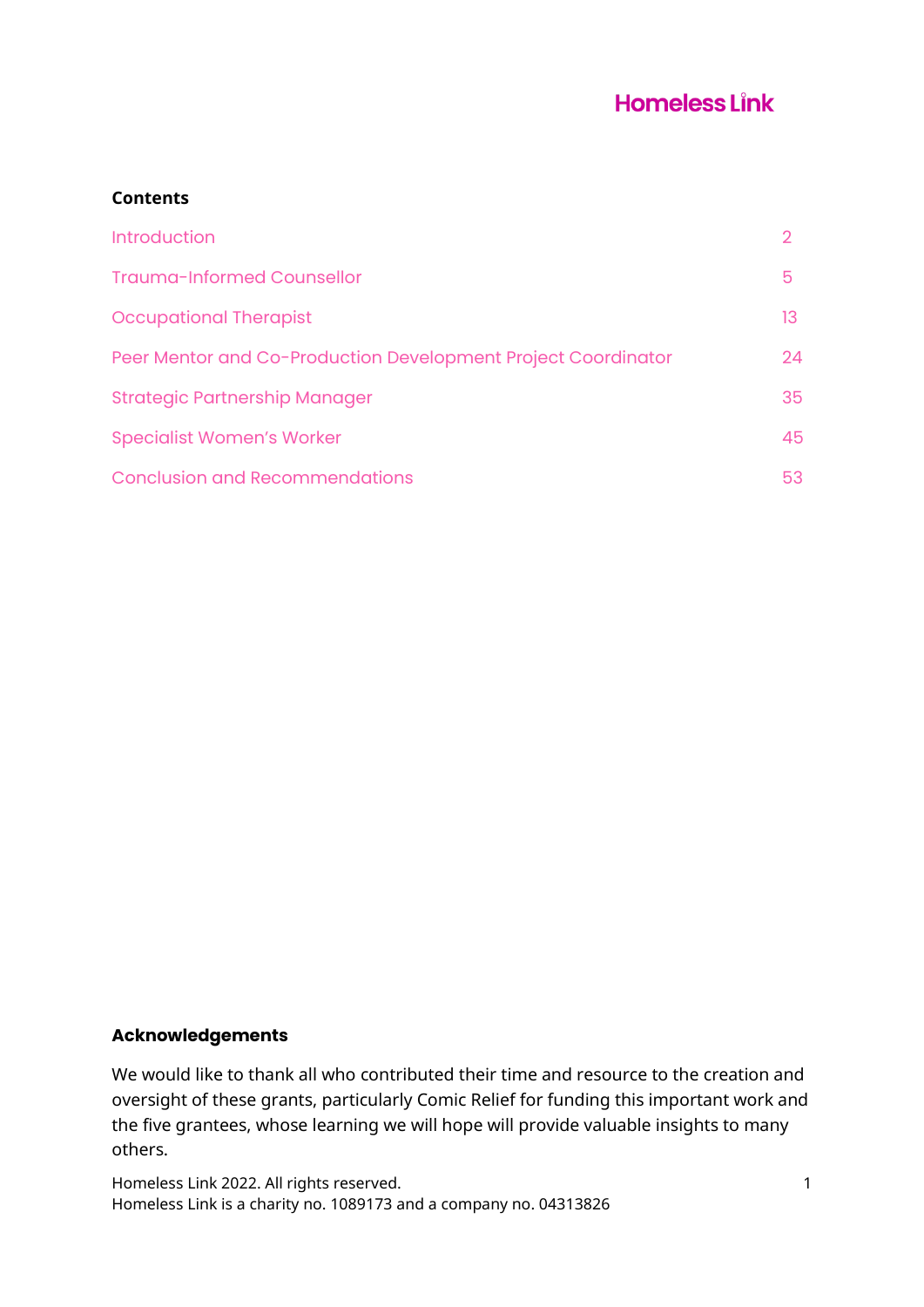# **Introduction**

Housing First is an approach to housing and support that aims to offer those with multiple, complex needs a stable home and the opportunity to receive intensive, person-centred, holistic support. While originally developed in 1992 in New York by Pathways for Housing, the model has since expanded internationally, including gaining in popularity in England from 2010, where the model is upheld by seven principles:

- 1. People have a right to a home;
- 2. Flexible support is provided for as long as needed;
- 3. Housing and support are separated;
- 4. Individuals have choice and control;
- 5. An active engagement approach is used;
- 6. The service is based on people's strengths, goals, and aspirations; and
- 7. A harm reduction approach is used.

In 2019, through the support of Comic Relief, Homeless Link was able to offer grants for the creation of several different Housing First specialist roles, with the prerequisite that these improve sustainability of the service after the grant ends and do not create provision that would end after the grant. After an initial application process, five proposals were approved for five very different roles that lasted between one and two years, presenting a unique opportunity for testing different approaches, expanding capacity, and seeing how different work streams can add value to the Housing First model and its residents. These include:

- 1. A Trauma-Informed Counsellor at the South Yorkshire Housing Association;
- 2. An Occupational Therapist at St Mungo's;
- 3. A Peer Mentor and Co-Production Development Project Coordinator at Bournemouth Churches Housing Association;
- 4. A Specialist Women's Worker at Brighter Futures; and
- 5. A Strategic Partnership Manager at the Single Homeless Project.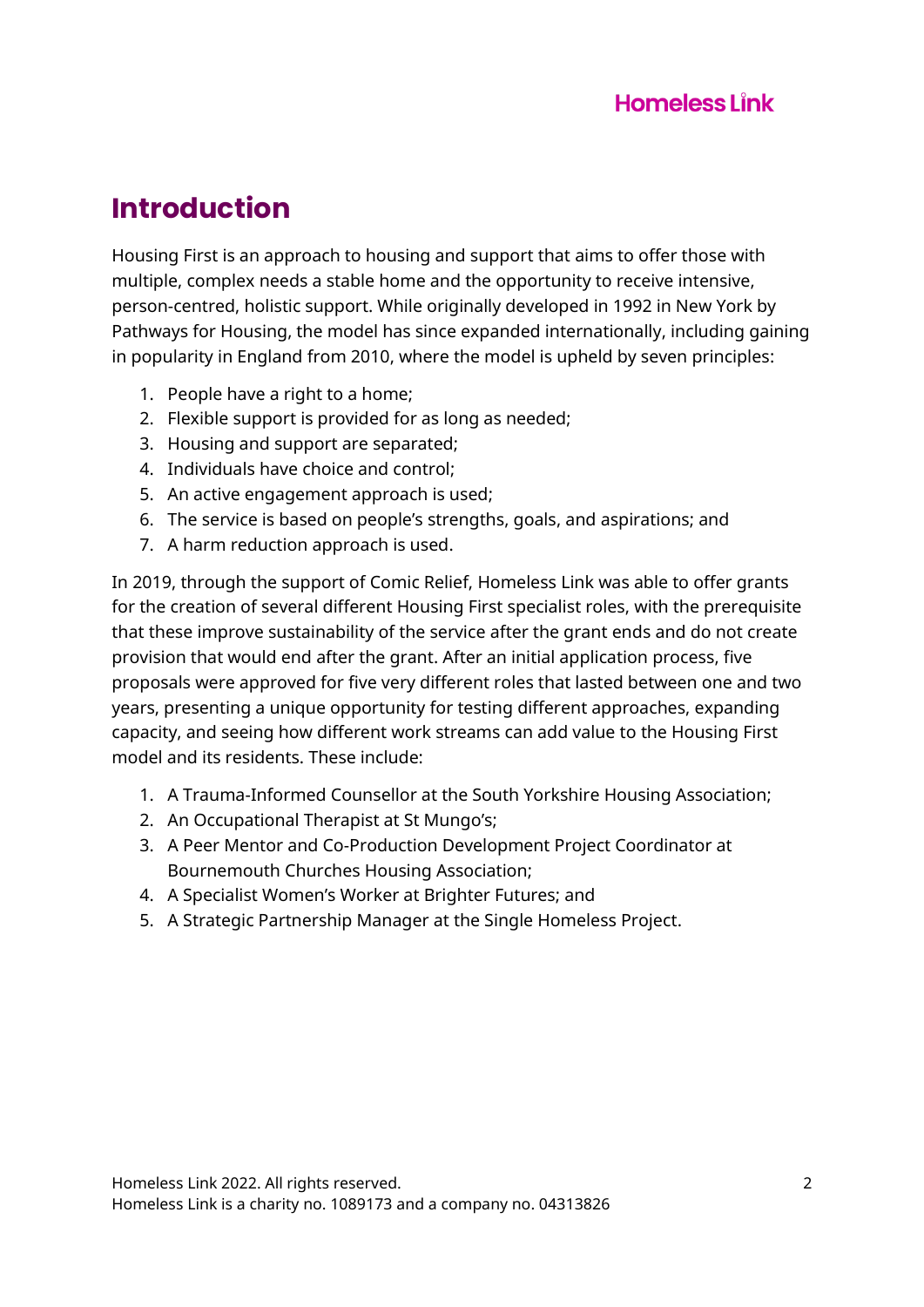While many of the challenges Housing First services face are systemic – most notably short-term funding<sup>1</sup> and a lack of affordable accommodation,<sup>2</sup> these roles aimed to create opportunities for important changes that are within these services' power. In particular, due to the nature of Housing First's work and residents, it is essential that Housing First teams are able to build links with local government and services. These roles all represent various approaches that can reinforce partnership and multi-agency working.

This learning report serves to summarise some of the key challenges and successes experienced within each of these streams of work. While there have been some exciting opportunities for learning and signs of initial success, it is important to note that these grants were aimed to begin around the time that the COVID-19 pandemic hit the UK in early 2020. In some cases, this caused delays to hiring and in others it meant those hired were reassigned to emergency support or had their ability to provide services hindered by the pandemic.

Outside of the introduction and conclusion, this report has five sections, each covering one of the grants. Outcomes are discussed in terms of those for residents, those for staff, and those targeting systemic change through working to address local networks and sustainability. Each section also features case studies and information about the impact of COVID-19, as well as conclusions and recommendations.

# **Methods**

This report is comprised from a series of updates provided by grantees throughout the course of the grant, including a final report after or near the grant's close. Two of the five grants (Brighter Futures, and the Single Homeless Project) also commissioned impact reports, the information of which has also been incorporated. Follow up questions and conversations were also held with staff, as needed. Where case studies or individual stories are utilised, residents' anonymity has been preserved through the use of pseudonyms and the removal of any potentially identifying information.

Homeless Link 2022. All rights reserved. 3

Homeless Link is a charity no. 1089173 and a company no. 04313826

<sup>1</sup> Blood, I et al. (2020). *'A Traumatised System': Research into the commissioning of homelessness services in the last 10 years.* Available at: [https://www.riverside.org.uk/wp-content/uploads/](https://www.riverside.org.uk/wp-content/uploads/2020/03/A_Traumatised_System_FULL-REPORT_v8_webFINAL.pdf) [2020/03/A\\_Traumatised\\_System\\_FULL-REPORT\\_v8\\_webFINAL.pdf.](https://www.riverside.org.uk/wp-content/uploads/2020/03/A_Traumatised_System_FULL-REPORT_v8_webFINAL.pdf)

<sup>2</sup> Bramley, G. (2019). *Housing supply requirements across Great Britain for low-income households*  and homeless people: Research for Crisis and the National Housing Federation. Available at: [https://](https://researchportal.hw.ac.uk/en/publications/housing-supply-requirements-across-great-britain-for-low-income-h) [researchportal.hw.ac.uk/en/publications/housing-supply-requirements-across-great-britain-for](https://researchportal.hw.ac.uk/en/publications/housing-supply-requirements-across-great-britain-for-low-income-h)[low-income-h.](https://researchportal.hw.ac.uk/en/publications/housing-supply-requirements-across-great-britain-for-low-income-h)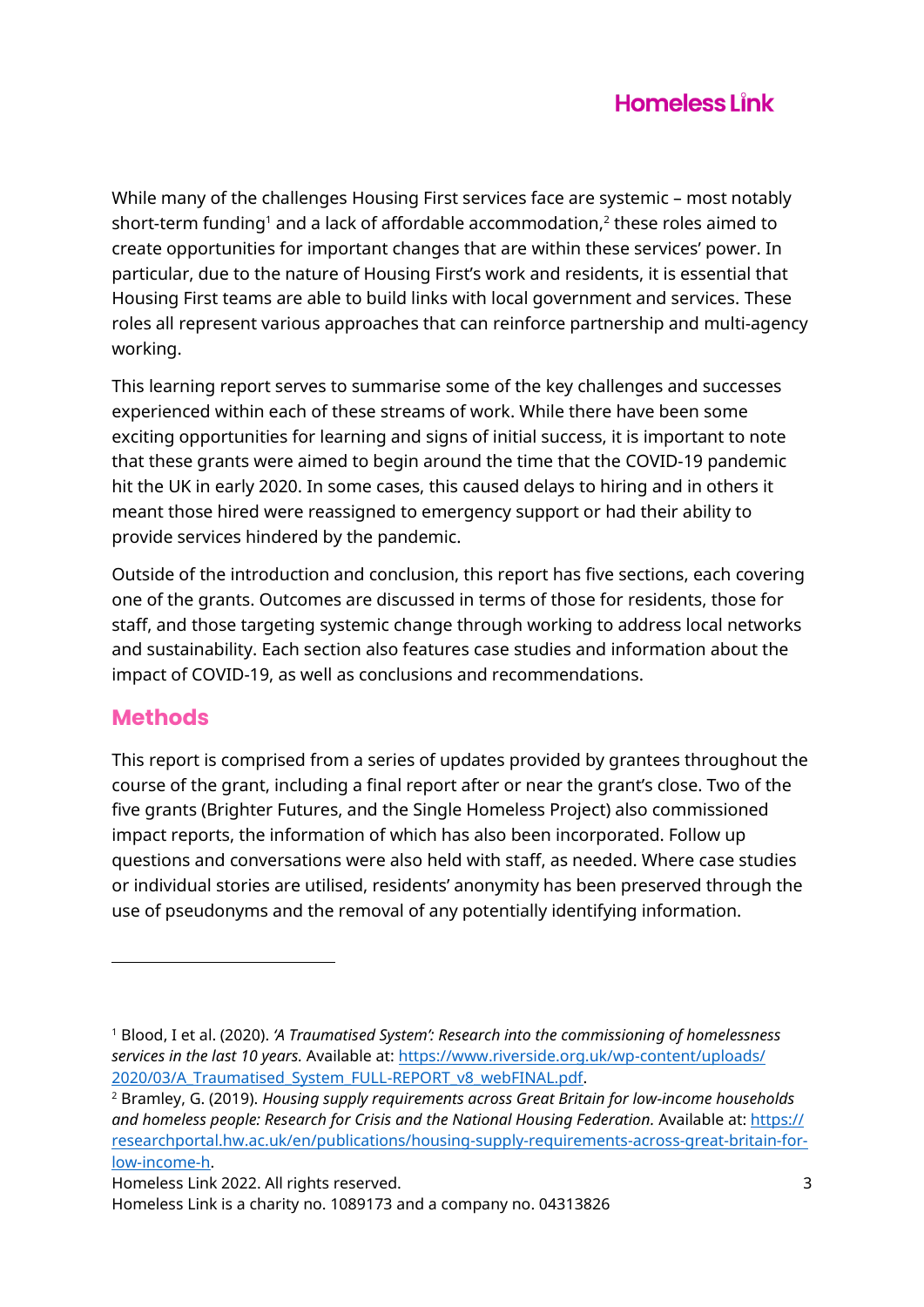It is important to note that, as this report was commissioned retroactively, it was not possible to create and test particular hypotheses. As such, this is very much a learning report that can only assess potential areas of impact that may be useful to other Housing First initiatives and to future research. Due to the exploratory nature of these grants and the flexible, trauma-informed basis of Housing First, grants' initial and stated outcomes tend to focus on scoping and identifying areas for further exploration and research.

All findings herein are therefore of an exploratory nature and it is hoped that they will be used to inform those interested in expanding their Housing First offer, those supporting residents with multiple and complex needs, and for those interested in conducting further research in this area. An additional challenge is that at the time of receiving final reports, many grants had closed and those in funded posts had moved on to new positions, making it not possible for follow up questions with them.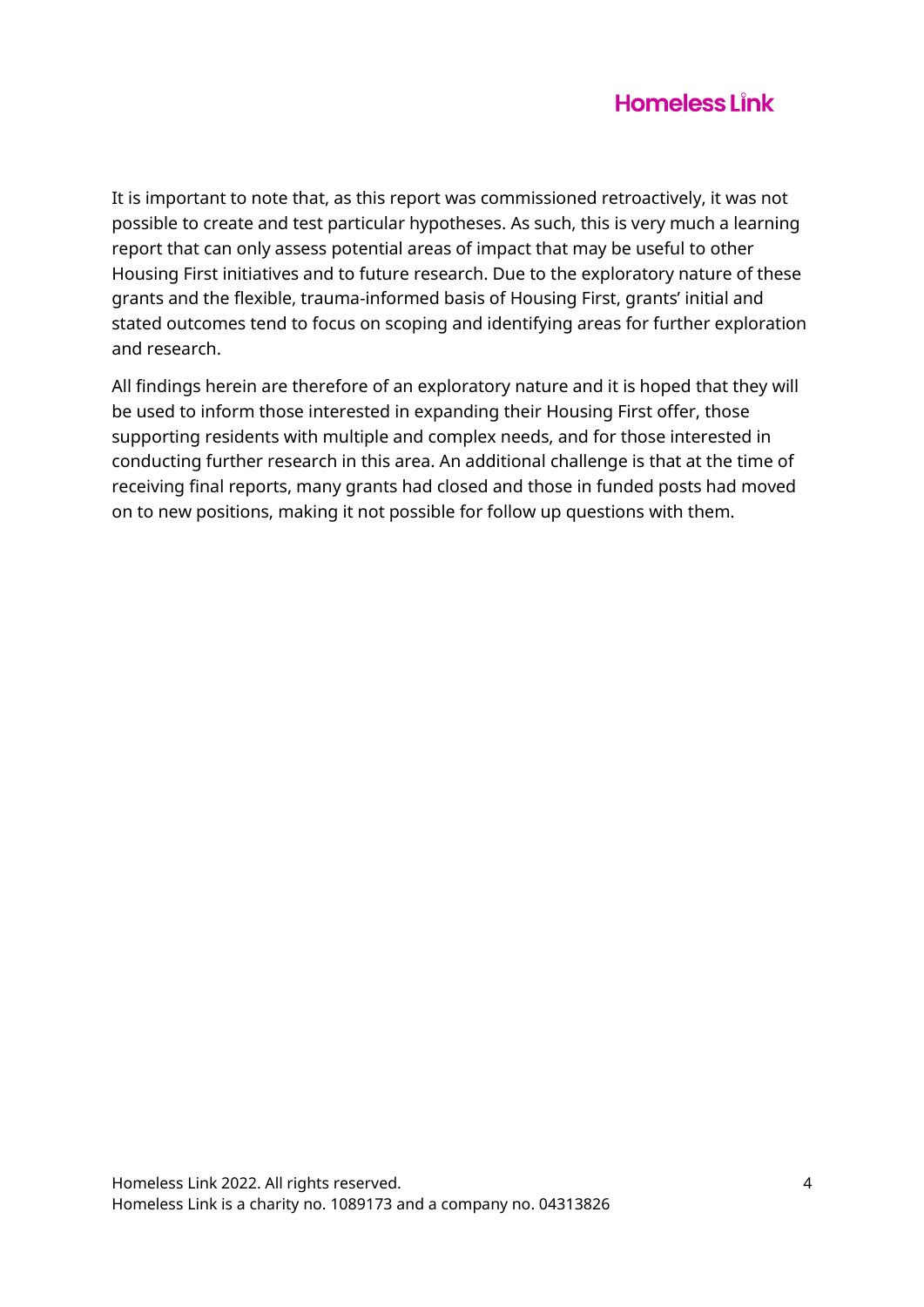# **Trauma-Informed Counsellor**

## **Overview**

South Yorkshire Housing Association (SYHA) was awarded a grant for £93,249 to hire a trauma-informed counsellor in support of their Housing First programmes in Rotherham. The grant was envisioned as serving three primary aims.

First, they wanted to provide counselling services to existing residents, including 1:1 counselling and other types of tailored interventions. In line with the Housing First principles, these would be flexible in duration, location, and intensity (Principle 4), with the ultimate goal of helping residents to replace substance misuse with positive coping mechanisms, including engaging with local communities and fostering supportive social connections (Principle 7). SYHA explained that most of their residents have a dual diagnosis, which can present a real challenge in accessing mental health services.

The role also aimed to provide training and reflective practice opportunities for all Housing First staff members, ultimately hoping to embed a trauma-informed approach (TIA) across their frontline teams (Principle 5). SYHA believed that, by increasing staff members' understanding of the potential impact of trauma and feeling confident in using a strength-based approach (Principle 6), they would be better able to support residents and improve the sustainability of the service they offered.

Finally, this role also aimed to support some of SYHA's broader strategic development. This was hoped to be achieve by having the role sit outside of the traditional organisational hierarchy and by having the Counsellor work to develop networks with other organisations and services.

A Trauma-Informed Counsellor (TIC) was hired in February 2020 and remained in post until December 2021.

# **The impact of COVID-19**

The timing of the COVID-19 pandemic was a significant challenge in the TIC's ability to meet the role's aims and to develop relationships with residents. The TIC had only had one session with each of their new residents before the first lockdown was announced. Attempts were made to offer counselling over the phone, but initially these were, unfortunately, not successful.

Over time, the TIC was able to offer counselling sessions through a range of methods, including online, over the phone, and outdoors. However, the TIC found that residents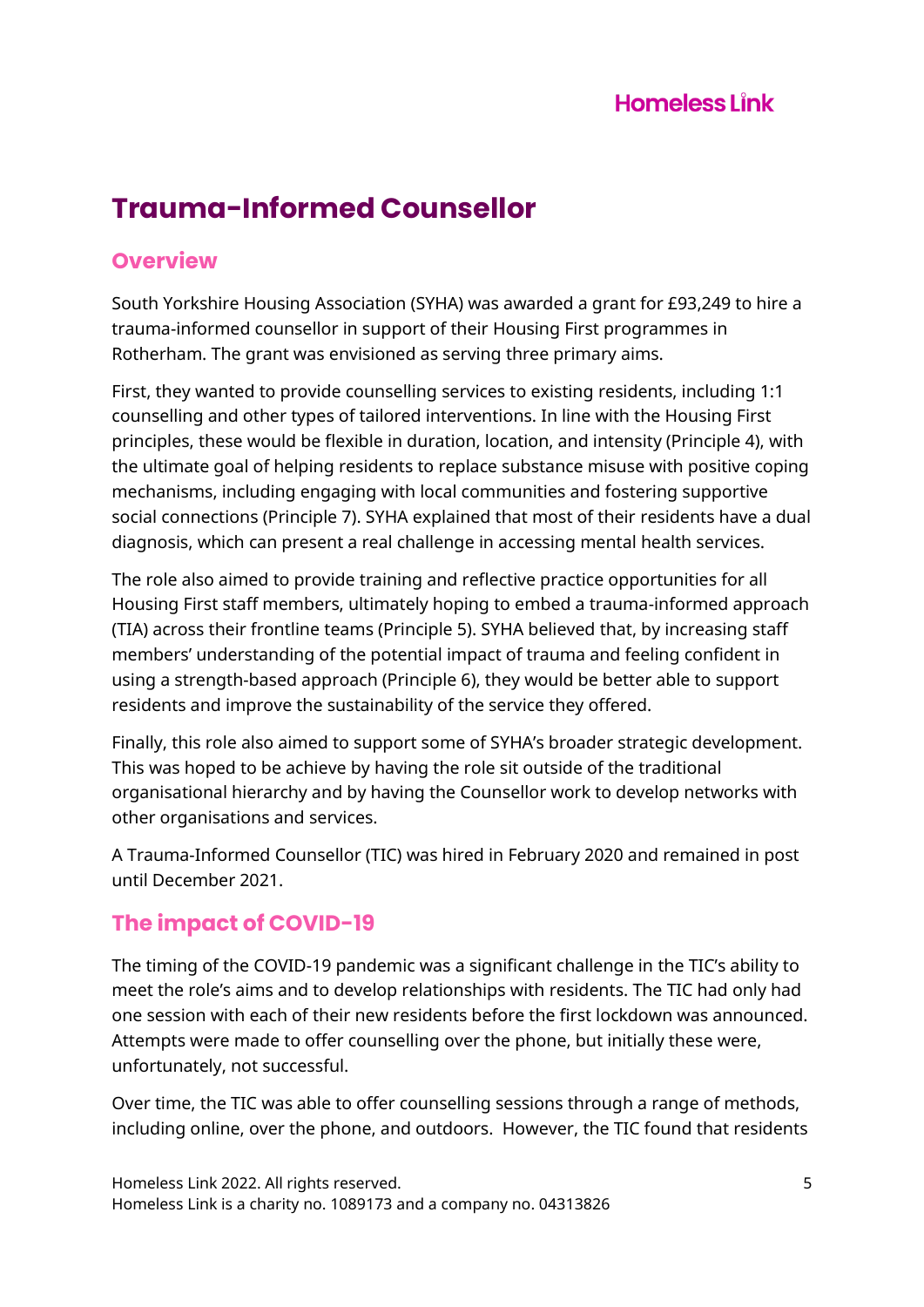generally wanted and needed to focus on coping with the immediate pandemic, inhibiting their ability to work on long-term goals and work through past trauma.

While some residents preferred phone or video calls, the TIC also developed an innovative solution so that they could offer an approximation of face-to-face counselling that still adhered to COVID-19 restrictions. The TIC would leave a tablet at the resident's door and, using their work phone and the tablet, the two could chat while the TIC sat outside in their car. By staying in such close proximity, they could see each while speaking over the phone / tablet.

In addition to the many challenges presented by the pandemic, one of the unforeseen benefits of having the TIC in post was their ability to provide additional mental health and wellbeing support to staff and residents during a time characterised by fear, worry, and isolation.

## **Outcomes**

#### **Outcomes for residents**

During their time at SYHA, the TIC offered counselling services to 42Housing First residents, including 30 in Rotherham and 12 in Chesterfield. 14 residents had one-onone counselling sessions (7 men and 7 women), including 10 who were 25 or over and 4 who were 16-25, 4 disabled individuals, and 2 people who were in a couple.

For residents who were not ready for traditional counselling, the TIC adapted their offer to include a range of other types of support, including cooking, arts and crafts, and walking therapy. Residents also had the option to have their support worker present, most chose to do.

The team identified a key gap in the TIC's service delivery that reflected gaps occurring in other streams of work. Specifically, as a white counsellor, they had not engaged with any residents of colour, despite 10% of residents in Chesterfield and 4% of residents in Rotherham being Black and minority ethnic. This was only noticed after the TIC's tenure, during SYHA's work to produce a Race Action Plan. they reported having recently employed a white therapist in a different role who had also struggled to engage with communities of colour.

It was felt that residents of colour may feel that white therapists will not understand their experience and/or that there may be a lack of trust. The service noted that it seemed some residents may have been open to group-based therapy, particularly if it was based around culturally relevant activities (e.g., cooking or art).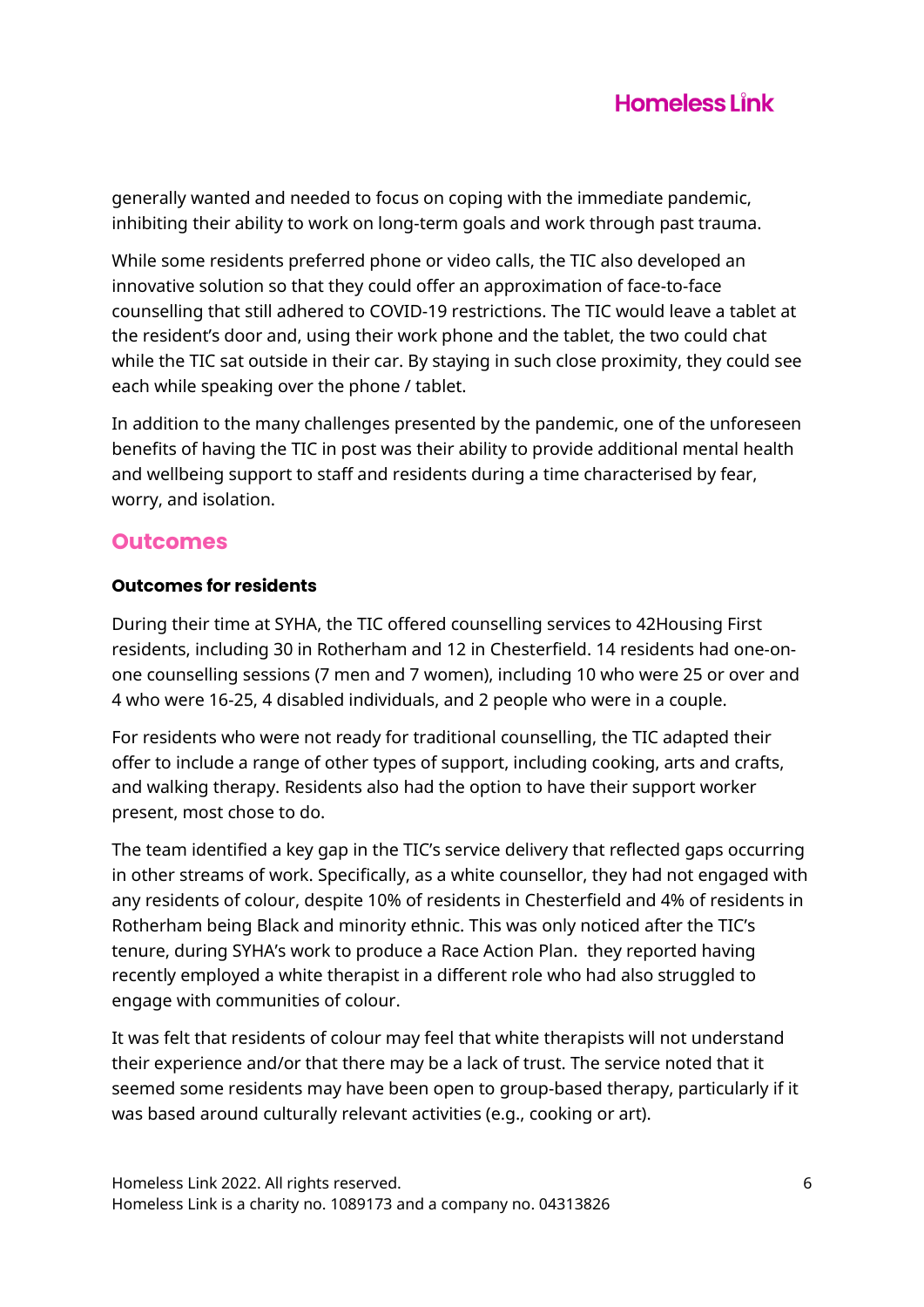#### *Outcome 1: Improvements to mental health and wellbeing*

The first hypothesis was that having a TIC would lead to better mental health and social wellbeing outcomes for residents.

Originally, SYHA aimed to use three measures: (a) a validated measure agreed by the counsellor to evaluate mental health scores; (b) the Warwick-Edinburgh Mental Wellbeing Scale; and (c) the De Jong Gierveld Loneliness Scale to assess social isolation and loneliness.

The service noted that, as described previously, the pandemic had a significant impact on residents' mental health and wellbeing. This made it extremely difficult to assess the impact of the counselling services, given that residents were likely to be experiencing poorer mental health than might have otherwise been the case. Thus, they decided to only use the Warwick-Edinburgh measure.

Unfortunately, due to a combination of uncertainty around what data they could share from their In-Form system and an inability to complete the analysis of existing data before the completion of this report, they were not able to share any of the specified quantitative measurements to indicate if residents' mental health and wellbeing had changed over the course of the TIC's tenure. Anecdotally, the team reported of a resident who had been using cocaine on a daily basis before working with the TIC and is now using approximately once a month or less.

One of the tools the TIC used to support residents was through the development of a mental health First Aid Kit. After initially reaching out to residents to see if they would like to input into the process, the TIC worked with them to develop a team to coproduce the kit. The TIC reported that the final result was completely unexpected from what they would have envisioned without residents' input. The kit was available to all residents who wanted one and included: a golden envelope with a £10 Love2Shop voucher, a notebook, a set of pencils, a scented candle, chewing gum, a bar of chocolate, a popping fidget toy, and silly putty.

The TIC also developed Cooking and Chatting sessions, where they bought ingredients and talked with residents while they were cooking. In discussing their work with the TIC, one resident stated:

*"I find it really helpful, and it helps me think more positively. The TIC listens to me, and it helps me let off steam. It's a good release and I feel like I'm dealing with my emotions better. [The TIC] is coming tomorrow and we're going to make pancakes, which I'm looking forward to. I don't feel finished with the counselling yet, and want to keep working on things."*

Homeless Link 2022. All rights reserved. 7 Homeless Link is a charity no. 1089173 and a company no. 04313826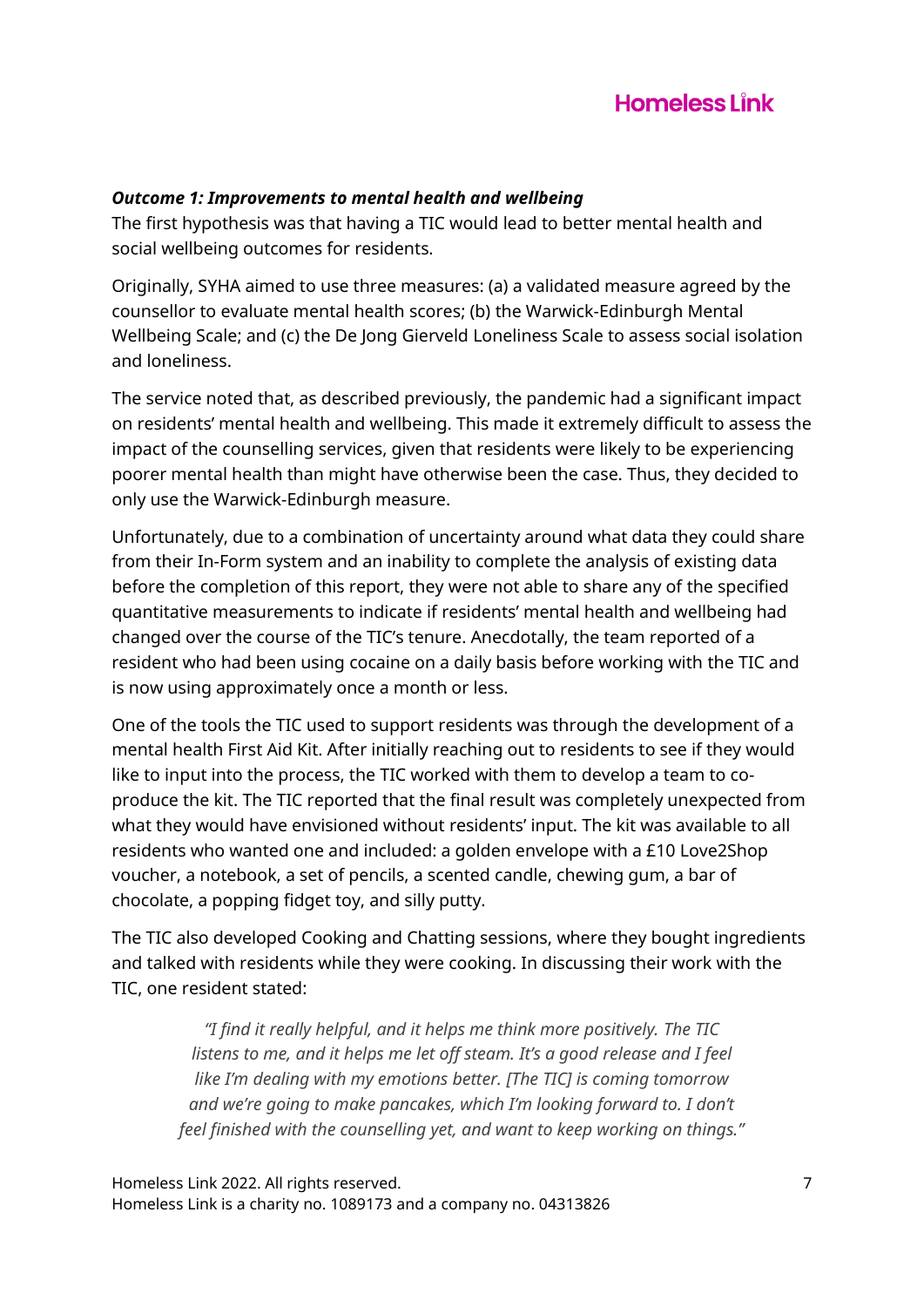#### *Outcome 2: Reduced substance misuse*

The second hypothesis was that, by addressing their trauma and causes of substance misuse, residents' substance use would decrease.

The programme originally planned to use the World Health Organisation's ASSIST evaluation tool to assess this outcome but decided to instead use the Chaos Index (a.k.a. the New Directions Team Assessment / NDT). The Chaos Index relates to a range of areas of behavioural need, including mental health and substance misuse. Scores range from zero (low need) to four (high need).

The team reported that scores reduced an average of 38% in Chesterfield and 20% in Rotherham, though it is not clear to what degree this reflects changes in substance misuse. As discussed above (Outcome 1), data analysis also was not formally completed before this report's publication so this reported reduction could not be validated.

#### **Outcomes for staff**

In addition to their resident-facing work, the TIC also worked to provide a range of training and support for Housing First and other staff at SYHA, as well as others working to support residents.

### *Outcome 3: Increased awareness and adoption of trauma-informed care*

The third hypothesis was that the inclusion of a TIC would provide benefits for staff through the increased awareness and adoption of trauma-informed care within the organisation and local systems.

Increased awareness was planned to be assessed by the number of (a) Housing First staff and (b) housing-related support staff trained in a TIA. The increased adoption of TIC approaches was to be assessed by the number of (c) commissioners briefed in TIC and (d) the number of commissioned services informed about TIC.

During their tenure, the TIC was able to provide training to 8 Housing First frontline staff and 40 wider SYHA frontline staff, who worked in areas ranging from mental health to homelessness and work and wellbeing.

Homeless Link 2022. All rights reserved. 8 The TIC also provided a range of other types of support for staff, including individual sessions to review residents' support needs and progress. The team explained that one staff member had been experiencing challenges working with one resident and was struggling with feelings of self-blame and frustrations about not being able to 'fix' the situation. She reached out to the TIC and, through a one-on-session, came to recognise how her own history of trauma was contributing to these feelings. Through this she decided to explore this further in counselling and the recognition helped her to better

Homeless Link is a charity no. 1089173 and a company no. 04313826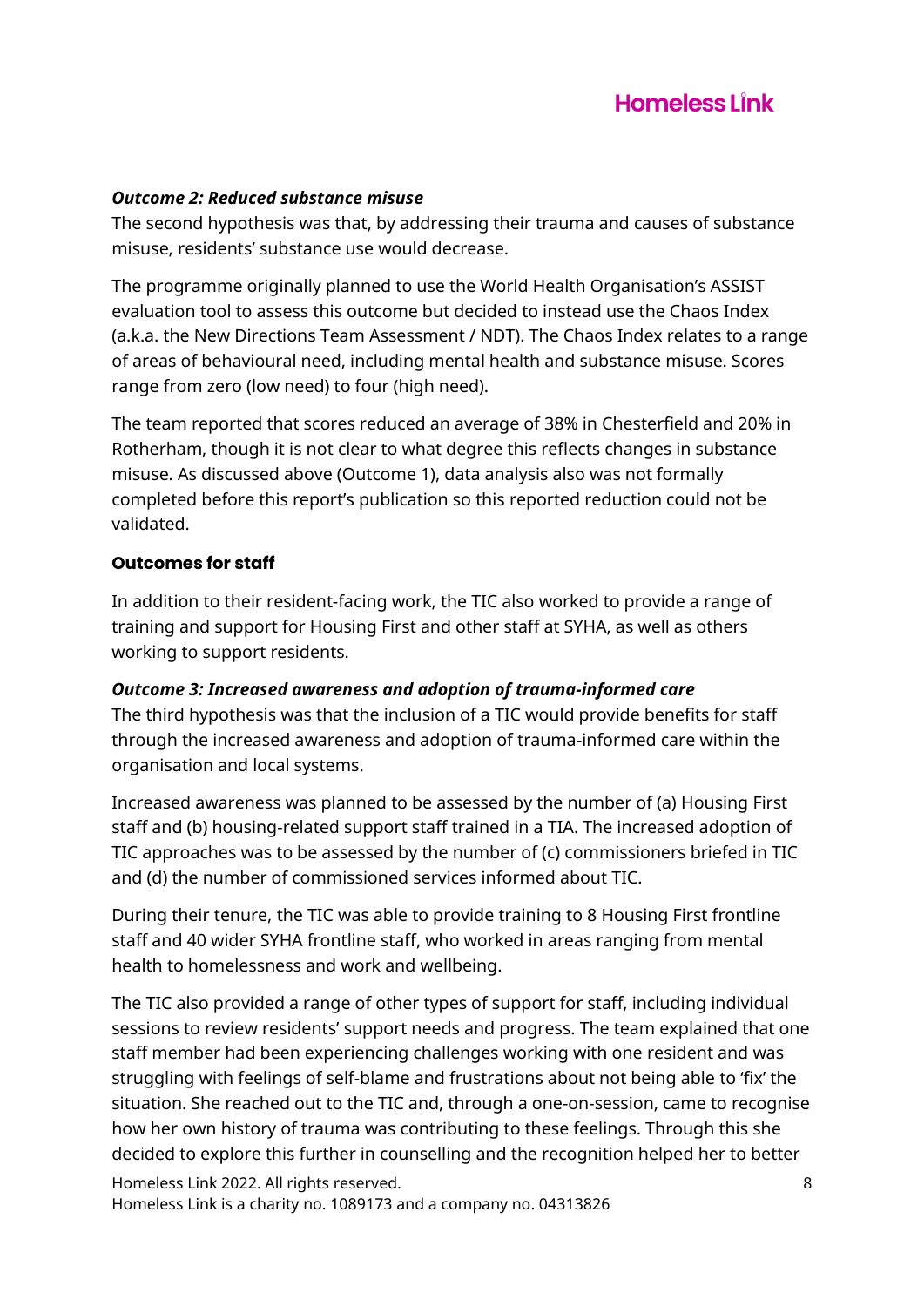separate reactions related to her own lived experience from her work with the resident.

The introduction of reflective practice sessions was reported as a particularly positive change amongst Housing First staff that had contributed to the embedding of TIC within the team and service. The team also felt that these sessions had helped staff prioritise their own self-care and wellbeing, leading to greater team cohesion and feelings of hope and confidence. Staff also described these sessions contributing to their using a more reflective, rather than reactive, approach in their own work.

Sessions were held every two weeks and were extended to other frontline teams across SYHA. It was stated that reflective practice sessions are now embedded as standard practice. About the sessions, one team member stated:

> *"I found them extremely useful and well facilitated. The group was encouraged to form naturally, and we all value the sessions and plan to continue them [after the TIC leaves]. I had a few client bereavements and it helped to be able to discuss them outside my team and reflect on the support given and look at the process, which helped take some of the emotion out of it all".*

While there were no identified measurements for assessing the adoption of traumainformed care, the team noted that the impact of greater awareness of the approach was particularly evident in reflective practice sessions. As discussed in Outcome 2, these presented opportunities for staff to reflect on residents they may have been struggling with, foster empathy, and prevent burnout.

The team also reported that they had submitted some successful bids that had drawn directly from the TIC's work. In 2021, they secured a bid to have a Co-Production and Peer Support Service, which began in February 2022 and will run for 2 years. They also successfully bid for funding for a Health and Wellbeing coach for one of their projects in Rotherham, which will serve to provide support for residents in temporary accommodation when moving into long-term homes. They explained that the TIC role had demonstrated the need for this.

Systems-wide changes were promoted through influencing the commissioning of a TIA in services and embedding TIA in new services commissioned by the council, including providing training to 4 commissioners and 10 external organisations. The TIC also attended a range of events, where she presented about the work they were doing and using a TIA. SYHA also reported that they were aware of other projects and/or counsellors who are now looking to offer trauma-informed therapy to their resident group.

Homeless Link 2022. All rights reserved. 9 Homeless Link is a charity no. 1089173 and a company no. 04313826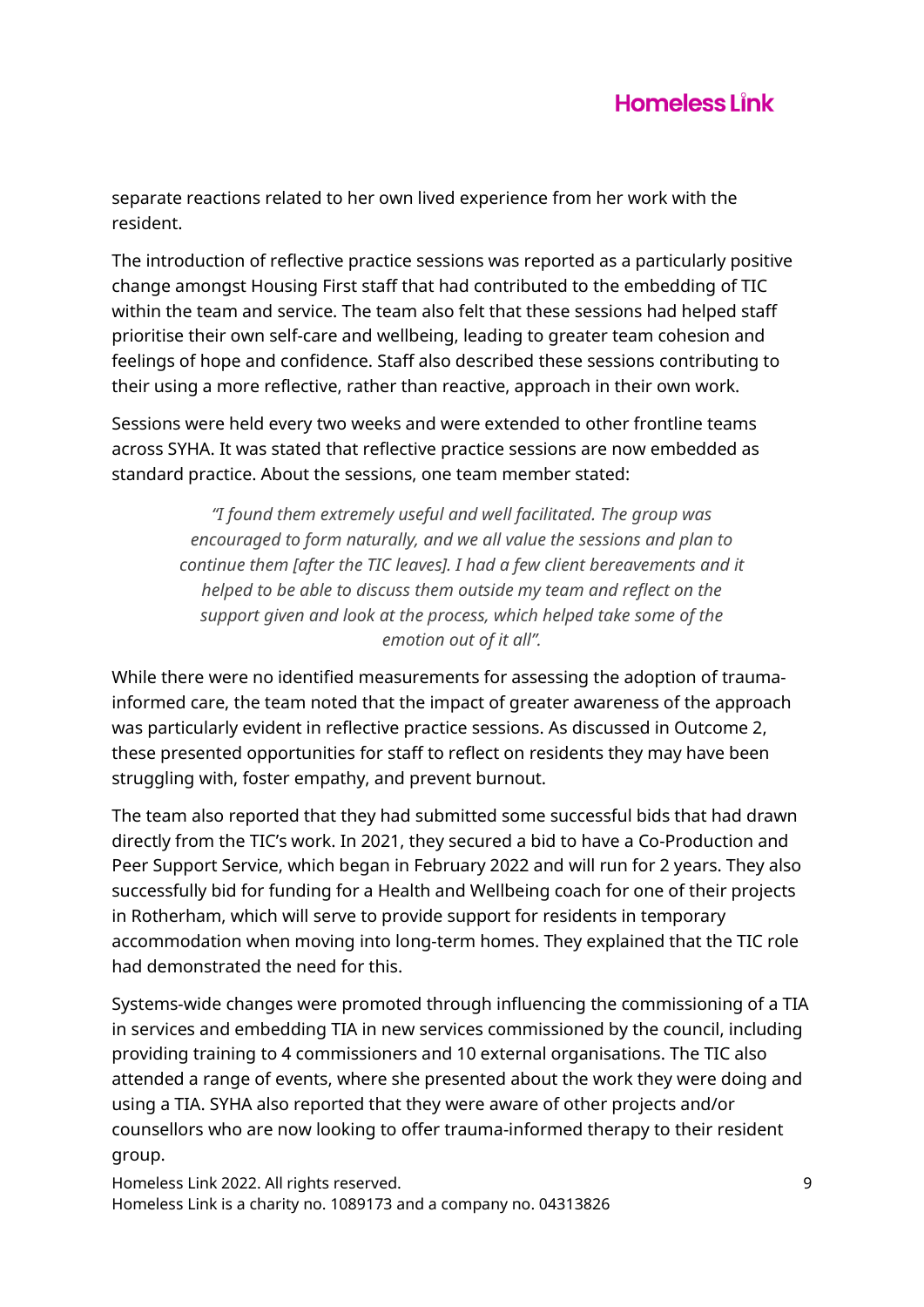# **Case studies**

## **Margaret<sup>3</sup>**

Margaret has a long history of abuse, including domestic abuse, which has led to her children being removed from her care. When the TIC began working with her in 2020, she had been in two different Housing First properties and moved out of both. She had been in several abusive relationships and, due to a history of heavy drinking and unprotected sex, had developed several diseases.

Even though she is very sociable and friendly, the team reports that it is hard for Margaret to trust other people. It was only after several months that she felt comfortable enough to start talking to the TIC, who said they only felt that Margaret was beginning to trust her after over a year. The TIC described Margaret as having a wonderful laugh and a huge amount of love for her daughter.

The TIC stated that, if they had not taken an active engagement approach, they do not think Margaret would have even considered counselling. The TIC said they had to prove consistently and kindly that they were interested in hearing what Margaret has to say and that they were strong enough to support her. The TIC found it very difficult to build a relationship with Margaret. However, over time, they were able to work together to help Margaret process the loss of her children and work through the large amount of trauma, pain, and loss she has experienced.

### **Richard**

Richard is in his 30s and loves listening to music and playing puzzle games. He has learning difficulties and multiple sclerosis and, when The TIC first met him, was experiencing episodes of drug-induced paranoia. He was contacting the police several times a day, including making claims about his neighbours, and his key worker was struggling to support him as a result.

The TIC explained that, at the beginning of their time together, they focused on listening and building a trusting relationship, rather than trying to 'fix' what was going on. They also found that, due to his feelings of loneliness and desire for company, Richard was being financially exploited by his peers.

Homeless Link 2022. All rights reserved. 10 <sup>3</sup> All names have been changed to preserve the anonymity of residents.

Homeless Link is a charity no. 1089173 and a company no. 04313826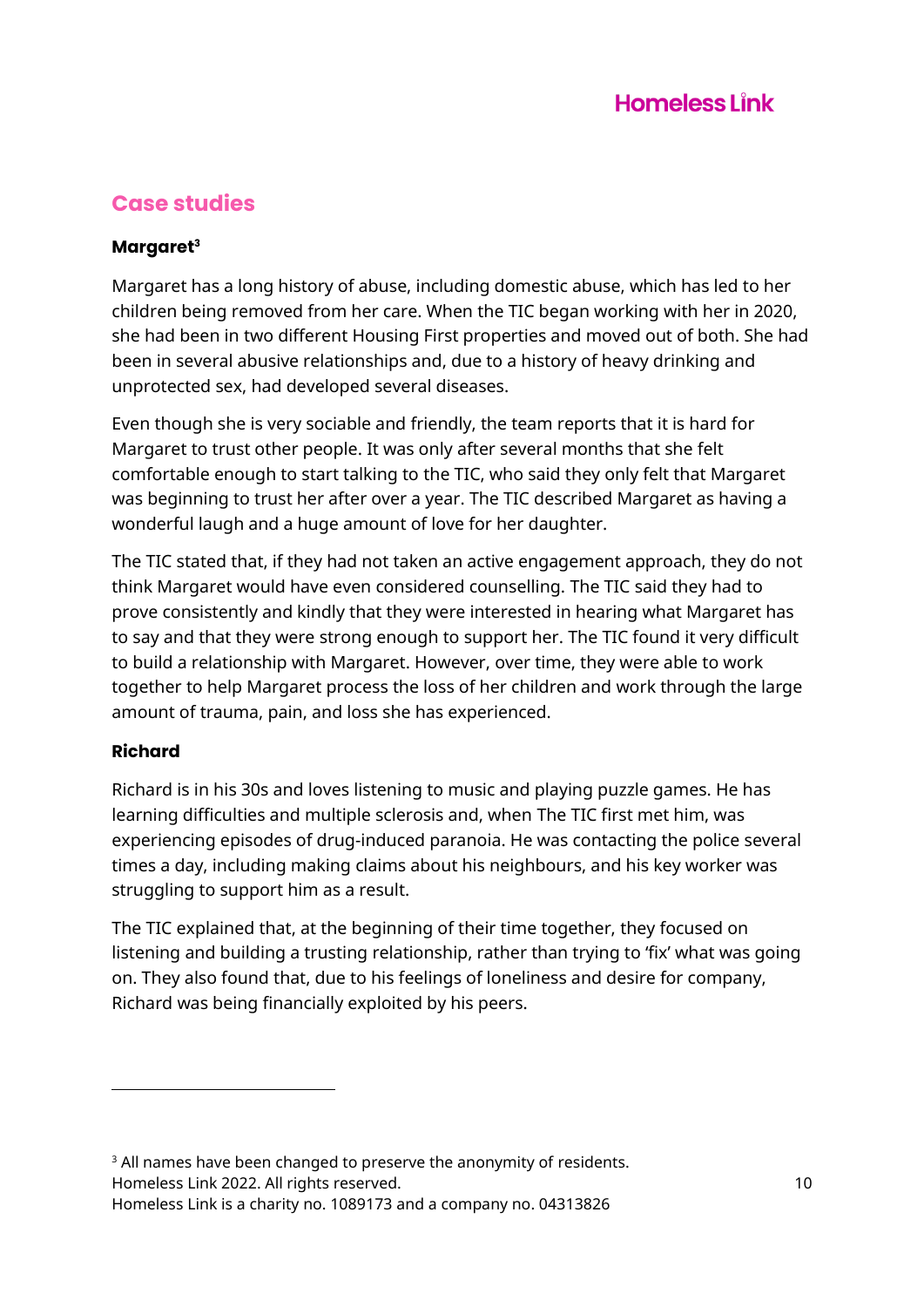Over several months, the TIC provided regular in-person and phone sessions for Richard. They focused on his relationships, self-care, and goals for the future. He is now living in a permanent residence, where he has developed strong connections with some of the other residents, has cut down on his drug use, and reports significant improvements to his wellbeing:

*"I'm so very happy I'm living here. I've got my mates around me. I've said thanks to [keyworkers] and police service for making this possible. I've calmed myself down. This is just totally brilliant. I'm happy to have contact with [the TIC]."*

# **Conclusions and recommendations**

The evidence provided suggests that the introduction of a TIC at SYHA has had a wide range of benefits for both the Housing First residents and the staff, in addition to promoting organisational and local change. While there is no clear indication as to the impact on residents' substance misuse, there is a range of evidence suggesting positive impacts on residents' wellbeing and mental health.

It is also clear that, during their time at SYHA, the TIC was able to engage with a large number of Housing First and other frontline staff, as well as with many commissioners and external organisations. The reflective practice sessions, in particular, appear to be a key positive that have been continued after the TIC's tenure.

While the team wanted to continue the role going forward, they unfortunately were unable to secure funding to do so.

For other Housing First organisations considering employing a trauma-informed counsellor or looking to better integrate a trauma-informed approach, this grantee programme offers some key lessons and areas for further development. These include:

- **1. Involve the trauma-informed counsellor at all levels of the organisation and ensure leadership are leading-by-example in using a TIA**. SYHA found that it was essential that the TIC was embedded at all levels, including working closely with leadership. Ensuring that the leadership team are using a TIA can help increase buy-in and make sure that this approach is embedded across the organisation.
- **2. Flexibility and creativity are key**. The nature of working with residents with complex and multiple challenges inherently requires flexibility and persistence

Homeless Link 2022. All rights reserved. 11 Homeless Link is a charity no. 1089173 and a company no. 04313826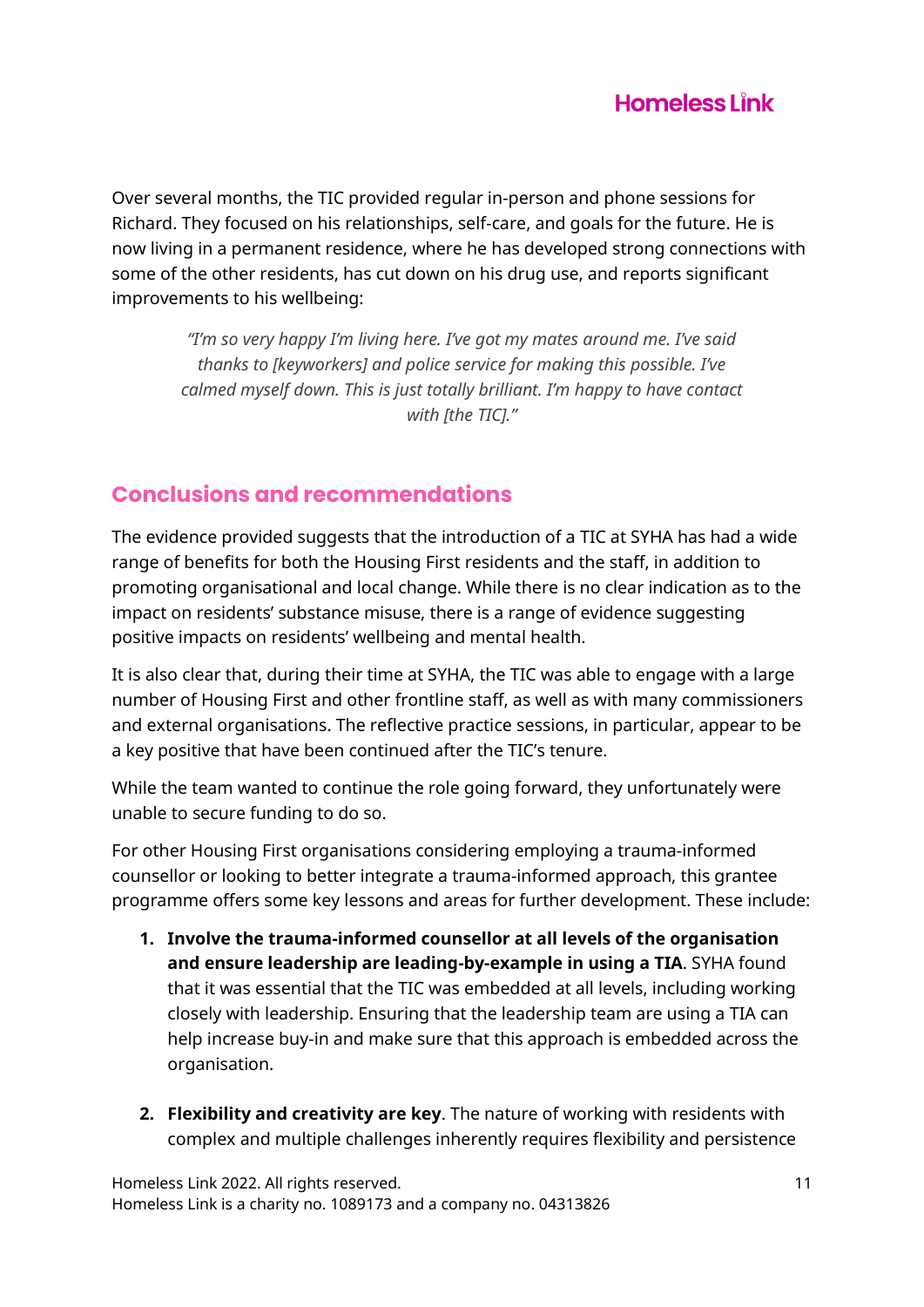(Principles 2 and 5), and that is likely to be vital to the introduction of a traumainformed counsellor. Residents may not (initially or ever) want traditional types of therapy, so using other strategies (e.g., cooking, arts and crafts, or walking therapy) can be a useful approach to break down barriers and support residents.

- **3. Lead-in time is likely to be needed and longer than anticipated**. It may take quite a while to develop relationships and build trust. Using an active engagement approach (Principle 5), while ensuring residents maintain choice and control (Principle 4) can help workers develop trust over time. However, it is important to recognise that this is likely to take much longer than services may originally think.
- **4. Residents may prefer to have their support worker present during sessions**. While resident choice is key (Principle 4), the TIC found that residents generally preferred to have their support worker present during their sessions with them.
- **5. Before hiring a counsellor, consider resident demographics and, in particular, engagement with communities of colour**. SYHA reported that the TIC was unable to engage with any residents of colour. Working to hire a therapist of colour and/or a therapist who specialises in working with individuals from different backgrounds (including different cultural and ethnic backgrounds) may help residents of colour who might otherwise feel that a therapist will not understand their experience. Consider how the principles of active engagement (Principle 5) and using a strength-based approach (Principle 6) can help foster understanding and supportive relationships. Alternative forms of therapy, including group sessions based around culturally relevant activities (e.g., cooking or art) may be particularly useful. This is a key area for further exploration.
- **6. Regular reflective practice sessions can provide significant benefits for all staff**. Even where a trauma-informed counsellor is not available, the introduction of these sessions was reported as one of the main positives moving forward. This can be an excellent opportunity to not only support staffs' own wellbeing and mental health, but to reflect on residents' strengths, goals, and aspirations (Principle 6).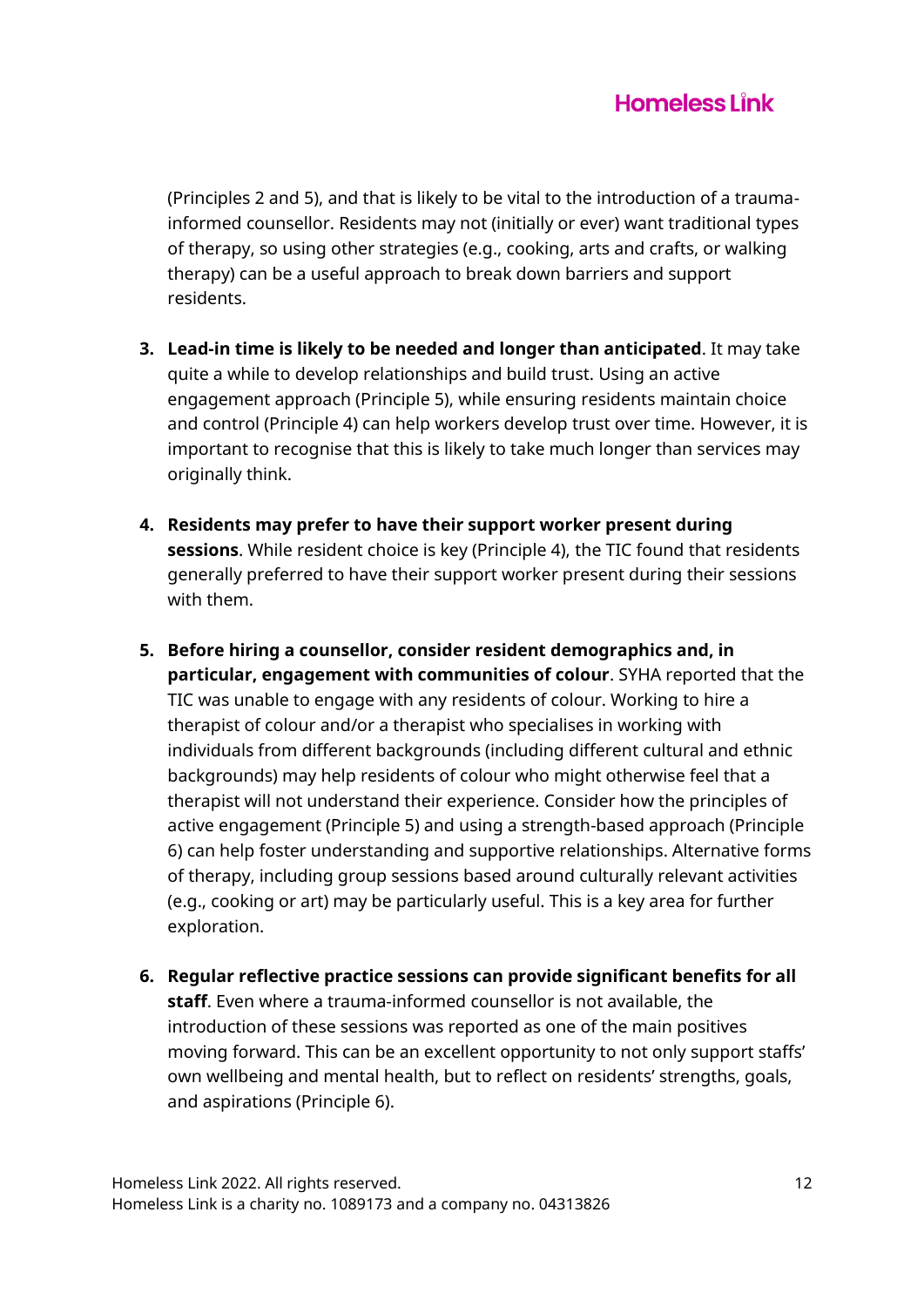# **Occupational Therapist**

## **Overview**

St Mungo's Community Housing Association was awarded a grant of £78,922 to employ an Occupational Therapist (OT) for their Camden Housing First pathway for one year. It was envisaged that the OT would support residents by helping them to access services and by providing individualised support for residents' specific needs.

This included conducting in-depth assessments and support plans that could be used to navigate necessary referrals, helping residents access mobility aids and other tools, and, ultimately, helping residents feel more confident living alone. They also aimed to support wider learning within the team to help provide the flexible support residents needed (Principle 2), while reducing harm (Principle 7) and maximising resident choice and control (Principle 4).

St Mungo's wanted to help residents with physical and/or mental health challenges to access and maintain accommodation. They report that they have found social workers can believe that residents who need housing adjustments will not be able to maintain a tenancy and are therefore reluctant to agree to care packages (e.g., bathroom fixtures) for those with additional needs (e.g., alcohol dependency). It was hoped that having resident support by an OT, being able to use language norms adopted by the health sector, and helping Housing First staff increase their own knowledge and skills would help them overcome these barriers.

An Occupational Therapist (OT) was hired in October 2020.

# **The impact of COVID-19**

While Camden Housing First originally planned to hire an OT for October 2019, this was significantly delayed by COVID-19, with the OT not beginning until a year later. An additional funding stream was able to be sourced to extend the end date to March 2022.

The pandemic and government restrictions on socialising and movement greatly limited the OT's ability to interact with residents and conduct initial assessments. This meant that they were initially only able to conduct emergency visits. There were also challenges in the OT's ability to engage with other members of the community and other services during these periods.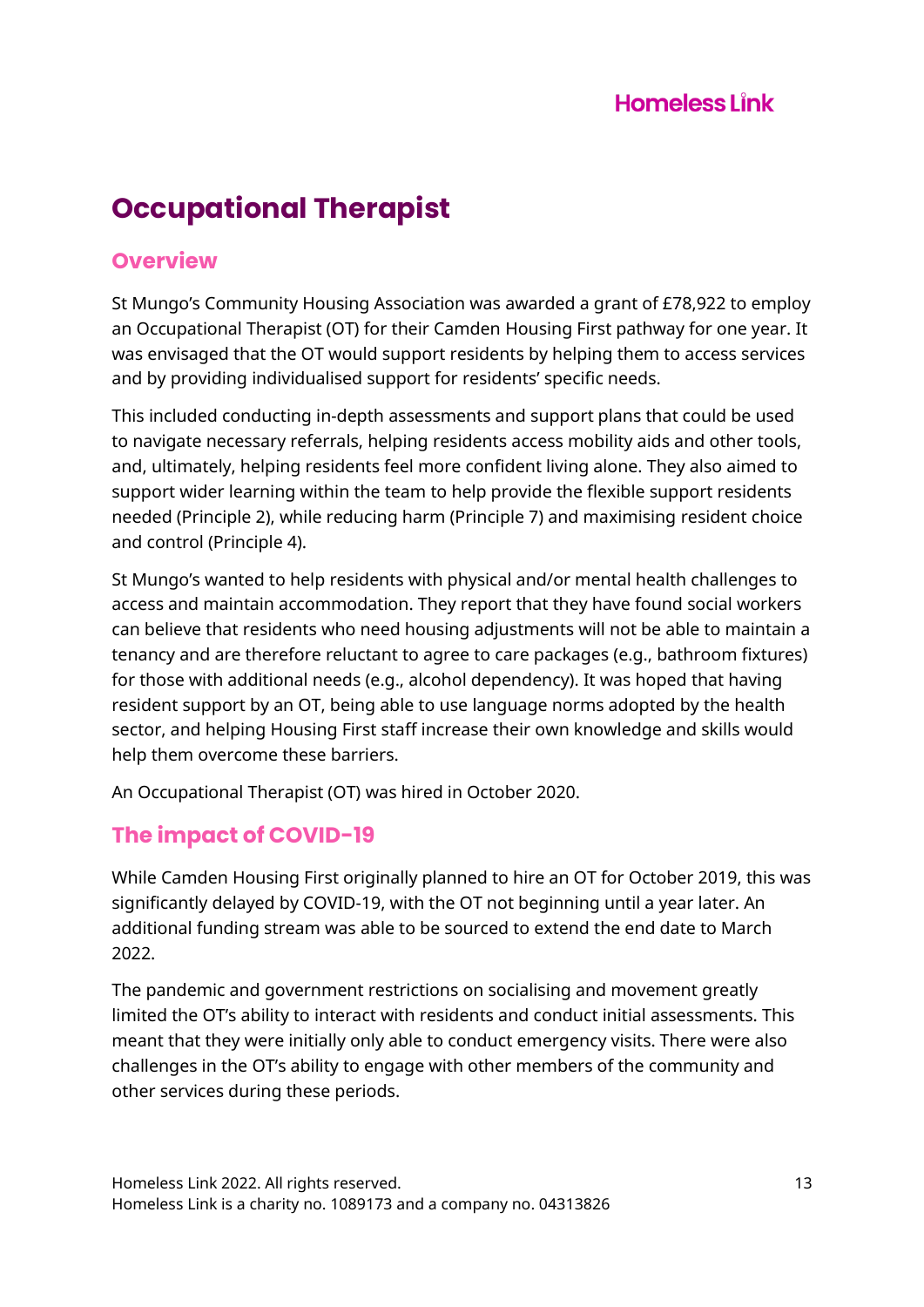## **Outcomes**

During their time at Camden Housing First, the OT was able to provide a range of support to residents and Housing First staff. They were initially brought in to support the 50 residents already in tenancies. When the number of residents increased to 72, they were able to bring in two Occupational Therapy students to increase their and the team's capacity and provide support for the 22 new residents.

#### **Outcomes for residents**

In their capacity as OT, the OT worked with 19 residents (7 women and 12 men), all of whom were over 25 years old and disabled. Of these, 5 were of colour and 2 were LGBTQ+.

#### *Outcome 1: Improved understanding of own goals and steps to achieve them*

Initially, it was hoped that the new OT would be able to support 15 comprehensive resident assessments. By the end of their tenure, with the help of the two OT students, the OT was able to exceed this goal and complete 18 assessments. These included OT reports outlining residents' needs and recommendations for how these needs could be met.

These assessments are more comprehensive than that which would have been completed by statutory services and included assessments for equipment needs, enabling these to be sourced before residents moved into new accommodation.

In addition to improving residents' own understanding of their needs and potential steps to achieve future goals, these assessments have had a range of other benefits. They have served as evidence of residents' medical and housing needs, which in turn has helped with applications for council housing, benefits, and PIP. It also helped to ensure residents have access to appropriate accommodation and equipment. Residents have also been able to receive more medical priority points as a direct result of the assessments. They have also helped case workers to understand residents' needs and how they can improve the support they are offering.

Assessments have also led to a range of referrals and requests for General Practitioners (GPs) to make referrals, including to podiatry and NHS OT services. Staff reported that the assessments have also made it easier to access services and receive feedback for residents. They also have found that statutory services have been quicker and more willing to respond to requests for help from the OT than they had previously been with caseworkers.

Homeless Link 2022. All rights reserved. 14 Homeless Link is a charity no. 1089173 and a company no. 04313826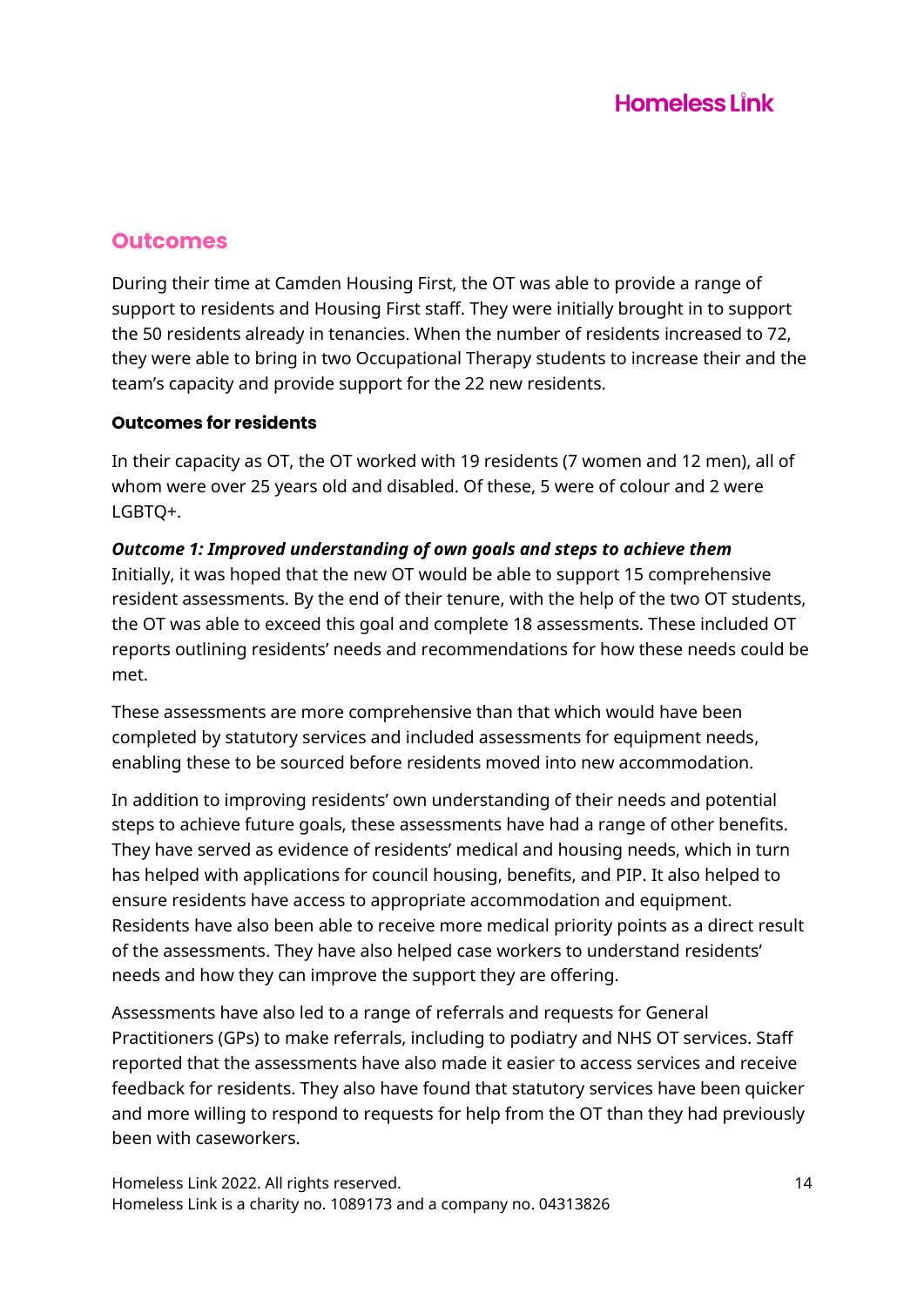Assessments have also enabled other services to better support residents, including an example where a physiotherapist was only willing to offer treatment to a resident after they had spoken with the OT and gone on a joint visit. It was also shared that services felt they could better explain to their managers why they were requesting specific or increasing support for residents.

One issue that was identified in the OT's ability to support residents was that, as this was a new post, their priorities were initially focused on residents with the most complex needs. These residents often took quite a bit of time before they trusted the OT (sometimes more than four months), resulting in a significant amount of time and resource being dedicated to a smaller number of residents.

While the OT did later establish systems to set aside time to support residents with lower needs who would have still benefitted from OT, this did mean that these residents were not able to receive as much or, in some cases, any support. It was noted that these residents may have significantly benefited in their confidence and independence through less-intensive work with the OT than might have other residents with more complex needs.

#### *Outcome 2: Improved confidence in living alone*

St Mungo's projected that, with the help of initial assessments and ongoing OT support, residents would increase their confidence in living alone. Specifically, they hoped that a self-assessment measure would demonstrate that at least 12 residents reported greater confidence in living alone. However, they reported that residents struggled to gain insights into their own abilities and an alternative measurement – the Model of Human Occupation – was instead used.

The Model of Human Occupations (MOHO) is a common tool for OTs and identifies patterns in occupational motivation and confidence by evaluating individuals' motivation and habits. The team used this tool to assess 9 residents, focusing on those who had received support that was relevant to the model. For instance, those who had only received assessments for housing and function were not included. Scores increased across all 9 residents, as seen below. Unfortunately, due to the timing of the OT's departure, the team was unable to verify the score range for a full understanding of the identified increases.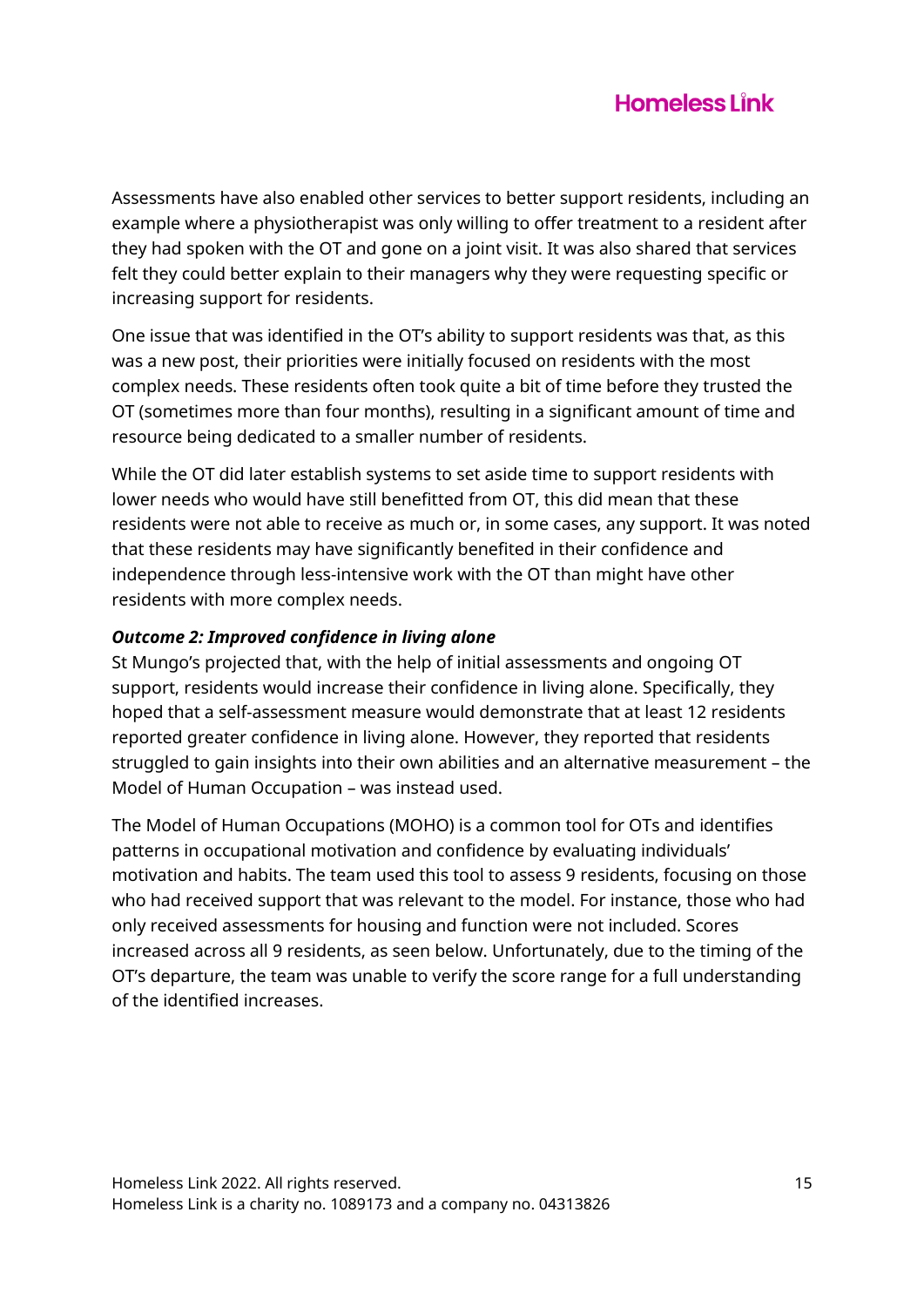

#### *Figure 1. Model of Human Occupation scores before and after working with OT*

In addition to the initial assessments, ongoing support for residents from the OT was essential in helping to foster greater feelings of confidence in their abilities to live alone. This included support with appointments, understanding what would happen in a hospital visit or stay, and helping residents to access necessary services.

### *Outcome 3: Improved ability to live independently*

Camden Housing First not only wanted residents to feel more confident living alone; they wanted to demonstrate that residents were better able to live independently thanks to support from the OT. The initial aim was for 12 people to accomplish a stated goal towards living more independently.

They reported that, of the 19 residents the OT worked with, 11 residents were able to achieve goals toward greater independence. The OT also noted that, in their work, they found a focus to be more generally on achieving a better quality of life, rather than necessarily achieving greater independence.

The OT explained that the goal-setting process was conducted informally through conversations about what residents were struggling with and identifying potential solutions. It was felt that having specific, written-down goals could be too overwhelming for residents, so they instead focused on empowering residents, offering them choice, and identifying tangible solutions.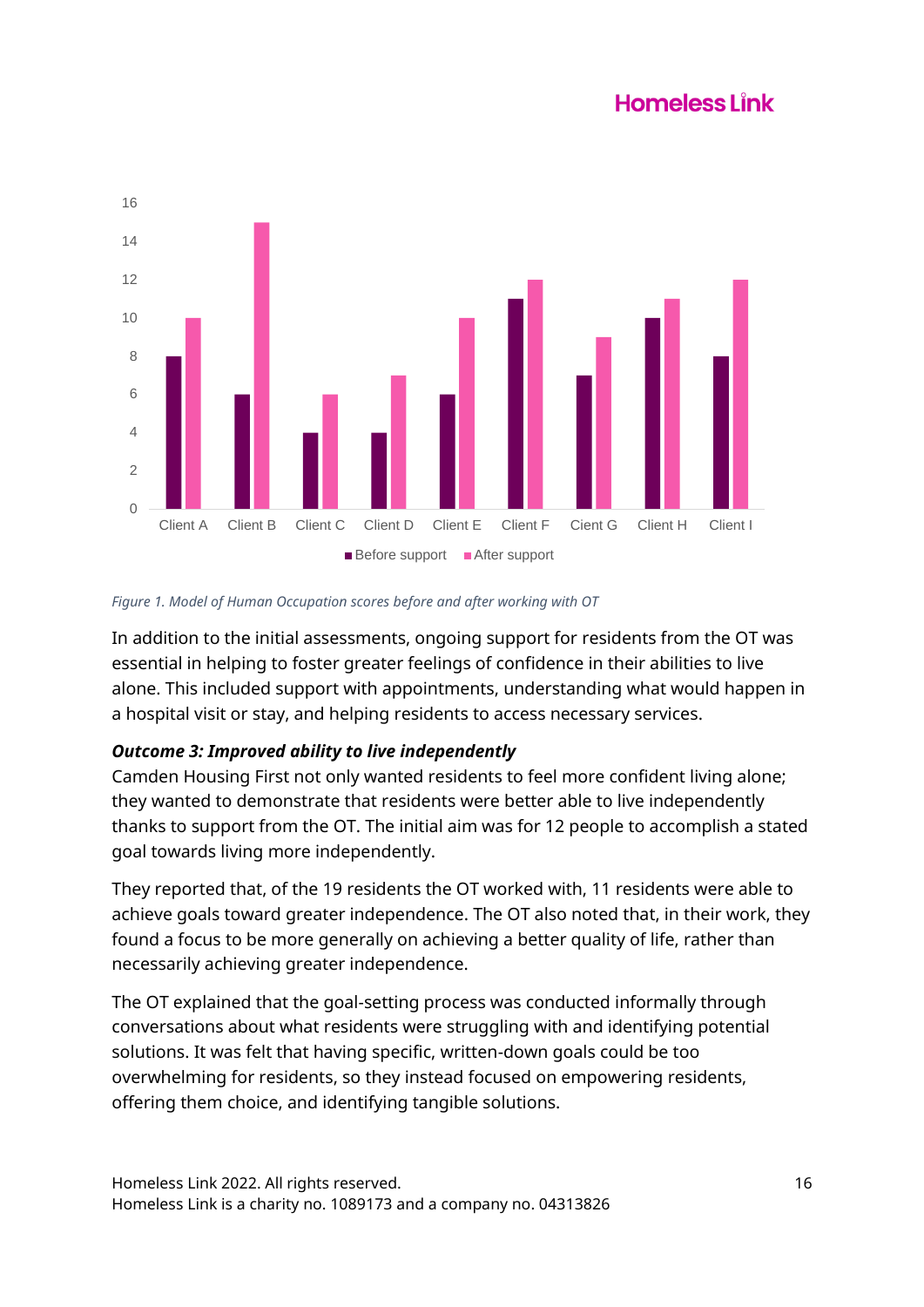In addition to the measures previously mentioned, independence was also fostered through providing residents with a range of adaptations (e.g., leg raising pillows and aids to assist with putting socks and shoes on) and other types of supports to manage daily activities, including cleaning and laundry. For instance, items to help de-clutter houses (e.g., laundry baskets, clothes airers, and rubbish bins) could improve residents' wellbeing and comfort in their homes. They have also been able to push back when residents have received unsuitable housing offers (e.g., housing that has too many stairs).

One resident was described who had significant challenges with mobility, including needing to have his legs raised at night due to venous ulcers, not being able to reach his feet to wash them or put shoes on, and having difficulties transitioning from sitting to standing. The OT was able to assist him by getting him a ground floor flat, procuring a new, higher sofa with solid arms that was easier to get out of, and ordering a leg raise pillow, shoehorn, long-handled sponge, sock aides, and more.

The OT's work in helping residents access necessary services has also been essential in improving independence. For instance, the OT was able to communicate their observations to the GP of a resident with a chest infection, leading to a new prescription being granted and a new referral to mental health services the following day. Camden Housing First believed that their ability to use the 'common language' a GP would be familiar with was essential in accessing services so quickly.

The team also shared some resident statements that reflect their increased ability to live more independently:

> *"It is easier now. The bathroom stuff is a lot easier now. I'm not struggling."*

*"[I received] different gadgets to help me with getting in and out of the bath, washing properly, opening tins, electric shaver, laptop for online activities and shopping which made daily life easier."*

*"Many people would benefit from this."*

#### *Outcome 4: Increased engagement with the local community*

A final outcome for residents was increased engagement with local groups and activities. COVID-19 made this particular outcome extremely challenging. While they hoped that 12 residents would report increased engagement with local amenities, this was only accomplished for 6 residents. In addition to many local services not being open, many residents who were able to form connections were not able to do so in their geographic locality and instead attended virtual events.

Homeless Link 2022. All rights reserved. 17 Homeless Link is a charity no. 1089173 and a company no. 04313826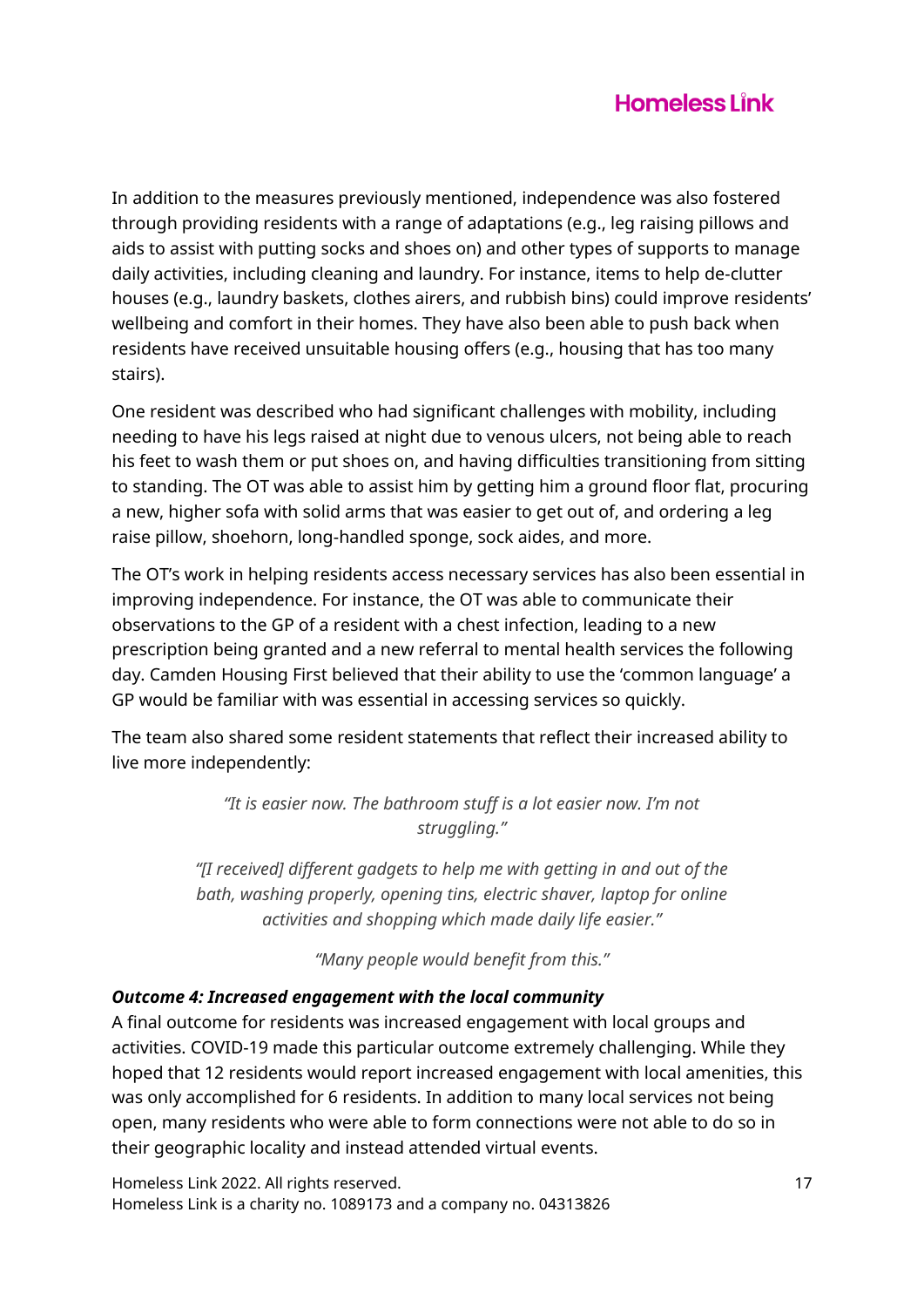However, some successes were noted in this area. For instance, one resident-led goal was 'to rediscover my area'. The OT supported the resident achievement of this goal by helping him join a local befriending service to become accustomed to his new community and find places to explore and visit.

Camden Housing First was also able to use some of the underspend due to the lack of in-person activities and groups to procure vouchers for local gyms and pools for ten residents and additional IT equipment for other residents.

### **Outcomes for staff**

Though St Mungo's did not include any outcomes for staff in their primary outcomes, it is evident that the OT's presence had a large impact on Housing First staff. During their tenure, the OT supported 14 staff members (one service manager, 3 team coordinators, and 10 case workers).

Support for staff internally has included helping to improve team members' confidence and abilities in supporting residents' health needs and in helping them to access essential services and support. This has included offering training opportunities and creating information sheets on a range of topics, including hoarding and hospital packs and a training from a psychologist about complex trauma. Staff also received a range of other types of informal and formal support, including discussing how best to approach hospital teams, request different types of support, and interpret medical responses that may otherwise be unclear.

Camden Housing First reported staff saying they felt they had a better understanding around health and of how the healthcare system and NHS work, enabling them to improve their abilities to organise meetings and appointments and to advocate for residents. Staff were also given guidance and training around housing and disability legislation, which has, for instance, helped them to advocate for residents' rights to see properties in person and not just on-line.

The OT also carried out joint visits with case workers to support them with complex residents. Camden Housing First explained that supporting these residents at times when their health has deteriorated has been a particular challenge historically, causing staff a great deal of stress and anxiety. They also reported that, through working with the OT, team members have a greater awareness of different types of adaptations and accessories for residents.

Homeless Link 2022. All rights reserved. 18 Homeless Link is a charity no. 1089173 and a company no. 04313826 These steps have helped staff feel more confident when speaking with health professionals and social services. They have also helped staff to save time and avoid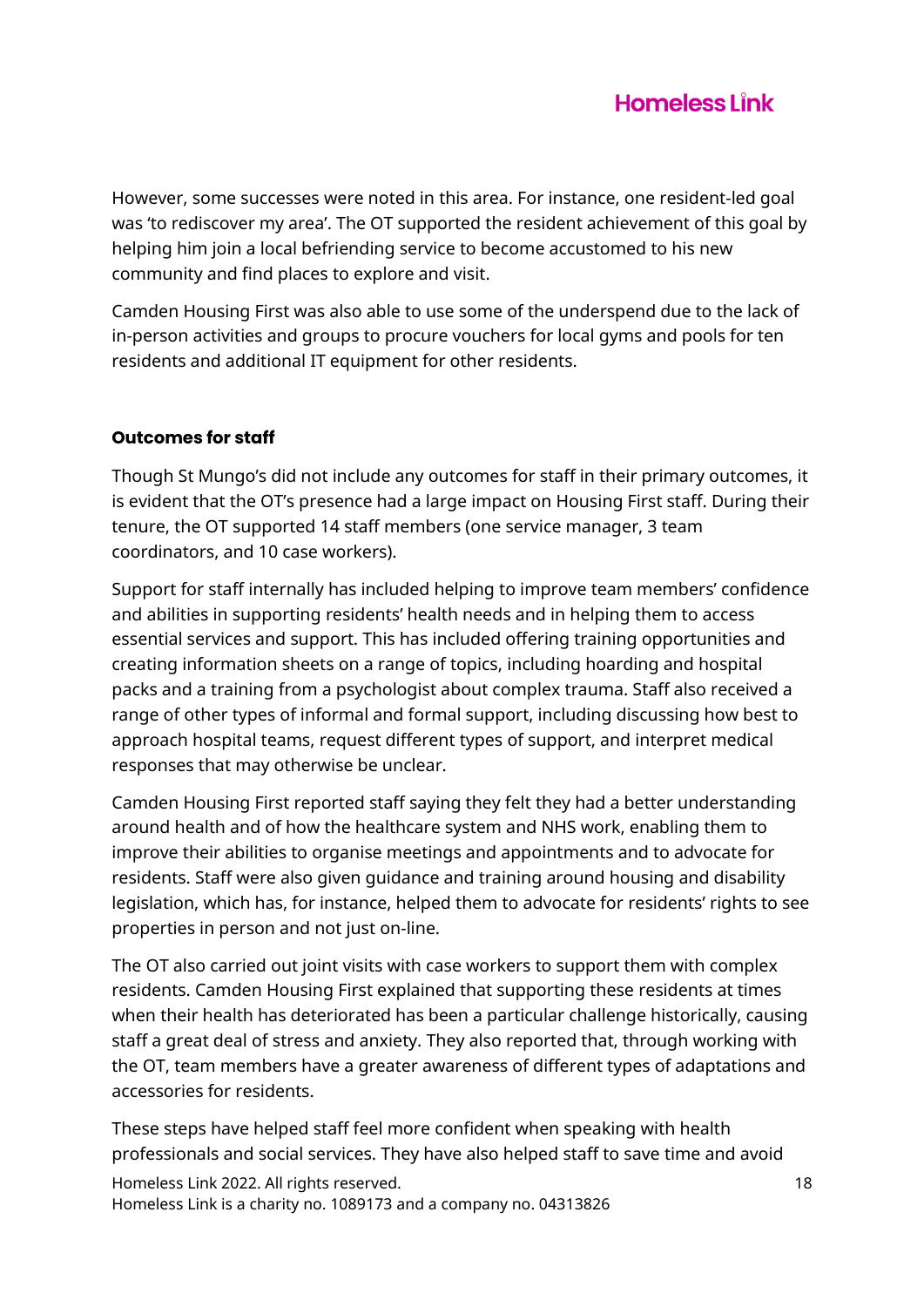trial and error, while being better positioned to reassure and instil confidence in residents. When talking to residents, they reported feeling better able to identify what questions to ask and felt more confident providing necessary information. One case worker stated:

> *"I have learned to better advocate for clients with health services. There is a hierarchy where health professionals can be regarded as experts and historically I have sometimes deferred to health professionals' recommendations for clients, assuming they know best. However sometimes clients aren't getting the care they need, and I now feel more confident to challenge that and advocate for more where needed."*

The OT has also worked to improve wellbeing and morale within the team, including hosting an informal weekly virtual catch up on a variety of topics (e.g., favourite local walks, books, and recipes).

Aly Davies, Camden Housing First's Manager, stated:

*"The success of having an OT in our service is evident from the positive health related outcomes for our clients. The OT has worked in building partnership working with health services/ASC [Autism Spectrum Condition] and safeguarding teams which has been central for our service and clients. The OT has been working with staff around practical knowledge around how to work constructively across agencies and how to overcome barriers and engagement with clients and agencies. We now have the knowledge and resources that the OT has put in place for the service and staff are more confident and equipped to deal with hospital discharges and ensuring that our clients get the right and fair health treatment."* 

### **Outcomes for local networks and sustainability**

In addition to improved outcomes for staff, Camden Housing First also reported a range of ways in which the OT's presence helped to improve networks and communication with local services and organisations. However, the OT stated that, as residents live across many different boroughs, they were not able to make as many links with other services and health professionals as they would have liked during their tenure.

The OT did, nonetheless, successfully liaise with a range of external services and staff, including: housing officers, social workers, case managers, social service OTs, reablement services, district nurses, mental health teams, council housing departments, hospital staff, and GPs. They were also able to share their experiences

Homeless Link 2022. All rights reserved. 19 Homeless Link is a charity no. 1089173 and a company no. 04313826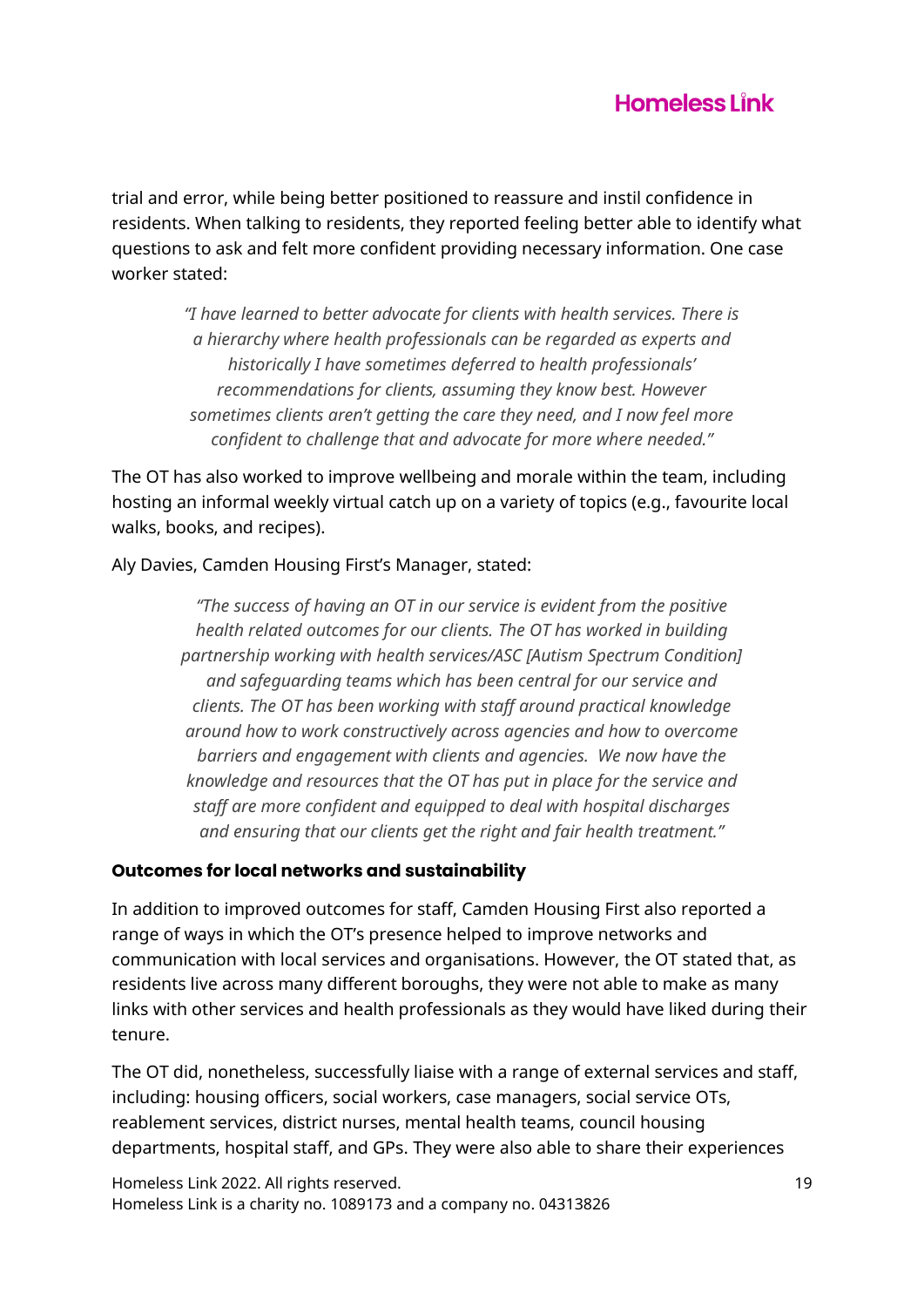with some new Housing First OTs from other areas. They also worked to ensure that these individuals knew how to contact them and made themself available to offer advice and to ensure open lines of communication around any issues that may have arisen.

Camden Housing First reported that a range of doors had been opened through the OT's work, including a direct e-mail to the Camden Social Services' OT, enabling them to make direct requests and bypass the central social services referral system when needing equipment for residents. They also stated that they have found hospitals to be more willing to speak to the OT about residents' progress than they have been to speak with Housing First caseworkers.

# **Case studies**

#### **Jeremy**

After returning to his flat following a three month stay in the hospital, Jeremy was experiencing extreme anxiety about being on his own. He was only able to ambulate using a wheelchair and was receiving three carer visits a week. He was also having challenges with his relationships with his support workers. The OT wanted to help improve Jeremy's independence and confidence, while also working to reduce frustrations in his relationships with support workers. They outlined three goals that they worked on together.

First, Jeremy needed to adapt his flat so that he could ambulate easily with his wheelchair. He also wanted it to feel more like a home. Together, they rearranged furniture and helped him acquire a new bed, bedding, towels, and soft furnishings. He also received a new long arm reacher, a TV, and a stereo. After speaking with Jeremy's carers, the OT also sourced a new hoover and clothes rail.

She reports that Jeremy now feels settled and happy in his flat.

Secondly, Jeremy had been given a cat by a friend and wanted to be able to care for his new animal companion. While his carers thought this would lead to increased responsibilities for them, the OT successfully advocated on Jeremy's behalf, and he was able to keep the cat. This has also helped to reduce his feelings of loneliness and his interactions with his carers.

While the first two goals were resident-led, the OT also introduced a third, OT-led goal, in an attempt to reduce potential harm to Jeremy. Jeremy's intense fear of being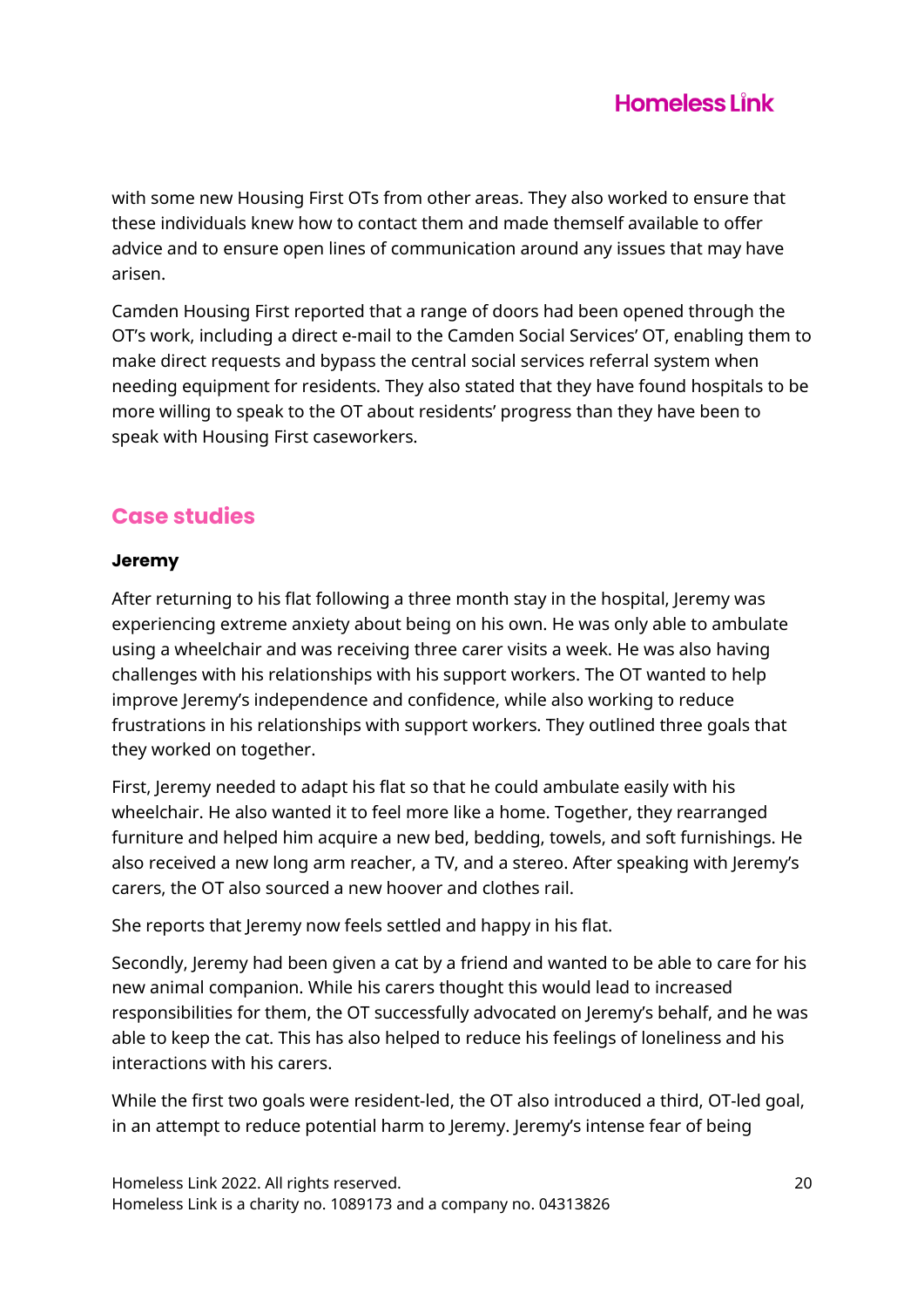admitted to hospital was leading him to miss appointments, contributing to a worsening of his health and, resultantly, longer hospital stays.

The OT worked with him to identify more positive elements of appointments and hospital admissions, such as 'having a laugh' with nurses and being around other people. He has been able to develop more positive associations with healthcare and has even come up with a range of other ideas for how to improve his feelings around hospital visits and stays, including being able to watch DVDs or bring puzzle books.

#### **Mohammed**

Mohammed is a very sociable person, who enjoys the company of others and has been a resident of Camden Housing First for the past few years. He suffered from a head injury previously, which affects his memory, planning, and organisational skills. This can be particularly exacerbated if he is under the influence or feeling unwell. This, combined with his friendly nature, can make him vulnerable to exploitation.

While in his privately rented Housing First flat, Mohammed's physical health had been deteriorating. He had experienced several falls and was struggling with the two flights of narrow steps leading up to his flat. During this time, he was also befriended by a man who helped him purchase drugs. On numerous staff visits, Mohammed did not have his keys or phone, as the other man had them instead. The other individual was also spending Mohammed's money and there had been complaints from neighbours, leading to the raising of an eviction notice.

With the OT's support, the issues were able to be raised to the council. The police also became involved and began checking on the flat regularly, stating that the other man was known to them and had taken advantage of other individuals who were vulnerable to abuse.

Mohammed was able to be moved to Islington, where his GP and pharmacy are located, and is now in a flat that is suitable for his physical disabilities. The OT has helped to adapt his furniture and environment as well, including raising his sofa so that it is easier for him to get up from it and helping him to declutter his apartment. Mohammed has also been supported to reflect on his experiences with the other man and now recognises the negative impact this individual had on him and his increased drug use.

The team reports that Mohammed is now happily settled in his new flat and is working with them to identify activities he can become involved with in the local community. He has not been in contact with the other individual and has not used drugs since his move.

Homeless Link 2022. All rights reserved. 21 Homeless Link is a charity no. 1089173 and a company no. 04313826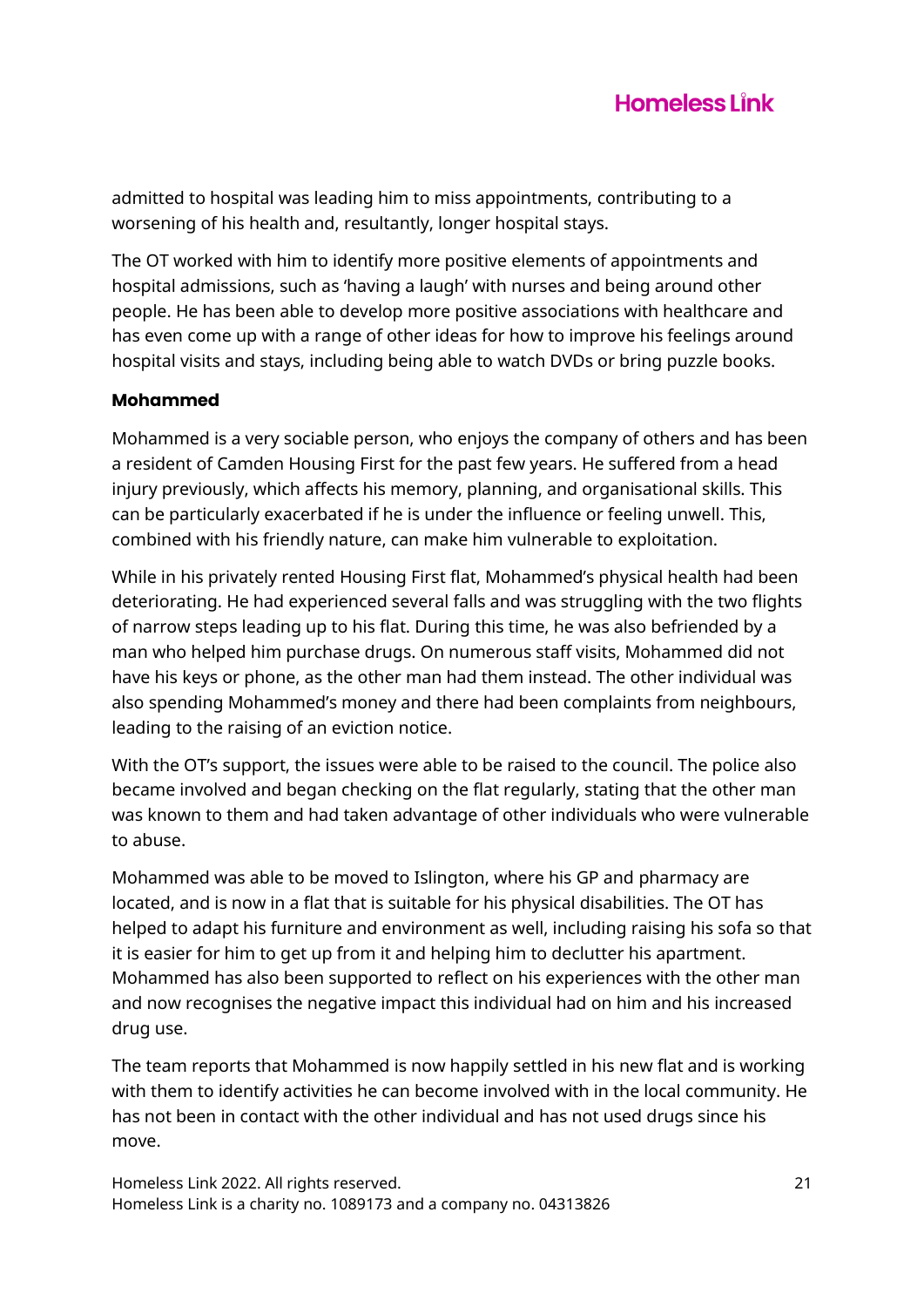# **Conclusions and recommendations**

It is evident that the OT's work has had a substantial impact on both the residents and staff at St Mungo's Camden Housing First, in addition to leading to improvements in local networking and opening doors to other services. Some of the key learnings that have come from this programme of work that may be useful for other Housing First teams seeking to add an OT to their service offer or better adapt their work to residents' physical and cognitive disabilities include:

- **1. Ensure time is available for lower-needs residents, as well as those in most significant need of support.** During the OT's initial tenure, they found that too much of their time was taken up by higher-needs residents. By setting aside time for residents with lower levels of support needs, they were able to help those for whom a smaller amount of effort could lead to substantial gains in independence and confidence.
- **2. Build in time to develop trust with residents**. It was felt that maintaining an active engagement approach (Principle 5), while ensuring residents had the time to develop a relationship with the OT at their own pace and in a way that felt comfortable to them (Principle 2) ultimately led to greater engagement and trust. For some residents, this process took more than four months.
- **3. 'Skilling-up' Housing First staff can have significant benefits**. The Housing First team's increased understanding of the healthcare system, residents' health needs, and potential adaptions and supports was reported as being of substantial benefit. This includes being able to use a 'common language' when speaking with health professionals and, ultimately, being better equipped to manage risks and potential harm for residents (Principle 7).
- **4. Ensure adequate time is dedicated to developing relationships with other services and 'opening doors'.** The OT's status as an OT enabled them to have greater access to other services, including statutory services and other government staff. Putting in the time to develop these relationships and 'open doors' can have significant benefits. This also helped staff to advocate on behalf of residents' strengths, goals, and aspirations (Principle 6), in ways that may have been counter to deficit-based approaches utilised by other services.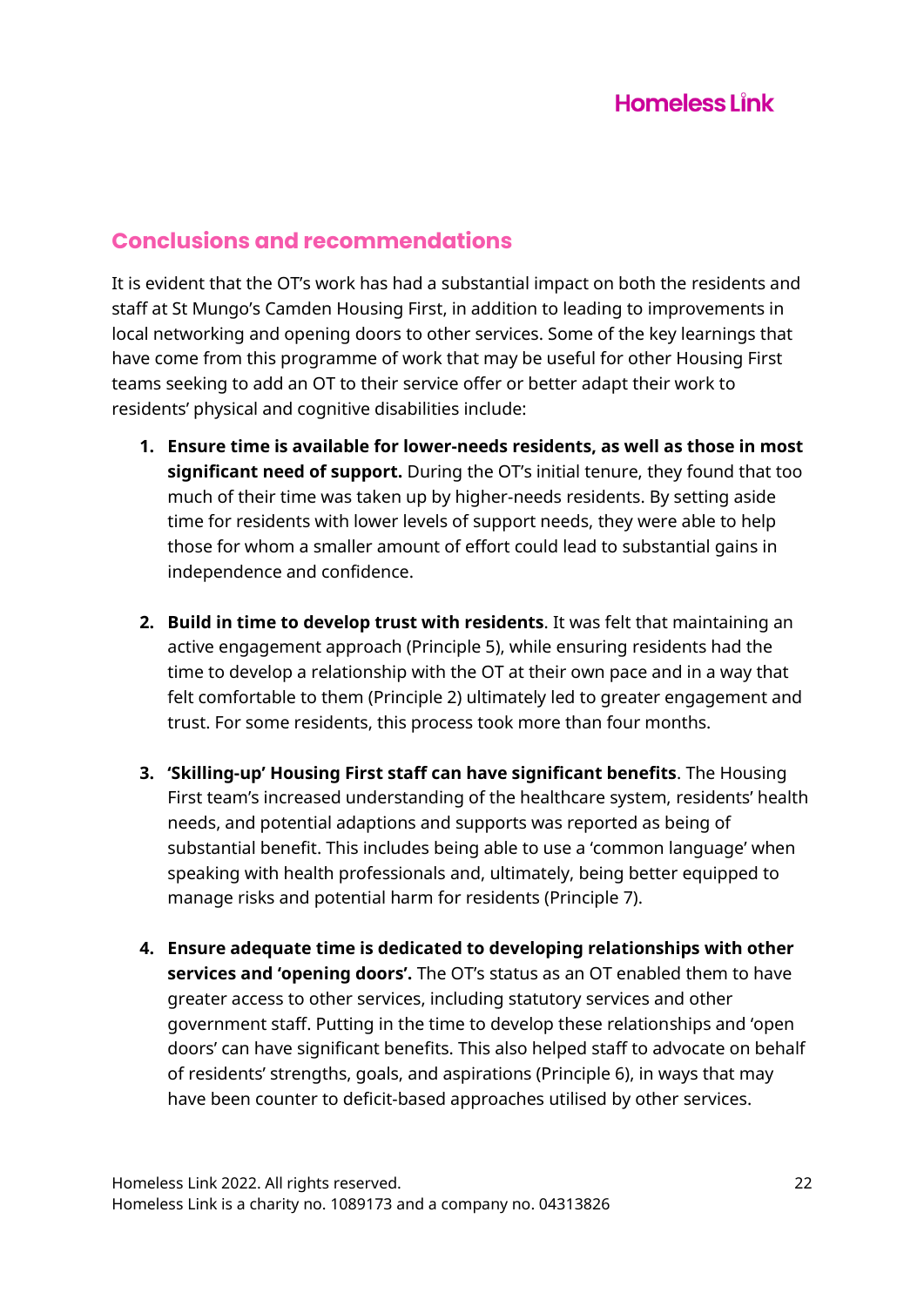**5. For some residents, achieving a better quality of life may be a greater focus than achieving more independent living.** In the grant's initial scope, it was envisaged that the main benefits for residents would be on feeling more confident and being better able to live alone. However, they found that, for many residents, the focus was more on achieving a better quality of life. This framing may better support residents for whom greater independence may not be a realistic or desired goal at this time and may also be an opportunity to ensure goals are resident-led (Principle 4) and focused on residents' strengths (Principle 6).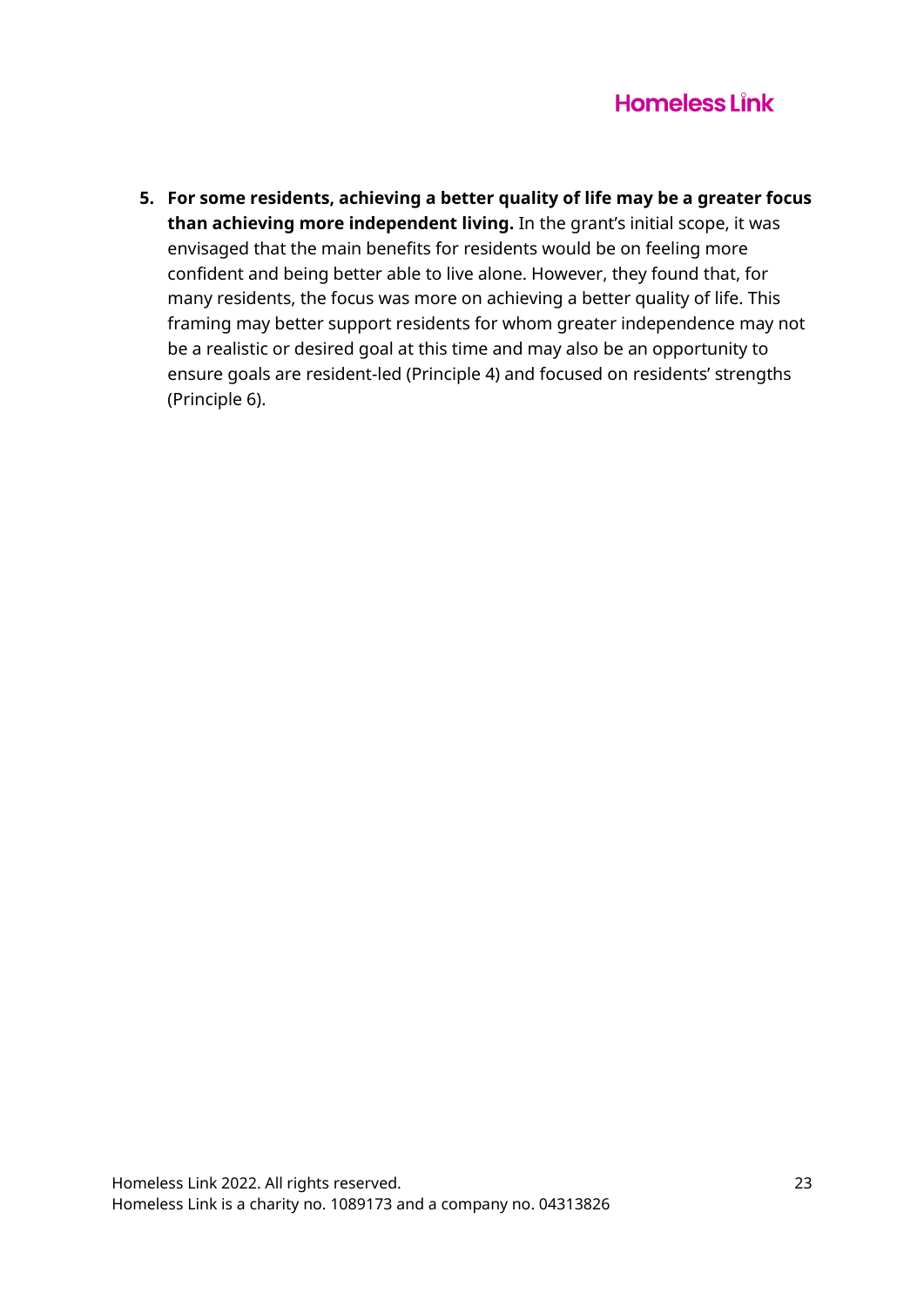# **Peer Mentor and Co-Production Development Project Coordinator**

## **Overview**

In partnership with Julian House, Bournemouth Churches Housing Association (BCHA) received a grant for £78,922 to hire a full-time Peer Mentor and Co-Production Development Manager (PMCM) to work in their Exeter Housing First service for two years.

The aim of the grant was twofold. First, they hoped that this position would be able to work with current Housing First residents and stakeholders to determine a pathway for creating and supporting Peer Mentor positions within their Housing First service. They then hoped that the new position would be able to hire and support nine new Peer Mentors.

This programme was based on BCHA's desire to recognise and utilise residents' strengths (Principle 6) and the belief that many of their residents wanted opportunities to support others. They also felt that this could be a key part of an individual's recovery, providing benefits for existing residents and Peer Mentors themselves. This could therefore be an opportunity to ensure residents had maximum choice and control (Principle 4).

The Peer Mentor and Co-Production Development Manager (PMCM) joined the BCHA team in March 2020. The team reports that the programme has been so successful that the PMCM has been made a permanent member of staff. The work they have been doing will be expanded to the entire organisation, where they will serve as Co-Production Lead. They say that this work has helped to establish co-production as an essential cross-cutting theme for BCHA.

# **The impact of COVID-19**

The onset of the COVID-19 pandemic caused some initial challenges and delays in starting. Due to staff losses and the impact of the pandemic, from March to September 2020 the PMCM shifted to working as a Housing First caseworker. While this greatly limited the time they could commit to their co-production and peer mentor work, it did have the unanticipated benefit of helping to better integrate them into the team and build their understanding of Housing First. Another positive was that this time also

Homeless Link 2022. All rights reserved. 24 Homeless Link is a charity no. 1089173 and a company no. 04313826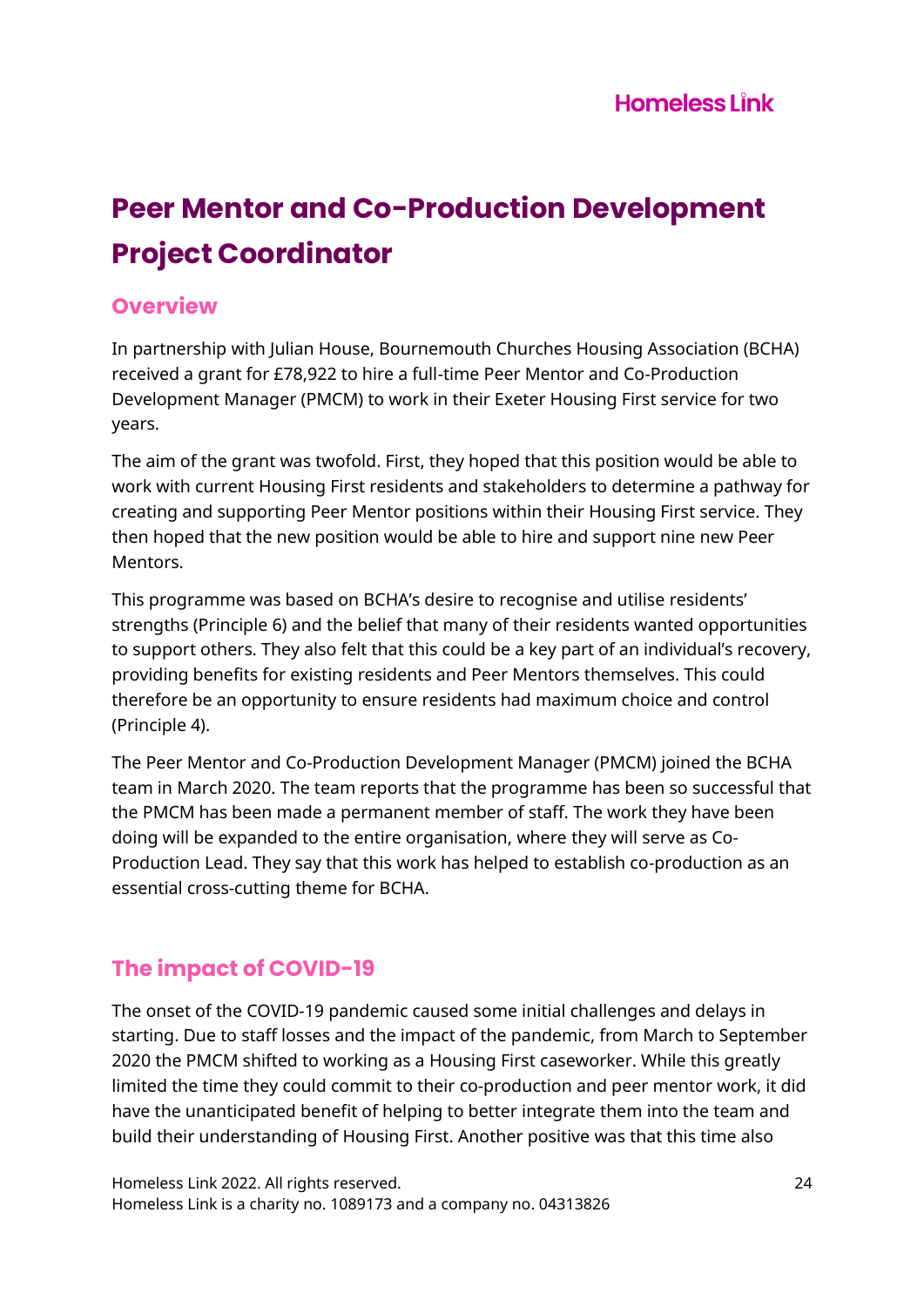helped create opportunities for service users to remotely access groups or activities that they may not have been able to otherwise.

BCHA explains that the pandemic created challenges in the PMCM's ability to work with staff inside and outside of the organisation. They also report significant difficulties in being able to have meetings with external organisations and in obtaining commitments to host training for Peer Mentors and other staff members.

The PMCM also experienced challenges in engaging with residents. The impact of isolation now commonly associated with the pandemic-related restrictions had a significant impact on residents' mental health. The decrease in other opportunities for meaningful human interaction also negatively impacted residents. Isolation and decreased mental health led to decreased engagement for some residents

While staff were able to maintain face-to-face contact throughout much of this time, there were periods of greater restriction when this was not possible. They increased support available over the phone and report that, moving forward, while this has not replaced in-person support, this has had the positive impact of leading to the increased use and availability of phone support.

## **Outcomes**

#### **Outcomes for residents**

While the aims of the peer mentor and co-production work were largely centred around creating new networks and understandings around effective co-production in the Housing First sector, the work also aimed to benefit residents directly. This includes supporting current residents and the opportunity for previous service users and those with experiences of homelessness to become a peer mentor.

However, it is important to note that BCHA and the PMCM experienced significant barriers in trying to work with Housing First residents and described their main successes as coming from their ability to support clients in other programmes. This is discussed further in this section.

## *Outcome 1: Improved outcomes for service users in processing trauma, sustaining recovery, and wellbeing*

Exeter Housing First aimed to have Peer Mentors directly work with at least 21 service users, with the belief that their work processing trauma with the support of a Peer Mentor would lead to improved outcomes in regard to residents' recovery and wellbeing. Ultimately, they supported 6 residents through this work (see case studies for stories of one resident and two Peer Mentors).

Homeless Link 2022. All rights reserved. 25 Homeless Link is a charity no. 1089173 and a company no. 04313826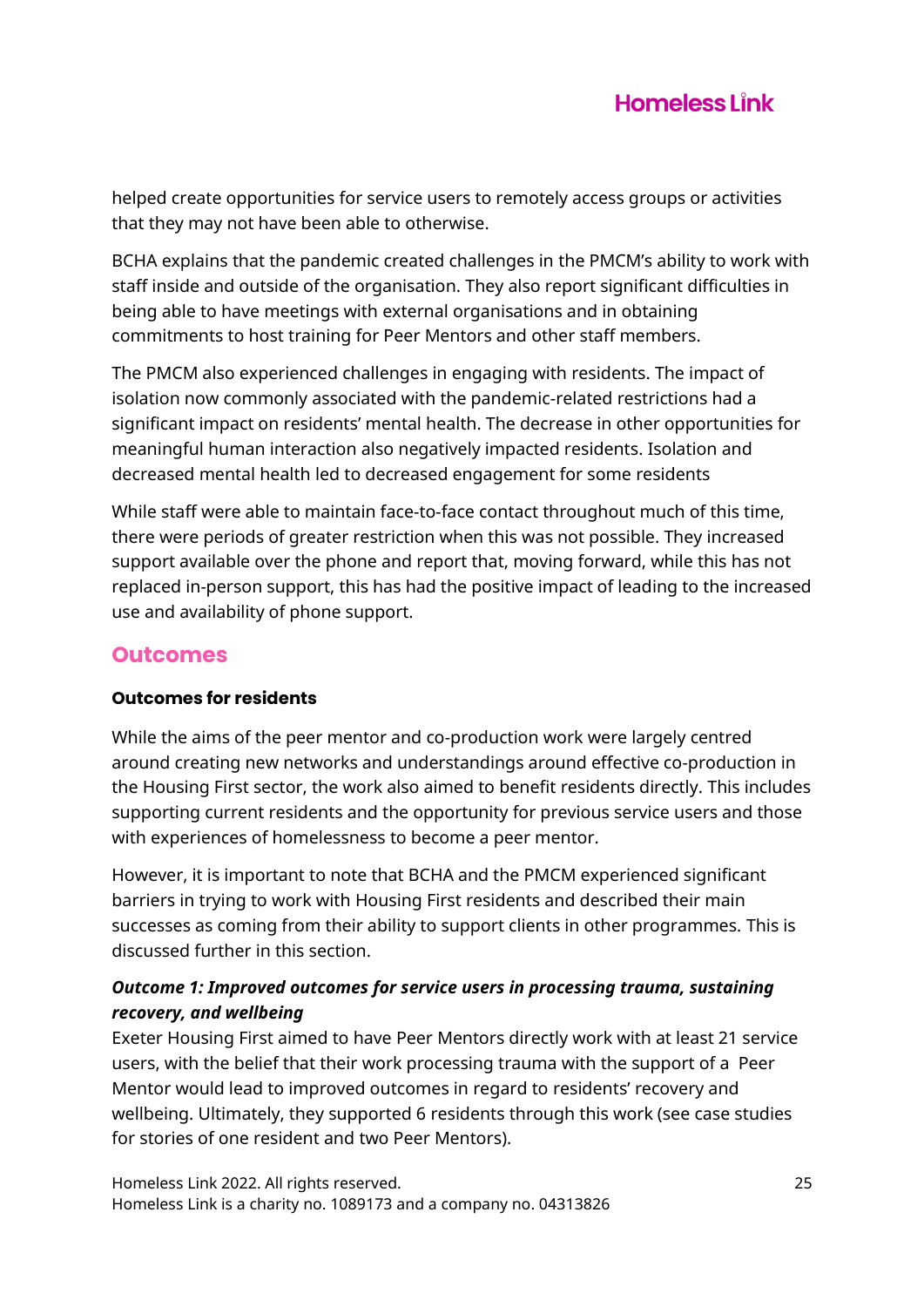While the PMCM and the team describe having seen positive outcomes for residents, they unfortunately were unable to track changes in recovery and wellbeing. Retrospectively, they felt that the use of a tool such as the Warwick-Edinburgh Mental Wellbeing Scale may have been useful.

Support included the creation of a menu of meaningful activities for service users. These included the creation of a Podcast (see Outcome 3) and Reference/Expert Panel (see Outcome 5). In conjunction with other homelessness organisations, they were also able to create a Social Hub, a space in an existing BCHA property where residents could engage in social and meaningful activities to help them connect with other people in their local community.

#### *Outcome 2: Create a Peer Mentor offer*

Exeter Housing First aimed to create a replicable programme for hiring, training, and supporting Peer Mentors with a range of resources and tools, including: a Peer Mentor handbook, interview hiring guide, recruitment procedures, contract, hiring risk assessment processes, assessment forms, and data protection policies.

The aim was that Peer Mentors would be able to access the same resources and information as paid employees, including receiving a set induction, training package, and supervision. There was also a recognition of the need for a range of specialised policies and procedures to accommodate the needs and work of Peer Mentors.

During the course of the grant, the PMCM was able to write 18 Peer Mentor policies and procedures that are currently in use by BCHA. These include recruitment procedures and systems for matching mentees with mentors. In designing these, the PMCM reviewed existing models and approaches, particularly in relation to Housing First.

Working with Groundswell, BCHA was able to develop a bespoke training offer for Peer Mentors, which included work around establishing and maintaining boundaries, safeguarding, lone working, and advocacy.

One of the challenges they experienced was around their human resources (HR) and safeguarding policies, which created additional barriers to hiring Peer Mentors. While the PMCM worked with the HR team to develop safer and more equitable practices for recruiting Peer Mentors, they found that an unanticipated barrier was that all Peer Mentors still needed to go through the same process of referencing and a DBS check. The need for five years of referencing was seen as likely to be very prohibitive for potential Peer Mentors and was able to be reduced to two years.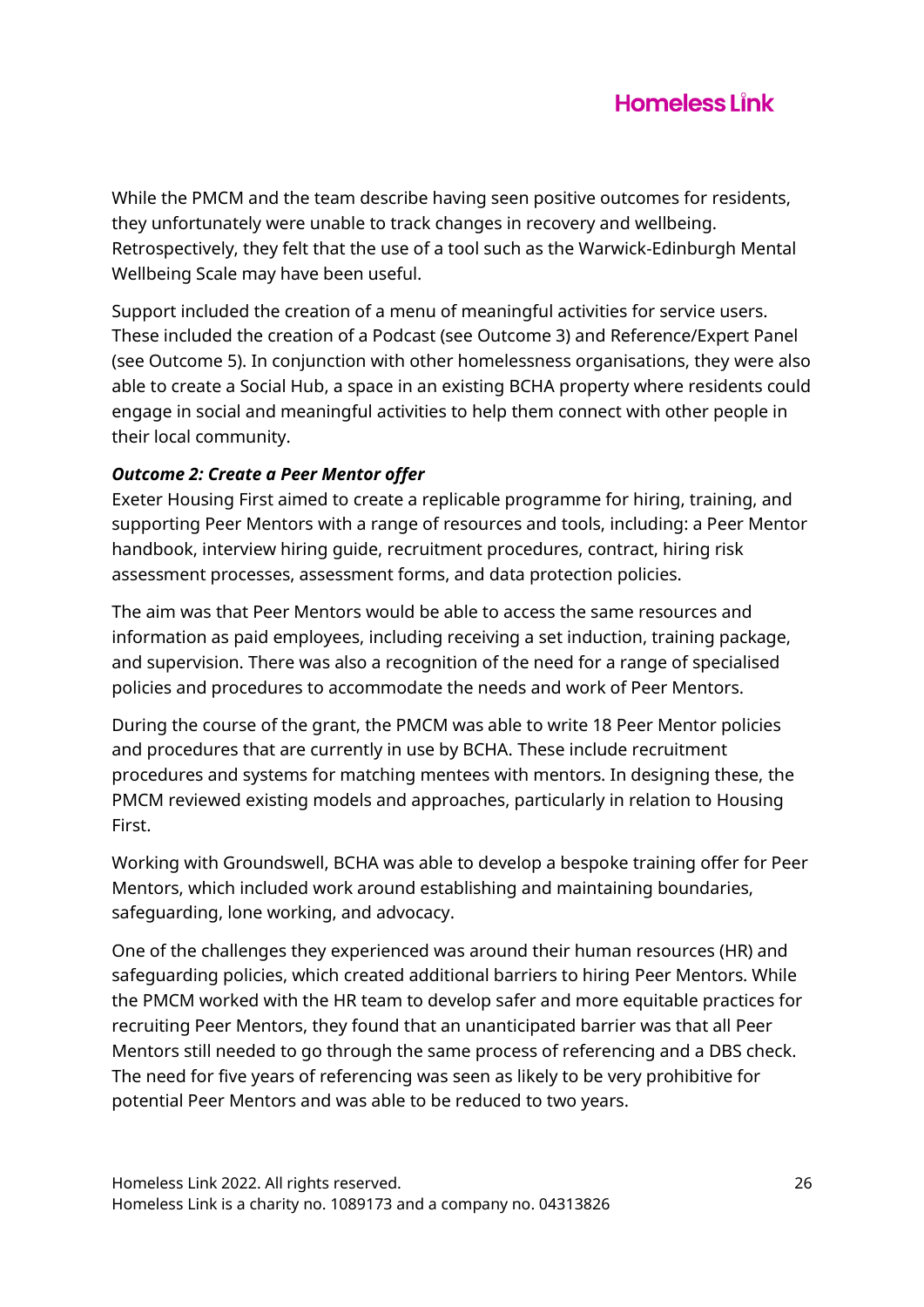#### *Outcome 3: Recruit, support, and supervise Peer Mentors*

After the establishment of the processes, policies, and procedures for recruiting and supporting Peer Mentors, BCHA hoped to recruit three Peer Mentors in the first year of the grant and six more in the second year. Success of this outcome would be achieved by: (a) the hiring of these individuals, (b) their receiving necessary training and induction, and (c) their being supported throughout the duration of the grant in their work.

BCHA received more than twenty enquiries from individuals interested in joining as a Peer Mentor. They found that common barriers included: automatic barring (a.k.a. auto-bar) offences emerging through DBS checks, not being able to provide a 2-year reference history, lack of identification documents, and individuals relapsing, changing address process, and/or losing interest during the process.

Ultimately, BCHA was able to recruit 6 Peer Mentors 2 of whom are actively working with residents at the time of writing.

Utilising the training programme created with Groundswell (see Outcome 2), all Peer Mentors underwent a training and shadowing programme with Housing First support workers, meeting weekly for induction and e-learning training sessions. This process was found to be particularly helpful for matching Peer Mentors with residents in more meaningful ways and in fostering relationships and understanding that could then be fed into residents' support plans.

One of the aims for Peer Mentors was also to create a podcast to share their own experiences, which they were to able to accomplish with the support of Exeter Homelessness Partnership. They report that residents have actively listened and wanted to be involved in the podcast. They also found that senior leadership and the board found the podcast a useful tool for ensuring the voices of those with lived experience were 'in the room'. The podcast will be continued going forward, though it is being taken over by Kickstart Apprentice.

The common lived experiences shared by Peer Mentors and residents created opportunities for joint learning and growth. They explained that Peer Mentors' own lived experiences helped demonstrate to residents that recovery is possible, while helping to foster empathy and support for residents from a position of personal experience. The team described how Peer Mentors' unique and important knowledge set could provide useful insights into the service's policies and procedures, as well as into service design and delivery.

Homeless Link 2022. All rights reserved. 27 Homeless Link is a charity no. 1089173 and a company no. 04313826 The team reports great outcomes for Peer Mentors, including working to develop their CVs, applying for jobs in the voluntary sector, and one Peer Mentor even moving into a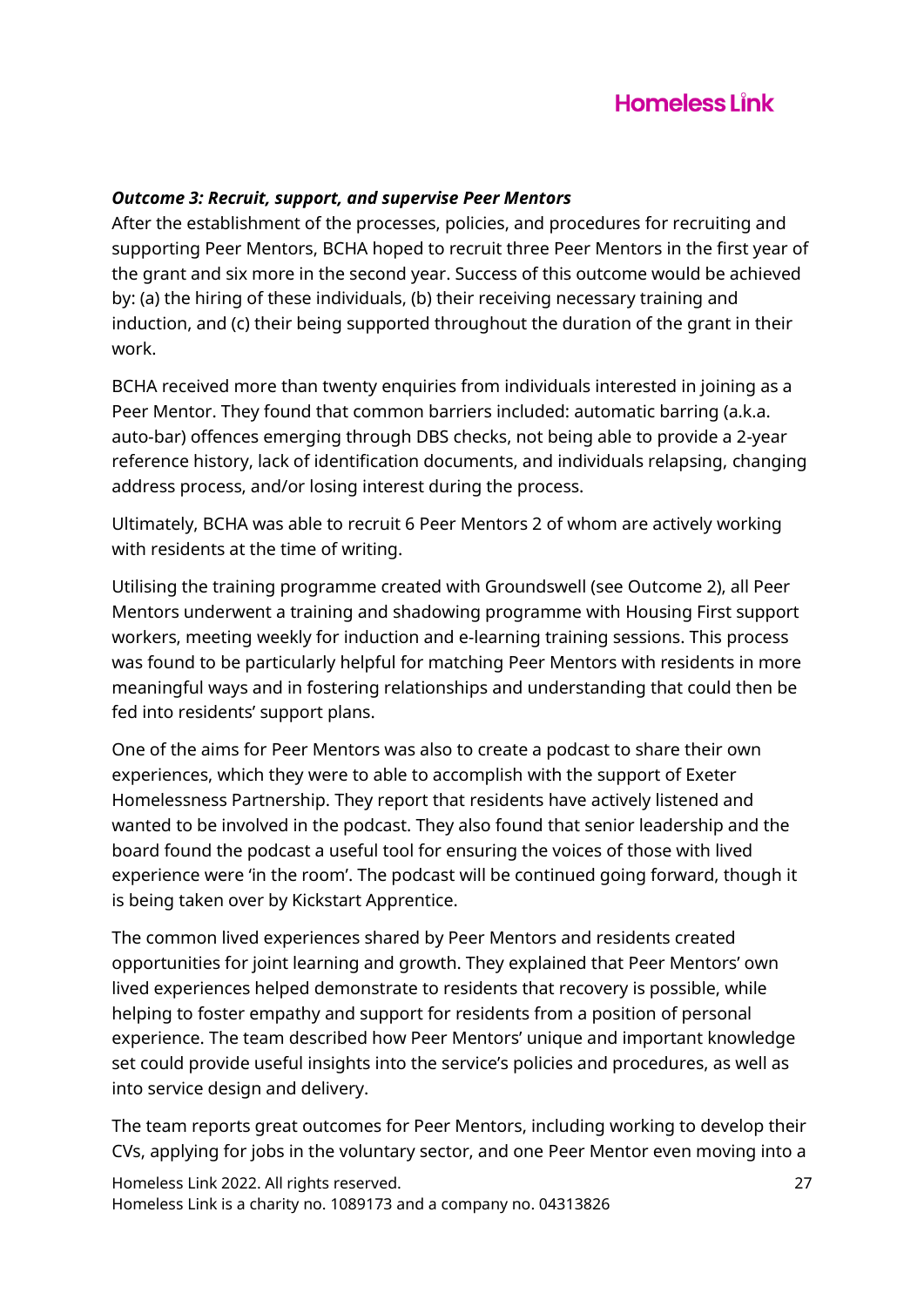permanent role in the team. They also report that they believe Peer Mentors have found the opportunity to 'give back' and have their experiences validated as an asset to be beneficial to their own confidence and wellbeing.

Peer Mentors were also supported through direct supervision, monthly reflective practice meetings, and the opportunity to join Housing First Caseworker Team Meetings. Due to COVID-19 restrictions, reflective practice sessions were initially held online, which was found to be less beneficial. When restrictions allowed in April 2021, these were shifted to in-person sessions. While it was originally planned that these would be held jointly with Housing First staff and Peer Mentors, concerns around resident confidentiality led to the holding of two separate sessions (i.e., one session for staff and a separate one for Peer Mentors).

While there were many clear benefits for residents working with Peer Mentors, BCHA also reported that they found challenges in adapting the Peer Mentor offer in a Housing First context. Most notably, while they originally hoped to be able to arrange meetings between Peer Mentors and residents, they found that many Housing First residents did not want to work with or meet a Peer Mentor.

This was felt to be due to the long time it can take those with complex needs and histories of trauma to build trusting relationships, with some residents explaining that they did not feel ready to have two such relationships (i.e., with a Peer Mentor and their support worker). Some residents told the team that they preferred to only see their support worker and did not have a need for support from someone with lived experience, explaining that they had others in their lives who fulfilled this role.

#### **Outcomes for staff**

One of the greatest benefits of the grant has been the significant cultural shift and internal focus on co-production at BCHA. The team reports that it was only through their ability to hire the PMCM through this grant that they were able to demonstrate the enormous potential benefits of this work, which have led to the PMCM's being permanently recruited as Co-Production Lead.

For BCHA, the cultural impact of the PMCM's work clearly goes far beyond what can be captured in this report. The team reports that there is a real commitment to embed coproduction at all levels across the organisation. They also report that co-production training is now part of all new starters' induction programme and that, off of this grant, BCHA is now working to become a psychologically-informed (PIE) organisation that uses a trauma-informed approach (TIA).

Homeless Link 2022. All rights reserved. 28 Homeless Link is a charity no. 1089173 and a company no. 04313826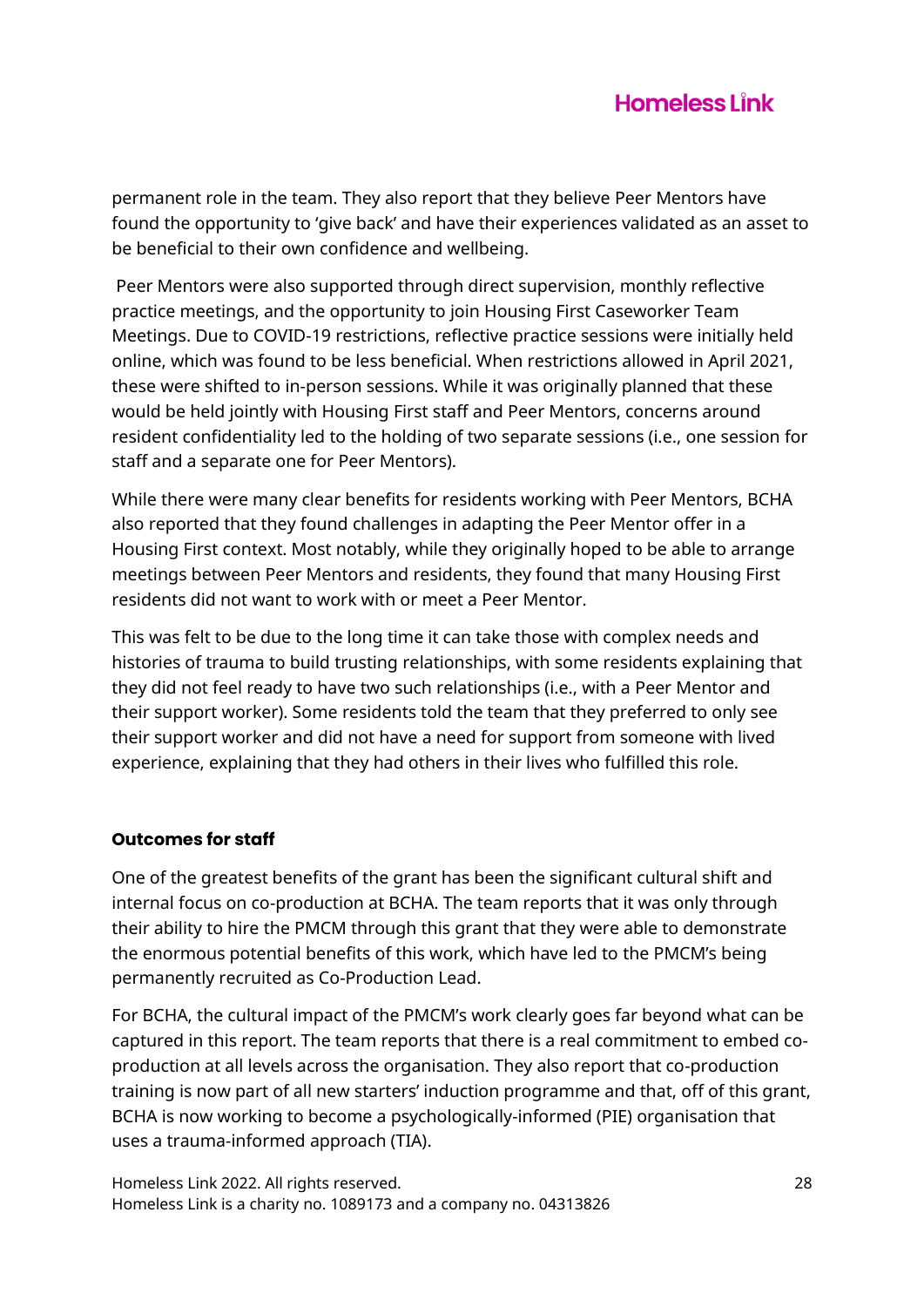#### *Outcome 5: Establish an Expert Panel across Devon and Plymouth*

BCHA aimed to have the PMCM establish a panel of individuals with lived experience across Devon and Plymouth. They wanted the group to host quarterly meetings for shared learning, particularly around recruitment, training, and how to employ Peer Mentors. The PMCM was able to successfully establish the panel, though, at the recommendation of the new Peer Mentors its original conception as an Expert Panel was reconfigured into a Reference Panel.

The Panel has met virtually five times and also had an in-person 'Away Day'. It mainly works with people in BCHA's supported accommodation, though includes one Housing First resident. Meetings create opportunities to discuss and provide input into BCHA's work and wider issues around homelessness.

The panel has been consulted on key issues and the team believes it has had a direct influence on the way BCHA works and. For instance, the Panel was consulted when BCHA made the difficult decision to increase service charges in February 2022. Through their guidance, the team was able to update the wording used in letters sent to residents and also offered 1-on-1 support to help with budget management. They have also looked to see if residents would like to join a Green Committee to help identify additional cost saving measures.

#### **Outcomes for local networks and sustainability**

In addition to the benefits for BCHA staff and residents, a significant amount of the PMCM's work was in establishing networks and opportunities for learning across the South-West.

#### *Outcome 6: Establish and share a set of best practice for co-production*

Through the work of establishing and running a Peer Mentor programme, the team wanted to create a set of co-production best practice that could be shared and used by other Housing First services across the South-West (and more broadly).

The many opportunities the PMCM sought and created for networking and sharing helped to distribute these messages widely, including becoming a partner of Exeter Homeless Partnership and Housing First South-West. Exeter Homeless Partnership (EHP) is a Comic Relief-funded project that is focused on co-production, including providing training, support, and opportunities for people with lived experience to participate. Together, BCHA and EHP have been able to hold a weekly lived experience working group.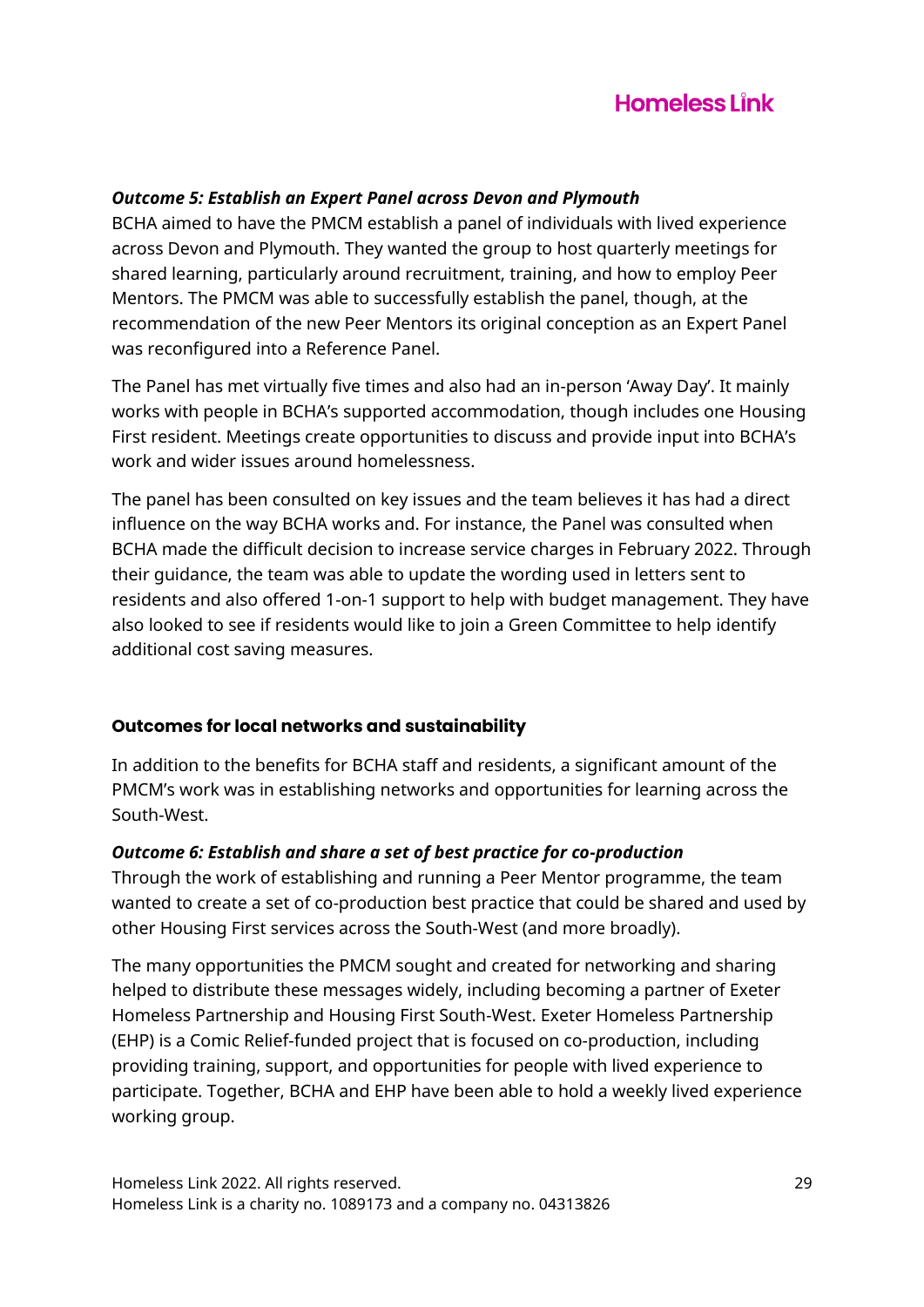

EHP and BCHA also worked together to organise a 5-day training course for potential Peer Mentors led by Groundswell. They had six attendees complete the course, of which four stayed on as Peer Mentors with BCHA.

The team also created a one-hour training about co-production that they have delivered internally as an introduction for BCHA staff and are hoping to deliver as a commercial offer to other housing associations. While they were planning to test the training with residents, they report that they were not able to achieve this during the project timeline.

While the team was not able to create a formal set of best practice for co-production, they have been able to formalise their own Co-Production Service Offer, which includes a menu of opportunities for volunteers and future work.

## **Case studies**

## **Margaret (Peer Mentor)**

Margaret is in her late 30s and is currently living in Exeter through the Housing First programme. She is a single parent to a son in his late teens and is a part of the LGBTQIA+ community.

Margaret struggles with her physical and mental health, including having PTSD and fibromyalgia. She has also been in several damaging relationships as an adult. Margaret was disabled after an accident and, as a result, lost her job. She fell into debt and experienced homelessness. Margaret describes having felt alone and hopeless, saying that 'no one gave me hope or spoke up for me'.

Margaret was then able to move into housing through the local authority. She wanted to volunteer as a Peer Mentor and 'give back', feeling the importance of using her experiences and lack of support to ensure others feel supported. She believes that it is crucial that those experiencing homelessness have someone to talk to and listen without judgement. She also wants to be a role model for others.

Currently, Margaret is working on developing her CV by attending BCHA training and working alongside existing residents. She is also working to advocate for the importance of ensuring marginalised communities receive a high-quality service, including attending BCHA's EDI forum to promote the importance of a safe space for residents and staff who identify as LGBTQIA+.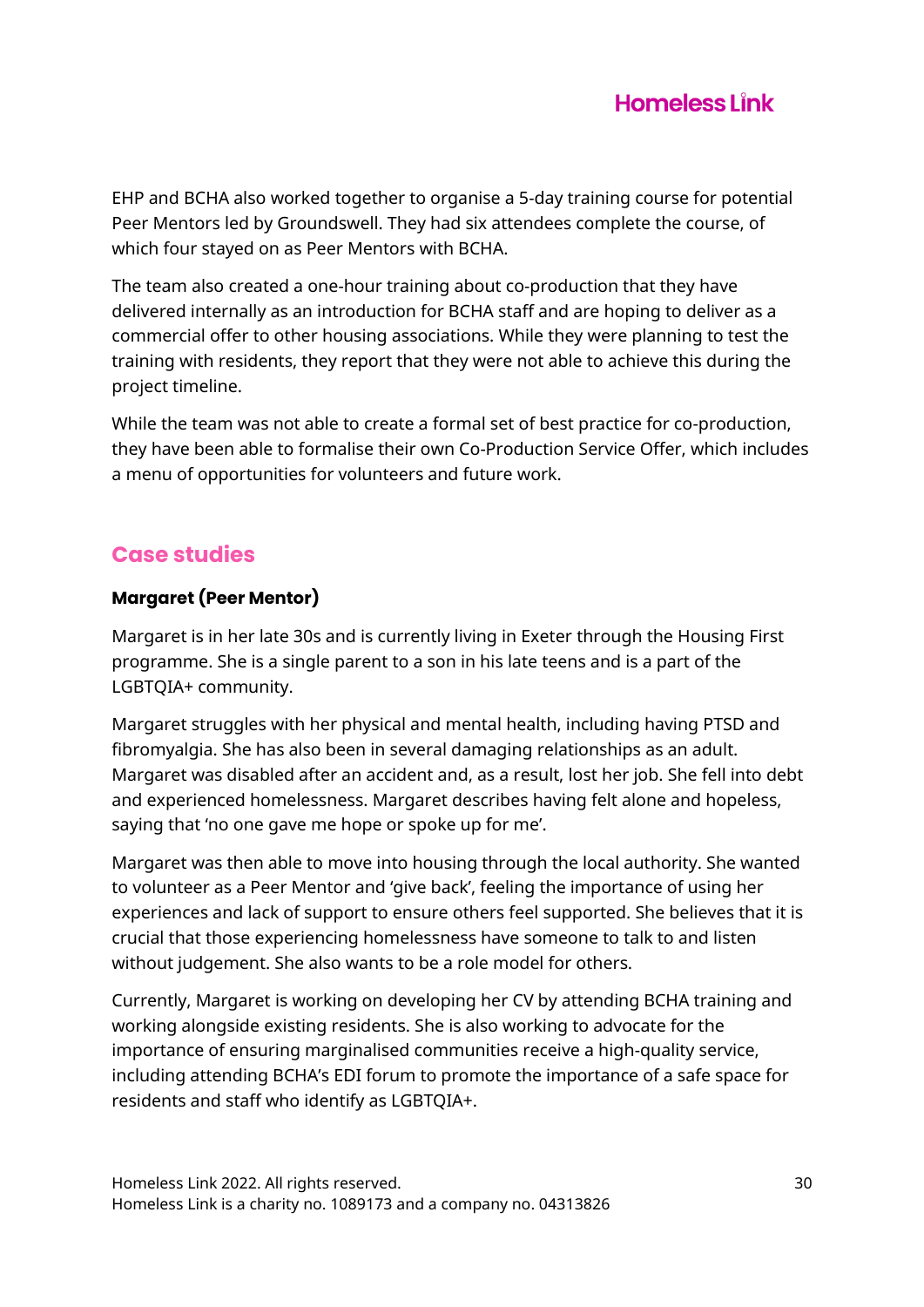## **Leo (Peer Mentor)**

Leo is in his mid-20s and has been living in Exeter for 4 years, where he has experienced several periods of homelessness. Leo has never lived with his father, through whom he also has some half-siblings. He only met his father and half-siblings for the first time as a young adult.

Leo has now been in his own rented accommodation for 7 months and has been volunteering with the Exeter Homeless Partnership (EHP). EHP told Leo about the opportunity to serve as a volunteer Peer Mentor with BCHA and Leo was eager to sign up. Through this, he has been able to receive training in Peer Advocacy from Groundswell and is now working with Housing First residents.

Leo explains that he wants to be a Peer Mentor so that he can 'give something back' and that 'there are not enough people to help' those experiencing homelessness. He believes people will be more responsive to him because he's 'been through it' and that his own experiences with homelessness and the support he has received will help him support others. He also believes that working as a Peer Mentor will give him a sense of pride and that as he is not 'a professional', people 'won't be so scared to talk to him'.

## **Archie (Resident)**

With Exeter Housing First's support, Archie has been able to successfully maintain a tenancy and has had his contract extended to five years. He has been working to establish routines but has remained a very private person and has complained to staff about being bored and spending most of his time walking. However, when staff suggested options for potential activities, Archie would decline.

When speaking with his support worker, Archie expressed an interest in working with a Peer Mentor who might have more similar experiences to him. His support worker helped to set up a fishing trip for Archie and Leo, which had to unfortunately be cancelled on multiple occasions due to poor weather. Archie suggested that they instead go out to pick cockles one day. His support worker scheduled a time for them to meet and Leo reported to her that he and Archie had a lovely time together and were eager to arrange another day out. They are currently planning a pub lunch and walk of Archie's choice.

Although Archie has only had a small amount of support from Leo thus far, his support worker reports that even this has had a significant impact on him. Historically, Archie's lack of a phone has made it difficult for people to contact him, but he has been resistant to getting one as he feels he will get an overabundance of phone calls and he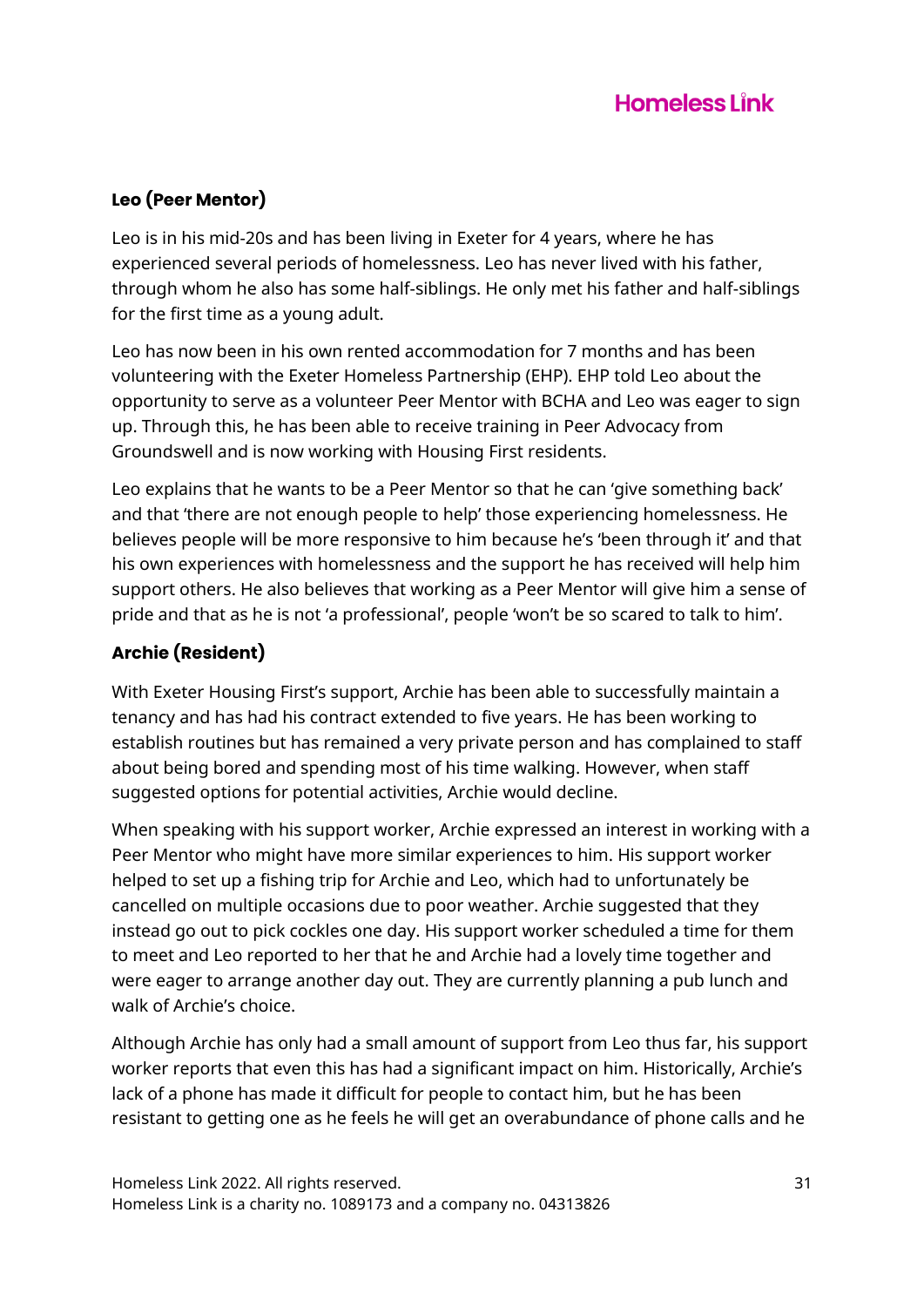will feel too anxious to answer them. Now, Archie is excited to get a phone, which his support worker describes as 'a massive step'.

While Archie's flat has previously been very empty, he has now procured some furniture and put up some posters. He explains that he wants it to be more welcoming for guests.

His support worker explains:

*I believe that without [Leo's] input he wouldn't be at this point now and I am really encouraged by [Archie's] progress. It is nice for [Archie] to have another person to talk to and to be able to do activities he wouldn't have previously been able to, such as going for pub lunch. It is great that he has been able to form this positive relationship, as [Leo] is a great influence on [Archie] and has really bought him out his shell.*

# **Conclusions and recommendations**

BCHA's Peer Mentor and Co-Production work has presented some valuable lessons and insights into how the voices of those with lived experience can be incorporated into Housing First work. The implementation of a Reference Panel, in particular, appears to have been a valuable and important contribution.

For others working in Housing First, the challenges cited around residents not wanting more than one source of support are key considerations for further research and exploration. In particular, this programme's main benefits seemed to lie in the establishment of a general Peer Mentor offer, rather than in its ability to support Housing First residents.

Key findings and recommendations emerging from this grant include:

**1. Before creating a Peer Mentor programme, work to assess residents' perceived barriers to accessing this service.** BCHA's primary challenge in this work was that many residents did not feel ready for multiple sources of support and therefore chose not to meet with a Peer Mentor. Any organisation working to implement such a programme, particularly one in the Housing First context or where working with those with complex needs, may want to explore whether residents would like such a service and potential barriers to uptake. It may be that, given time, residents would have been open to (and experienced benefits from) this or that seeing benefits a Peer Mentor programme can provide others will lead to an increase an uptake, but at this stage these are unknown.

Homeless Link 2022. All rights reserved. 32 Homeless Link is a charity no. 1089173 and a company no. 04313826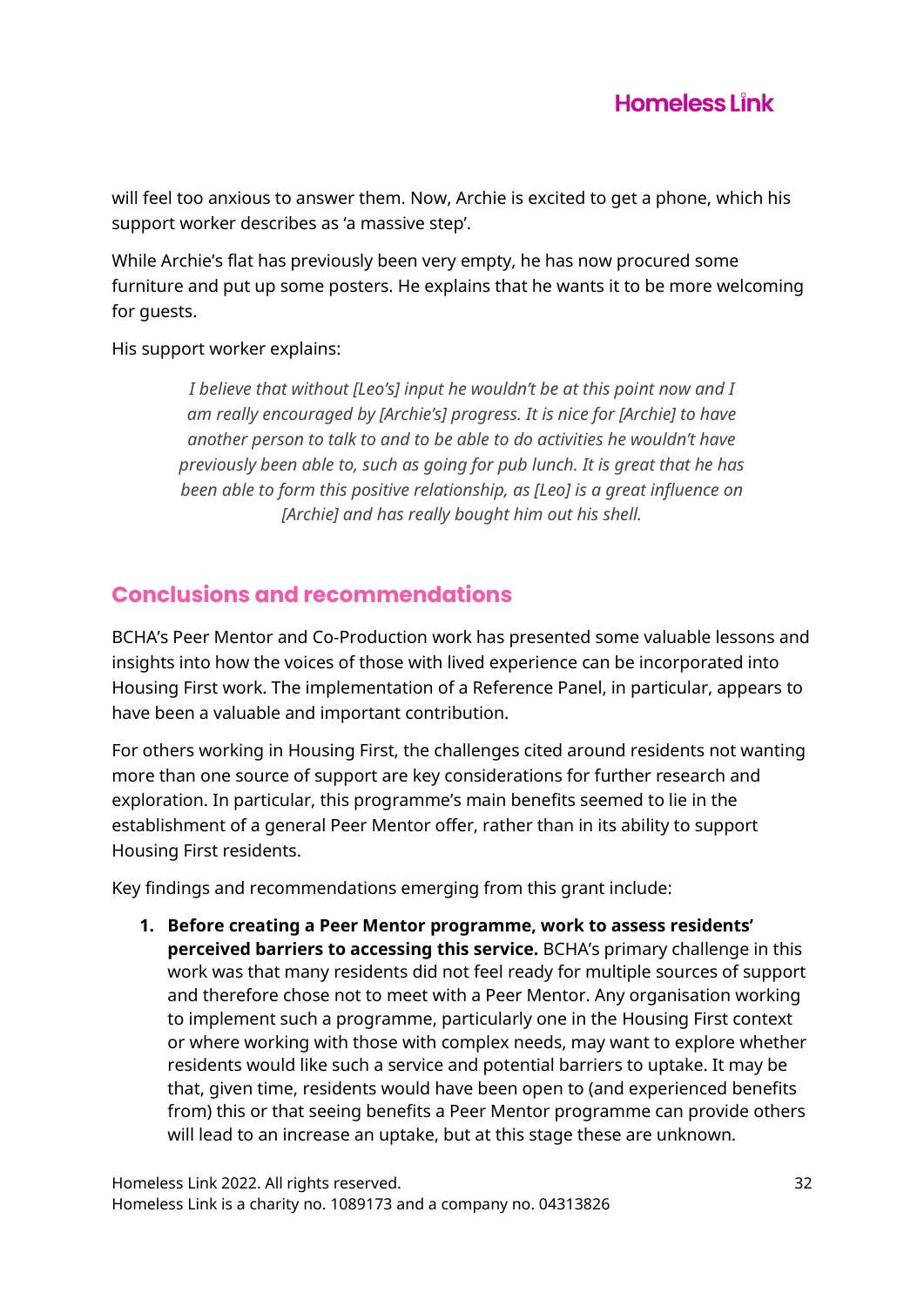- **2. Human resources and safeguarding policies should be updated before starting the recruitment of Peer Mentors**. Review existing volunteer recruitment policies and procedures and ensure new procedures align with those already in place. It is important that all new policies are reviewed and supported by human resources and senior leadership.
- **3. An organisational cultural shift around co-production can make the introduction of Peer Mentors a smoother process**. This is key for ensuring the comfort of new Peer Mentors and will likely save time and resources by not having to do this work after their recruitment. This includes creating a dedicated co-production training plan and policies for the organisation, which will likely include PIE and TIA.
- **4. Establish policies and procedures for volunteer recruitment and strategic development early on**. Establishing relationships and networks with other housing services can help increase the pool of potential volunteers and, in turn, the diversity of volunteers and experience that are drawn upon. This can also help reduce expense and time spent recruiting volunteers.
- **5. Ensure flexibility and adequate support are built into Peer Mentor policies and procedures.** This helps to align the role with a harm reduction approach (Principle 7) and ensure the maintenance of choice and control (Principle 4). It may take time to not only establish trusting relationships with residents but also to develop confidence across Peer Mentors. Working as a Peer Mentor may also be part of an individual's own recovery journey or they may need time out from this work due to their own past trauma or recovery needs. Pressuring Peer Mentors to work at a certain pace, to re-engage during periods of nonengagement, or to continue working at times when personal space is needed could lead to relapse, further trauma, or poor mental health.
- **6. Source suitable and sufficient IT equipment for Peer Mentors.** Make sure Peer Mentors have access to necessary IT equipment, including phones, office stationery, and computers, as needed. Do not assume Peer Mentors will be confident with using particular devices or types of software and ensure relevant training is available, as needed.
- **7. Explore options for compensating Peer Mentors for their work, including ensuring adequate support is available in their own development**. In addition to covering meals and travel expenses, to recognise the unique

Homeless Link 2022. All rights reserved. 33 Homeless Link is a charity no. 1089173 and a company no. 04313826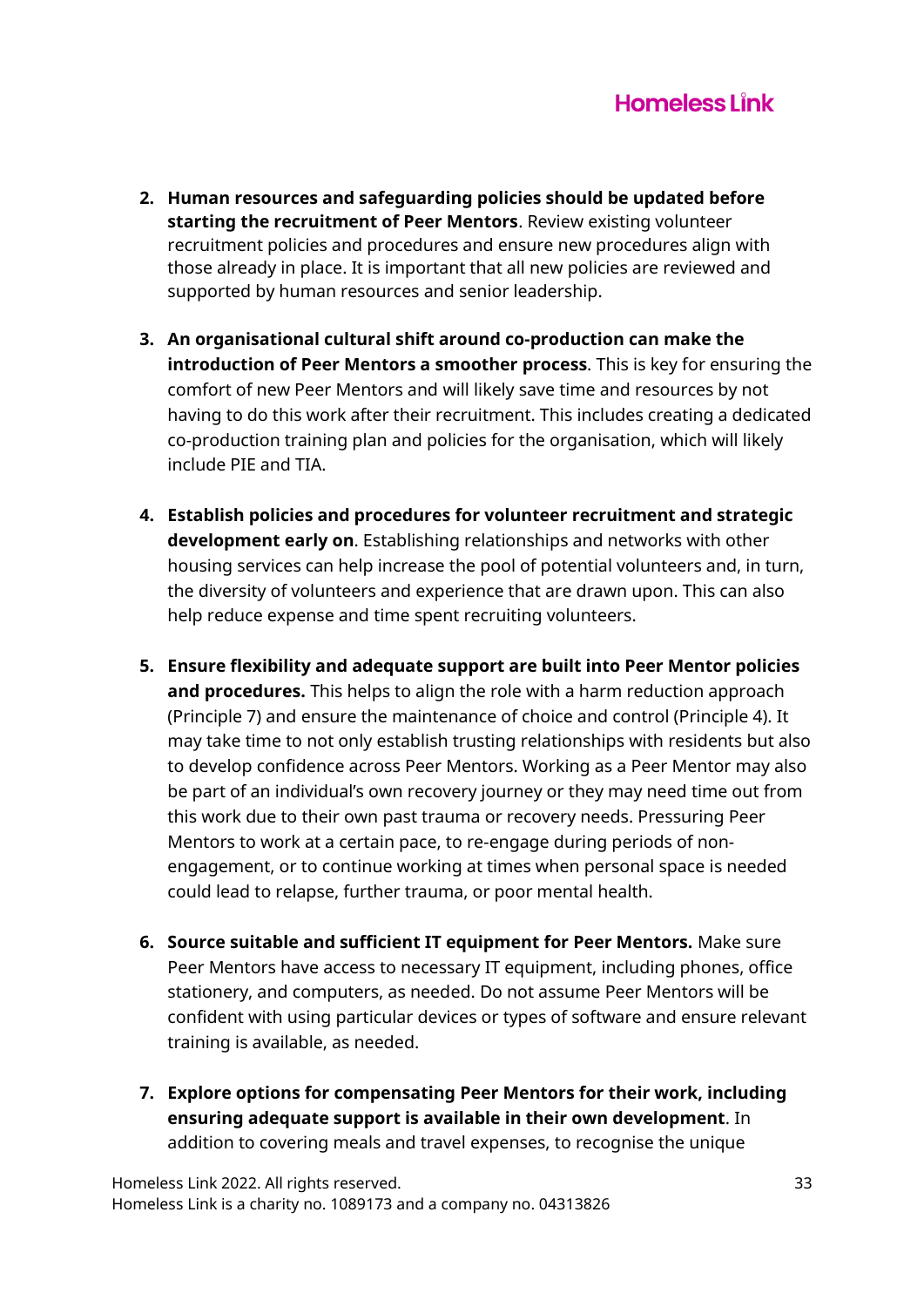expertise and value Peer Mentors bring to the team (Principle 6), consider what other avenues can be pursued for compensating Peer Mentors for their time and work. Ensure Peer Mentors are given opportunities to express their own goals and aspirations, both as a Peer Mentor and, more generally, so that sufficient resource can be provided for training, support, and development. This could include opportunities to attend other types of relevant training, help with CV development, or ways to build structure and routine into daily life.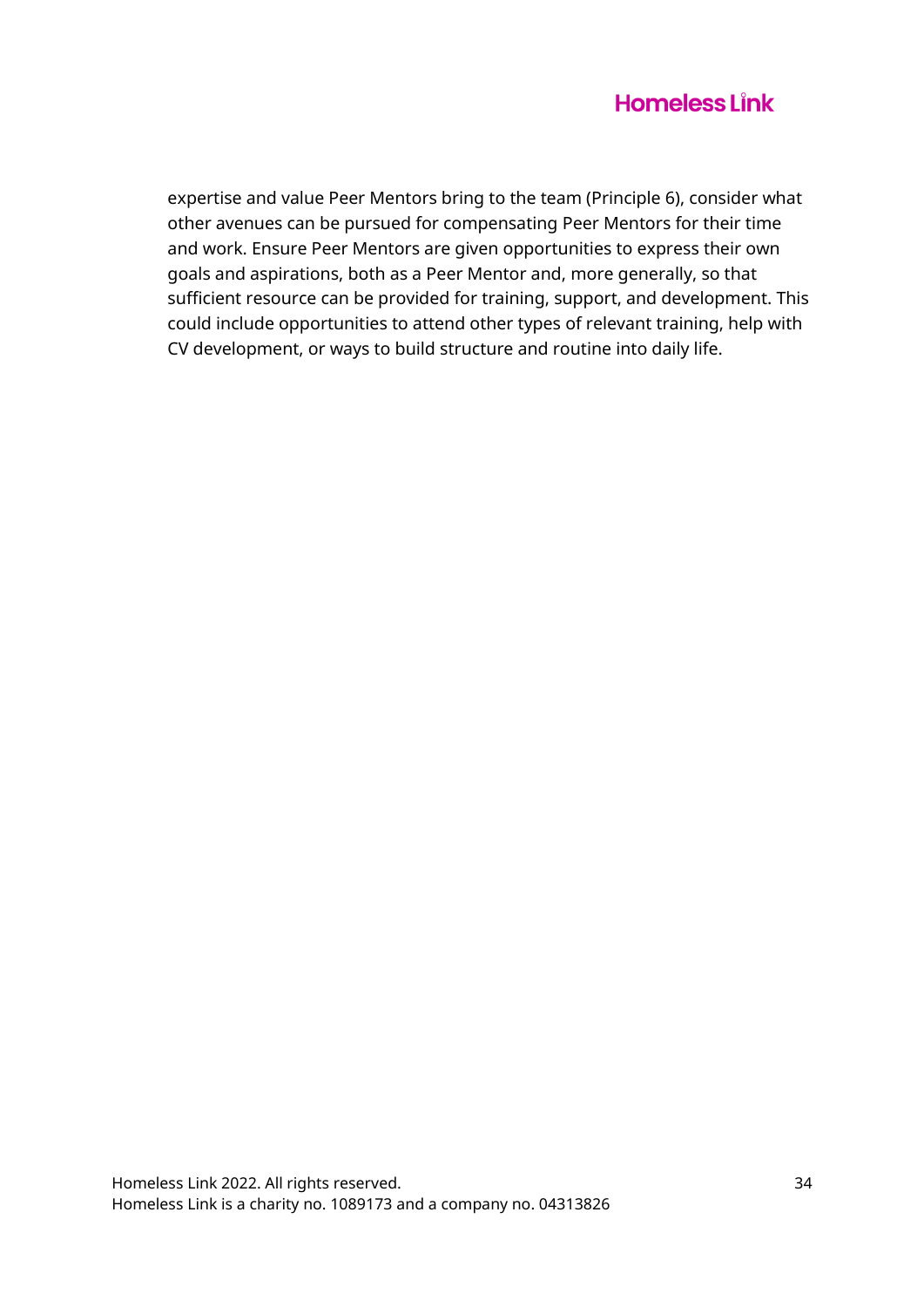# **Strategic Partnership Manager**

# **Overview**

The Single Homeless Project (SHP) received a grant for £97,830 to develop a strategic partnership approach through the hiring of a Strategic Partnership Manager for two years. SHP is one of the early pioneers of Housing First in the UK and runs services in four London boroughs: Islington, Camden, Newham, and Redridge. They also run Project Kali, a pan-London Housing First service for women. As of March 2020, these five Housing First services were supporting approximately 40 residents.

SHP hoped that this grant would help them overcome the range of challenges inhibiting residents' access to services. They also wanted a role that would sit outside of the traditional hierarchies and therefore be able to support their strategic priorities.

Through this work, they sought to establish close working relationships with local service providers and become the primary point of contact for agencies and delivery partners working with their residents. This includes wanting to create borough-wide steering groups, working to identify and overcome barriers for residents to access services, and wanting to find strategies to improve joint-working.

SHP theorised that this work would improve residents' service access, multi-agency working, and the development of a model of good practice. By doing this, they hoped to improve residents' choice and control over the services they received (Principle 4) and reduce harm (Principle 7). The initial plan to include a Peer Mentor programme also would present opportunities to highlight and build upon residents' strengths (Principle 6).

The Strategic Partnership Manager (SPM) was hired in March 2020.

# **The impact of COVID-19**

At the onset of the pandemic, soon after being hired, the SPM was redeployed to a GLA-funded hotel in Ilford as part of emergency Everyone In provision and ultimately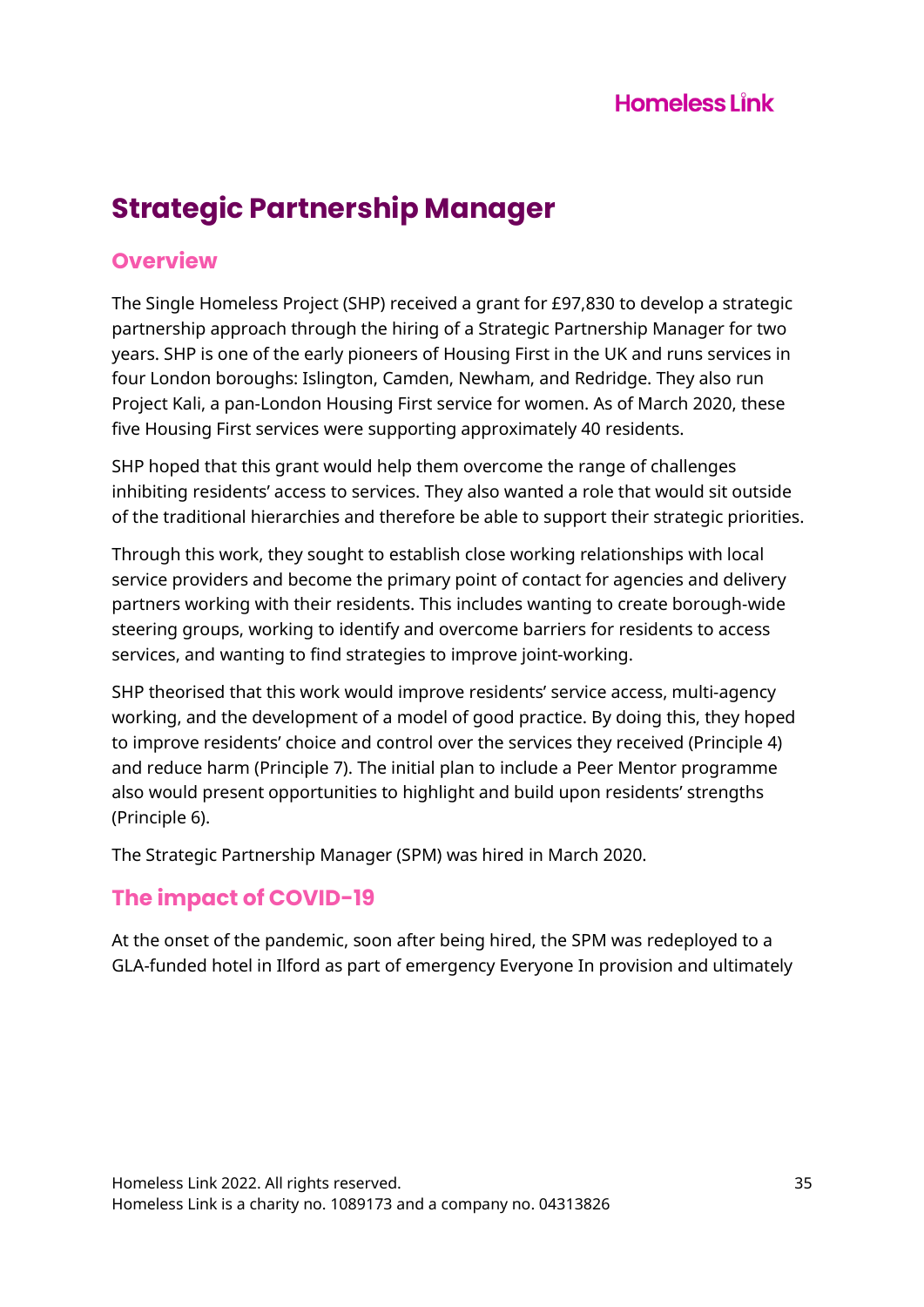supported two different Everyone In hotels.<sup>4</sup> This naturally limited the SPM's ability and time to focus on the grant's initial remit, before they were able to return to their primary role four months later.

Restrictions also made it challenging (and, at times, impossible) to engage in face-toface meetings with residents and services. In addition, the SPM found it difficult to connect with local authorities at a time when their priorities were focused on emergency COVID-19 provision. The SPM worked to adapt to these limitations, including meeting with residents in the community, rather than in their homes.

More positively, as previous research has shown,<sup>5</sup> COVID-19 presented some key opportunities for joint and partnership working that supported SHP's aims, including the creation of new local partnership meetings designed to monitor and assess support needs across each local authority.

## **Outcomes**

### **Outcomes for residents**

The SPM's work with the Housing First teams directly and indirectly supported 112 residents, including 52 women and 60 men. Nearly all were between the ages of 26-55 and almost one in three were disabled (32 people) and 16 were people of colour. Ultimately, SHP hoped that by improving their links and ways of working across other service providers and local authorities, residents would have access to higher-level support and thus have improved mental and physical wellbeing.

### *Outcome 1: Improved resident access to services*

SHP aimed for 100% of their residents to have better access to key borough services through direct pathways with support agencies. This was to be assessed by their ability to create new steering groups and other joint ways of working, in addition to whether they were able to create a Peer Mentor programme for residents.

Homeless Link 2022. All rights reserved. 36

Homeless Link is a charity no. 1089173 and a company no. 04313826

<sup>4</sup> Everyone In was a government initiative that accommodated those in England who were rough sleeping or at risk of homelessness during the pandemic. More information can be found at [https://](https://www.commissiononroughsleeping.org/wp-content/uploads/2021/07/KRSC_Interim_Report_0721.pdf)

[www.commissiononroughsleeping.org/wp-content/uploads/2021/07/KRSC\\_Interim\\_Report\\_](https://www.commissiononroughsleeping.org/wp-content/uploads/2021/07/KRSC_Interim_Report_0721.pdf) [0721.pdf.](https://www.commissiononroughsleeping.org/wp-content/uploads/2021/07/KRSC_Interim_Report_0721.pdf)

<sup>5</sup> E.g., Grassian, T. and Boobis, S. (2021). *Working together: the homelessness sector's path beyond COVID*. Homeless Link. Available at: [https://www.homeless.org.uk/sites/default/files/site](https://www.homeless.org.uk/sites/default/files/site-attachments/Homeless%20Link%20-%20Working%20together%20v5.pdf)[attachments/Homeless%20Link%20-%20Working%20together%20v5.pdf.](https://www.homeless.org.uk/sites/default/files/site-attachments/Homeless%20Link%20-%20Working%20together%20v5.pdf)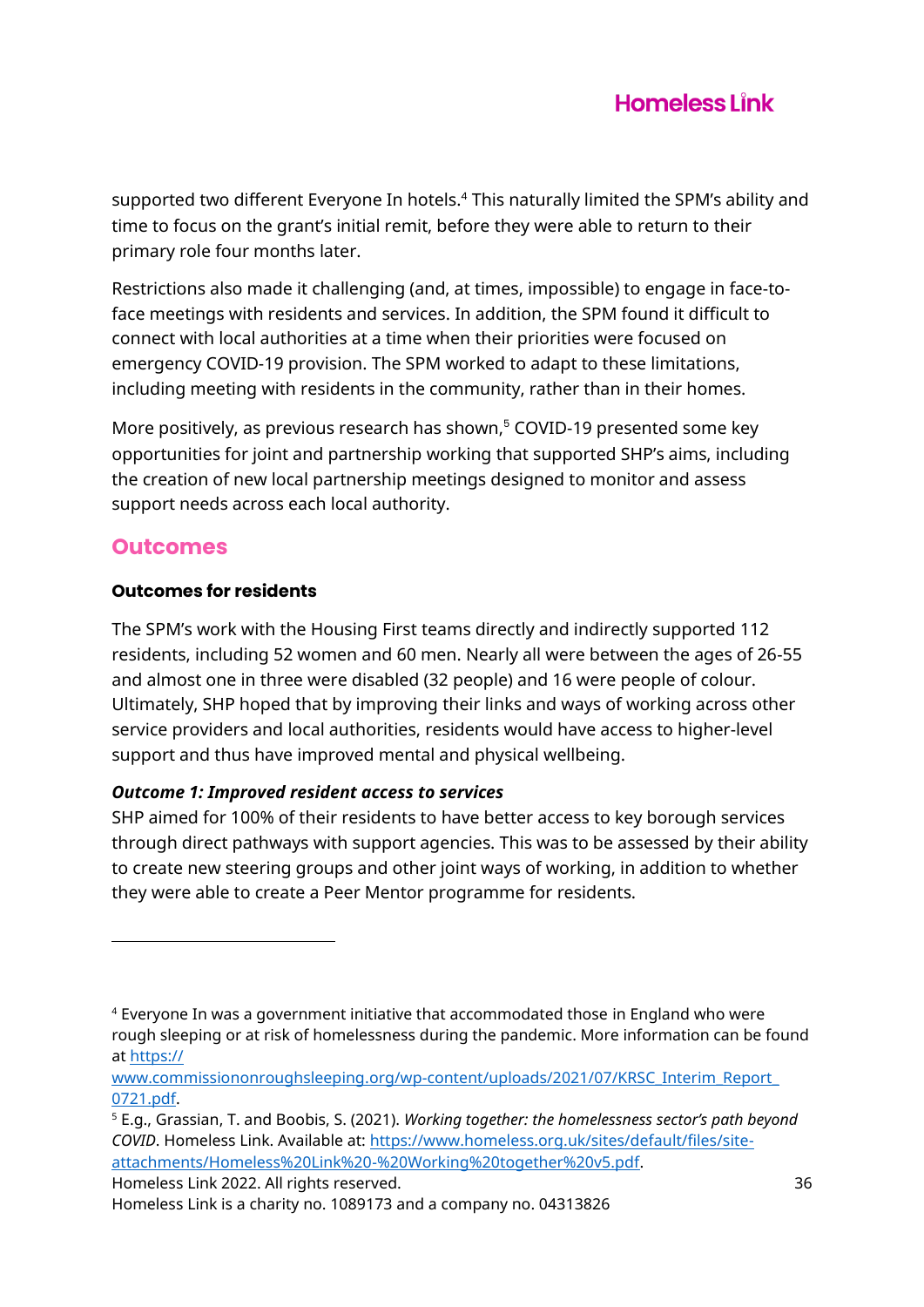At the onset of the grant, SHP worked to identify the key barriers inhibiting resident access to services through a series of meetings and conversations, as well as the use of a resident survey. They used this to implement a range of strategic short- and longterm plans to improve their service provision.

In addition, SHP report that COVID-19 presented some significant opportunities, with links being formed between local authorities enabling easier service access. They also state that the increase in partnership working formed in response to the initial international health emergency has been maintained and supported through a range of local multiagency meetings.

The SPM worked to develop partnerships with many different types of institutions, including a local prison and other women-specific offending services. These aimed to help improve referral pathways (see Outcome 5) and the transition from pre-release to release.

Another identified area of need was mental health provision, with Housing First residents often struggling to engage with traditional forms of therapy that require attending regular appointments. With the SPM's assistance, Project Kali was able to develop a psychotherapy offer for their residents through Street Talk, a service specialising in supporting women with histories of sex work and/or domestic violence. Three residents have been able to receive support through this service.

SHP also adopted the Team Around Me model for all of their Housing First services, a strength-based approach that aims to improve accountability and coordination for services supporting women experiencing multiple disadvantage.<sup>6</sup> They also have worked to improve internal organisational knowledge-sharing and linkages around multiple disadvantage.

Other benefits that have arisen through this work include improvements to joined-up ways of working. For instance, the Redridge Homeless Health Service Manager is now providing weekly health provision updates to improve awareness and access to relevant health services. The housing teams in Islington also now have an internal mechanism to identify which residents are in Housing First, through a flag in their database system. They are also working with One Place East to identify Housing First services' training needs and develop a co-production training programme for staff.

Homeless Link 2022. All rights reserved. 37

<sup>6</sup> For more information, see: SHP. (no date). *Team Around Me.* Available at: <https://www.shp.org.uk/team-around-me>

Homeless Link is a charity no. 1089173 and a company no. 04313826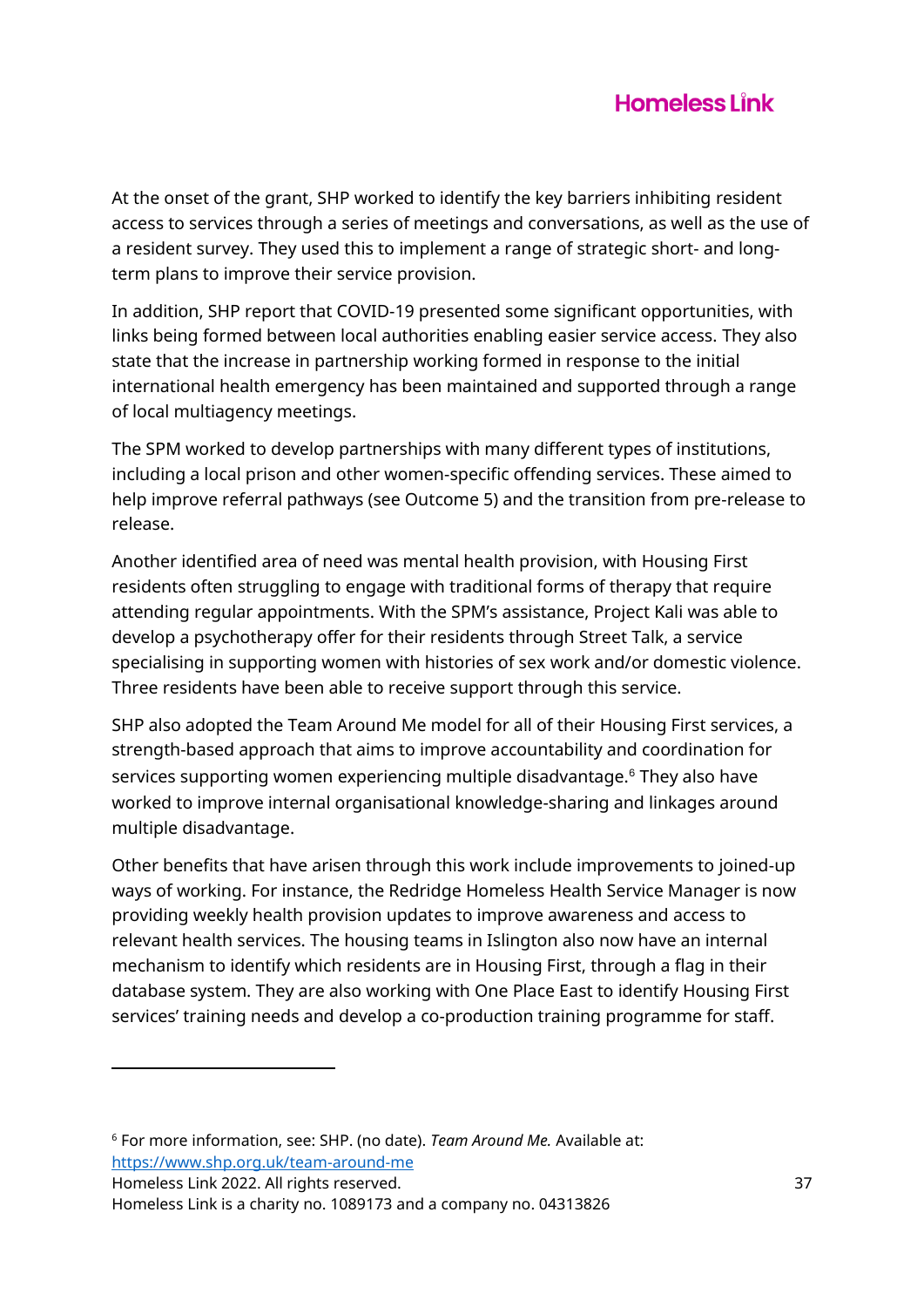The Peer Mentor programme was, unfortunately, unable to be launched during the course of the grant but significant progress was made in terms of developing a stepped approach that they hope will enable the future creation of a Peer Mentor programme. It was reported that residents were not in a position to become Peer Mentors, as they still required a high level of support and most were not in a stable position. This is a particularly important finding, as it reflects similar challenges identified by BCHA in their work to develop a Peer Mentor programme (see Peer Mentor and Co-production section).

In support of this aim, SHP created a new, 6-month dormancy policy that includes three steps leading to 'graduation' or re-engagement with the service. To enter a dormancy period, residents must sign a new support agreement. During this time period, Housing First workers will focus on ensuring residents have links with local support services. They will also work to help develop the skills to confidently engage with services, including creating a new peer support offer for those entering dormancy focused on building confidence around social engagement.

### *Outcome 2: Improved resident outcomes*

Through their strategic partnership work and improved linkages with external services, SHP aimed to have improved outcomes for 80% of their residents by the end of the project. They aimed to assess this through the number of residents who were: (a) better supported as a result of the project, (b) connected with their local community, and (c) reporting better mental and physical wellbeing, using the Outcome Star tool.

SHP reports that the SPM's work improving multi-agency links and joined-up working has helped residents access services and support. While the case studies include two residents' experiences, they were not able to provide further information on the proposed quantitative outcomes.

### *Outcome 3: Increased housing availability and offers*

SHP hoped that their work developing partnerships and new avenues for joined-up working would help increase the number of accommodations they were able to procure for residents, including the number of accessible tenancies. Specifically, they hoped to procure 20 new tenures during the course of the grant, including a 50% increase in the number of accessible housing offers during the first year.

Work in this area hoped to address the significant lack of affordable housing, especially in the Northeast and East London areas, and, in particular, the struggles in finding accessible housing. They hoped to do this by developing and improving their relationships with registered housing providers.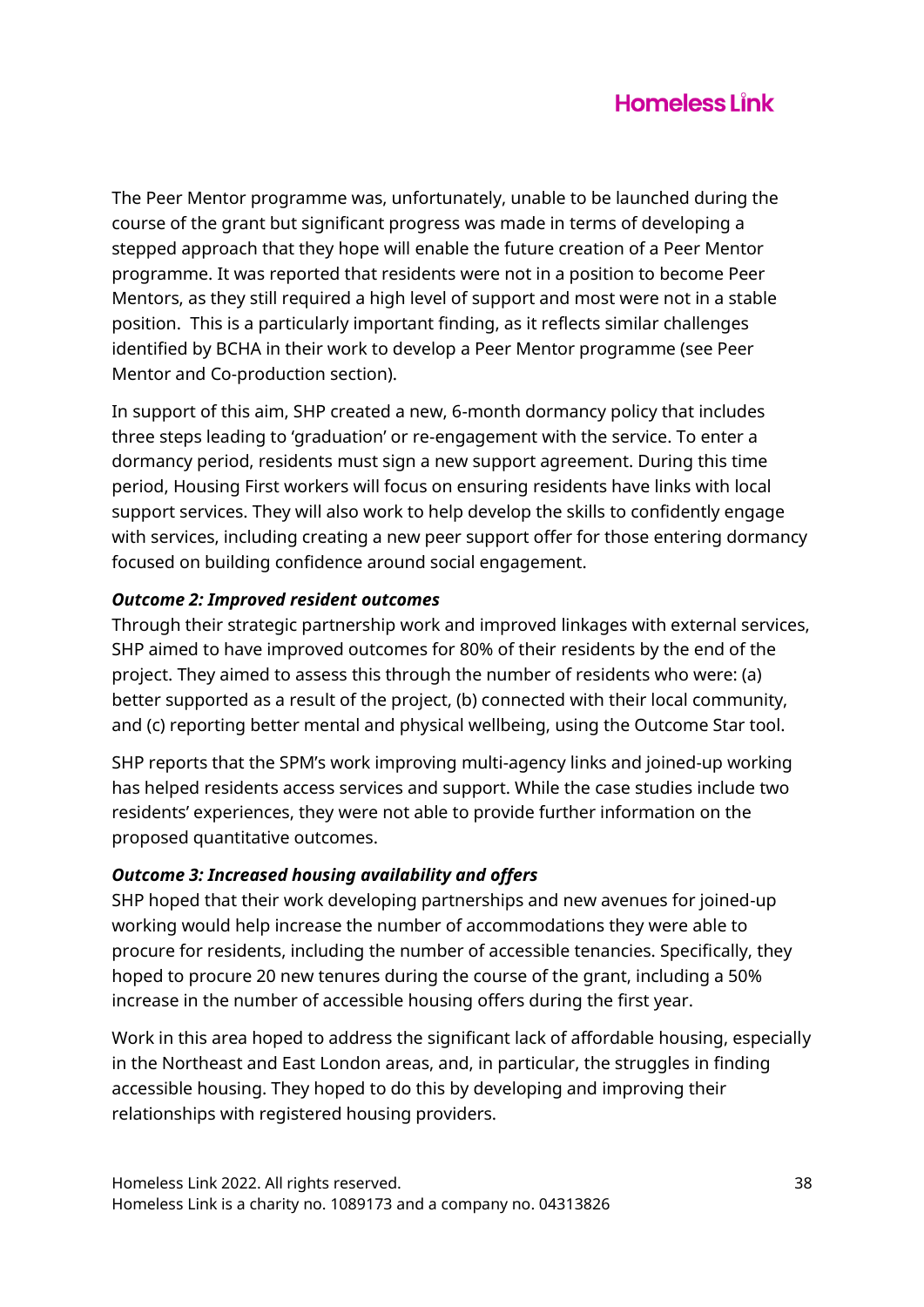The SPM reached out to London Housing Associations to try and increase their number of social housing tenancies, but found that attempts in this area were, for the most part, unsuccessful. They were repeatedly referred back to the local council and struggled to make as much progress as had been hoped in this area.

However, the SPM was able to improve some links with housing, including access to social housing in Redbridge and, internally, a dedicated PRS officer to help procure properties for residents from Project Kali and in Redbridge. They have also recently become a recommended provider through Waltham Forest Housing Association and, through this, will have access to newly available properties.

While they report some improvements through this work – namely access to five new social housing accommodations in Redbridge, SHP state that systemic issues related to the lack of affordable housing made this a challenging area to make real progress.

They report that taking a pan-London approach to Housing First accommodation may have been a more strategic approach, whereby a consortium of partners would allocate housing stock directly to Housing First services across London.

#### **Outcomes for local networks and sustainability**

While the ultimate aim of the SPM's work was to better support residents, SHP believed that this could best be achieved by improving local networks and joint working. During their tenure, the SPM supported 45 frontline staff, including Housing First frontline staff and those who attended forums and training. They also worked with 4 external agencies and partners.

*Outcome 4: Development of a replicable multi-agency approach to Housing First* To increase the impact of their work, SHP wanted the multi-agency approach developed by the SPM to be easily replicable and adapted to other areas, including those where Housing First provision may not yet be available.

They hoped to achieve this through the development of steering committees in each of the local authorities they worked. While this was achieved in Islington, they found that different approaches were needed in other areas. They also found that the very limited staff capacity dedicated to homelessness in some local authorities made engagement with Housing First issues challenging and that Islington, in particular, had a better resourced council team.

The new Islington steering group meets monthly and is chaired by a council official. It was described by the team as highly successful and includes a range of representatives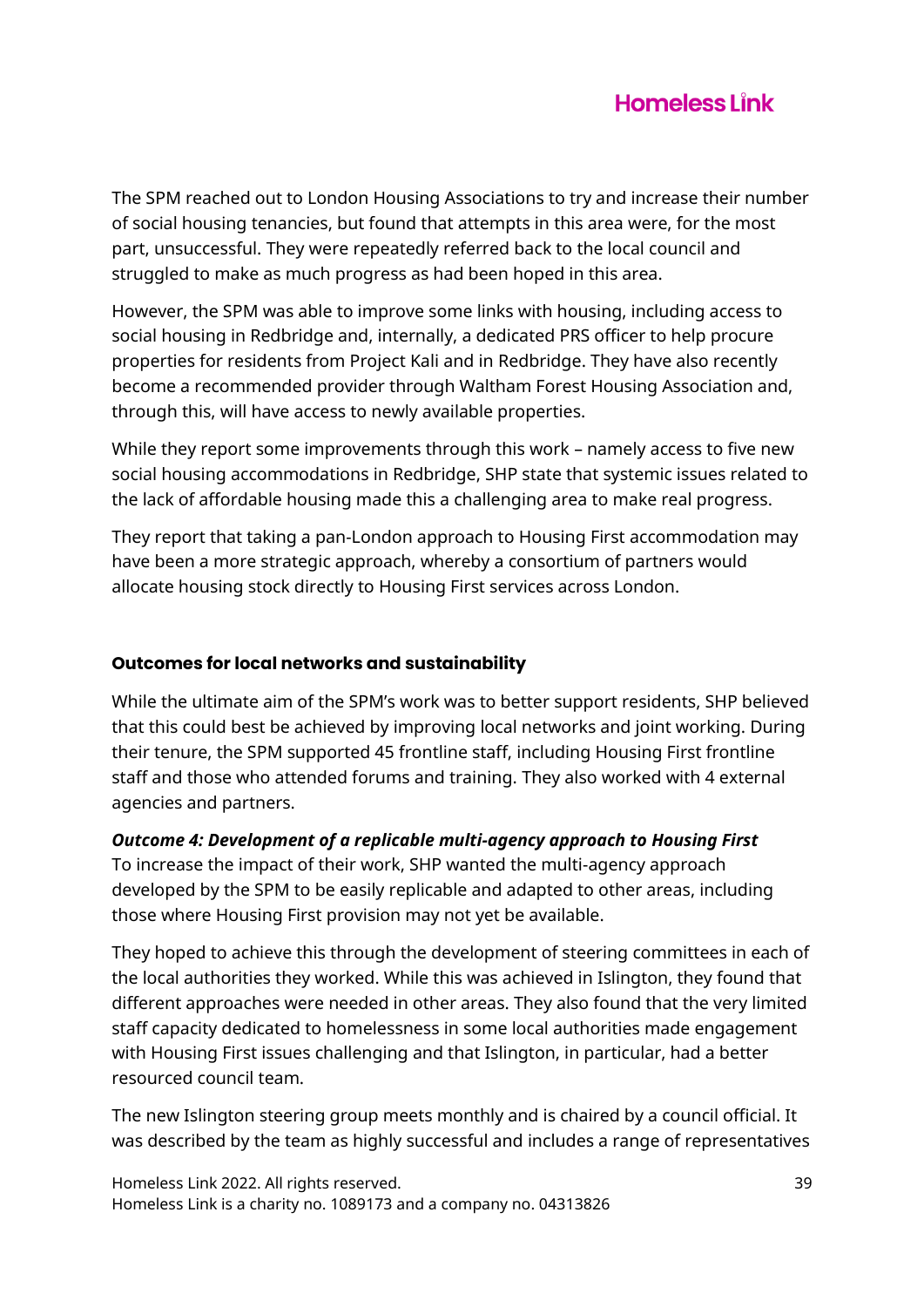from the local authority (including those working in housing management and individuals working on anti-social behaviour) and local support services (including drug, alcohol, and mental and physical health services).

One of the steering committees' initial focuses was to improve referral pathways (see Outcome 5) and they report that the steering group has been particularly useful at times when residents have experienced problems with their tenancy or at times when there are specific areas of concern (e.g., with anti-social behaviour).

The SPM also worked with each of SHP's Housing First services to identify where service gaps existed in their areas. Through this, the team was able to identify which areas already had systems for multi-agency working that could be tapped into, including Task and Targeting (T&T) meetings in Redbridge and Newham and a Making Every Adult Matter (MEAM) group focused on multiple disadvantage in Redbridge.

An area of need that was identified in Redbridge was in improving ways of working and accountability in social housing allocation processes. Through this, the SPM developed a regular meeting with the local Rough Sleeping Commissioner and Specialist Housing Solutions Officer. They discussed issues related to residents currently in accommodation, issues with obtaining new housing stock, and identified emerging priorities.

While there were some improvements in their ability to access other service providers and local authority members (see Outcome 1), they also faced significant challenges with engaging with other services and, as a result, the SPM instead focused some of their time on improving internal processes. This included regular manager meetings, creating a resident outcome database, and the development of a multiple disadvantage practice forum that worked to share resources and good practice across SHP services.

The SPM also worked to better understand and organise training to address potential skills and knowledge gaps for SHP staff, including around sex work and psychologically-informed environments (PIE). They were able to provide training on the former and brought in an external provider to offer PIE training. They have also increased the availability of reflective practice, including creating opportunities for support workers and a separate reflective practice space for managers.

### *Outcome 5: Targeted approach to referrals*

SHP hoped that the SPM's work would help to create improvements in their approach to referrals, including wanting to create a coordinated process to target the most suitable Housing First residents.

Homeless Link 2022. All rights reserved. 40 Homeless Link is a charity no. 1089173 and a company no. 04313826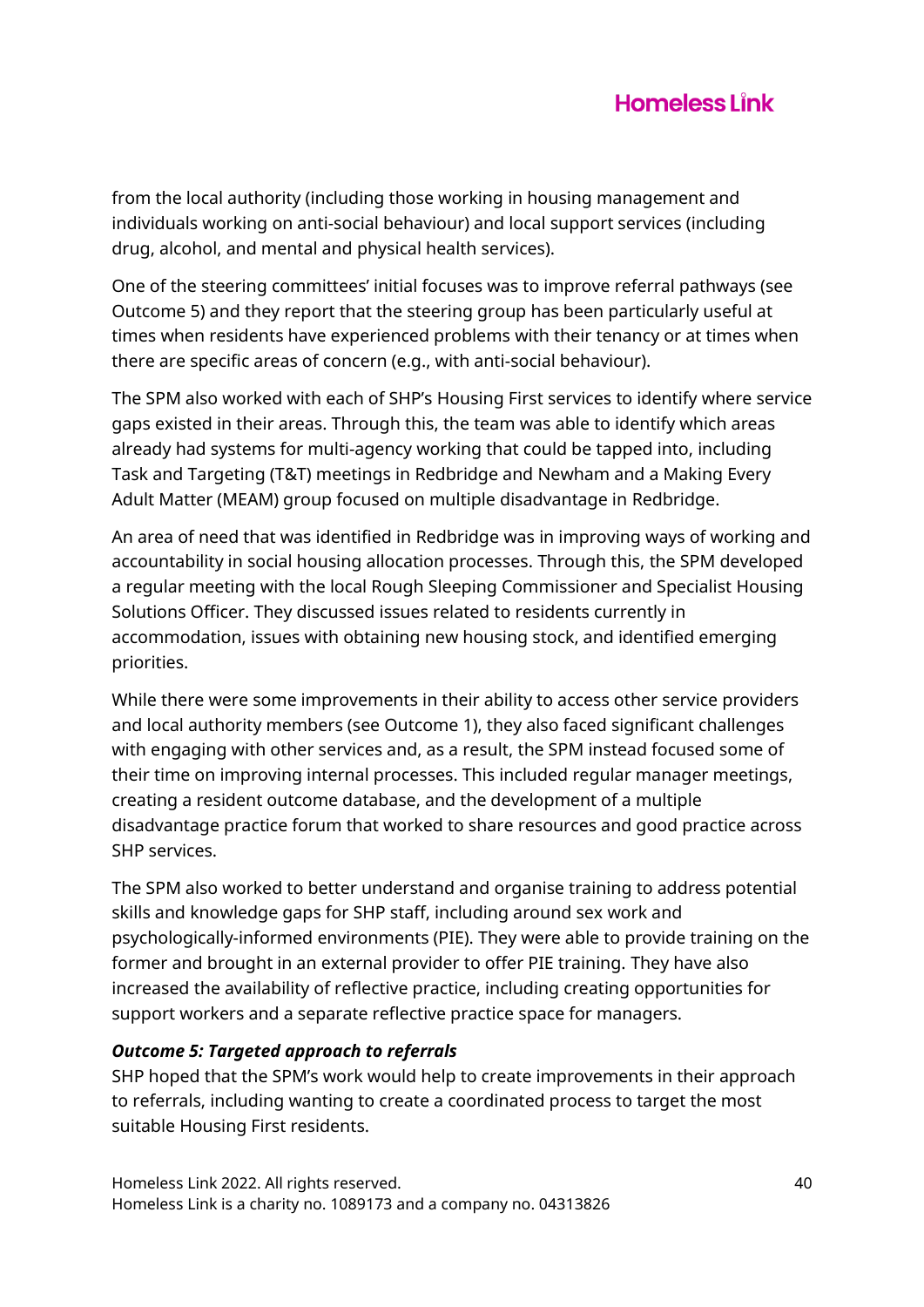

As in other areas, SHP reports the most progress occurred in Islington Council. There, they successfully implemented a multiagency referral and strategy panel to discuss new referrals and any issues with current residents and wider systems. SHP also created a new referral pack that includes: a referral process guide, a referral form, and an adapted New Directions Team assessment (a.k.a. NDT or Chaos index). The NDT assessment aims to help identify inappropriate referrals.

As mentioned in Outcome 4, the new Islington Strategic Panel's initial focus was on improving referral processes following multiple incorrect referrals. They aimed to ensure that residents admitted to the programme met the service criteria and, as such, adjusted referral processes so that referrers are now included in meetings to ensure the panel has an opportunity to adequately discuss potential residents and understand their background and needs.

Islington's Panel also now considers if any 'pre-engagement' work may be needed for potential residents. This includes examining where the individual may best be accommodated and identifying any other arrangements that may be needed.

Outside of Islington, SHP also states that they have been working in Redbridge to identify new strategies to directly allocate Housing First residents to social housing properties.

#### *Outcome 6: Reduced strain on health and wellbeing services*

SHP aimed for this grant's work to lead to reduced pressure on the health and wellbeing services, including less pressure on inpatient, A&E and other health services. While they report overall improvements to residents' access to healthcare services, due to COVID-19 they were not able to track changes in system pressure.

## **Case Studies**

#### **Mary**

Mary was receiving support through Project Kali, a service run by SHP for women with offending histories and multiple disadvantage. Like many of Project Kali's residents, Mary has a dual diagnosis and has historically been unable to access traditional mental health support that would require her substance misuse to be addressed beforehand. The nature of these services, generally focused on outcomes and requiring regular engagement, has also been prohibitive for her.

Through the new partnership with Street Talk, Mary completed a pre-information form highlighting why she would like psychotherapy services and, through this, she has

Homeless Link 2022. All rights reserved. 41 Homeless Link is a charity no. 1089173 and a company no. 04313826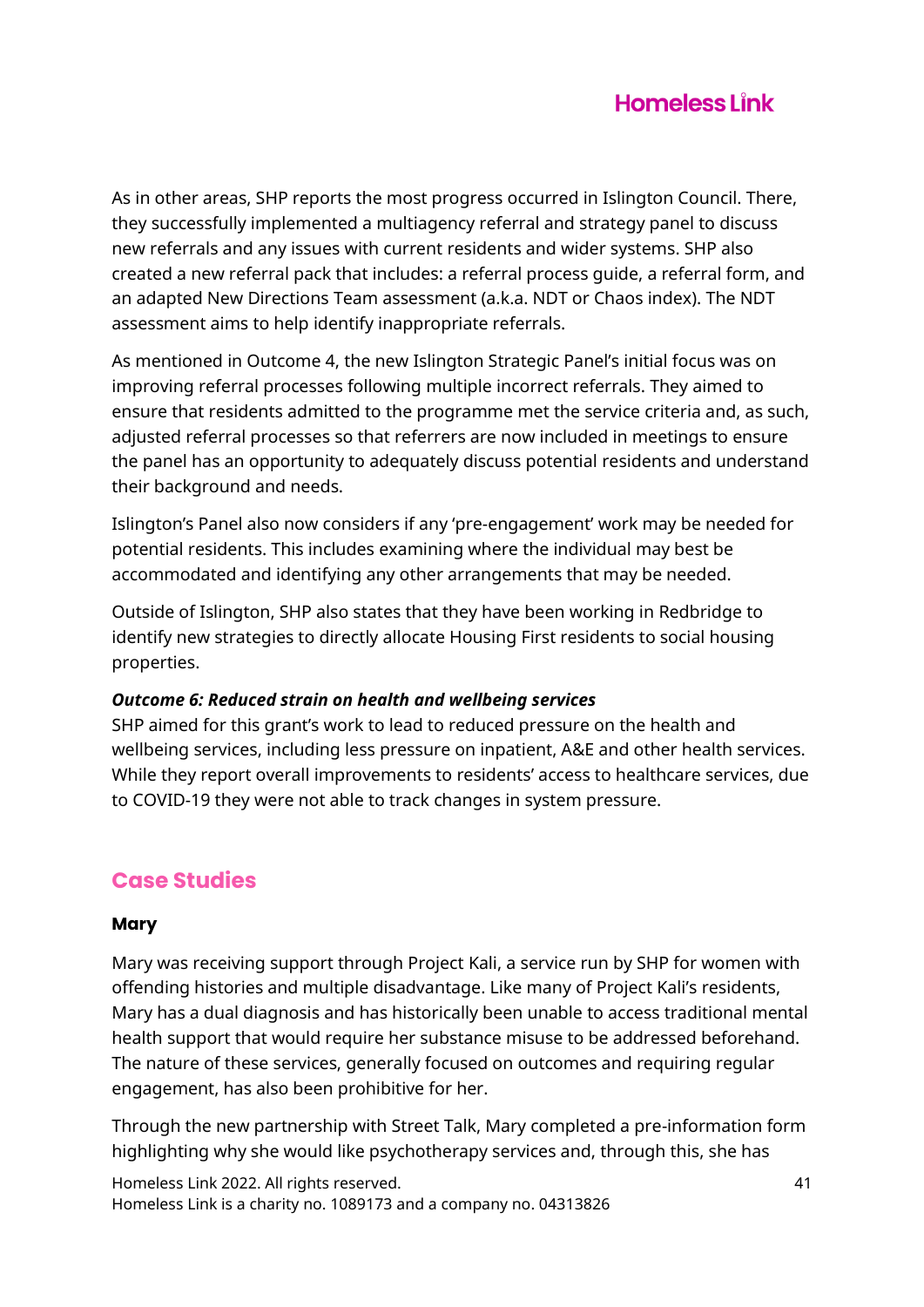

been able to receive psychotherapy over the phone. Through her work with a psychotherapist, Mary identified a desire to move to Brighton. However, she also felt that she wanted to continue receiving support from Street Talk.

With the Project Kali team's support, Mary has been able to relocate to Brighton and is also continuing to receive support from Street Talk.

#### **Tom**

A short documentary was produced by Emily McDonald entitled *The Best Situation* that describes Tom's journey with SHP's Housing First. The documentary is available freely online at <https://vimeo.com/494090567>.

## **Conclusions and recommendations**

The role of a Strategic Partnership Manager is one that could clearly adapt and respond to a range of local and organisational needs. As such, there is huge potential for impact in areas ranging from access to services to co-production and housing availability.

While this creates enormous opportunity, it also means that this type of role is likely to be most effective when an organisation is focused on systems change and open to development and growth. SHP as an organisation has continued to grow throughout the duration of the project and this role has been beneficial in aligning their Housing First work with SHP's strategic direction and working to embed best practice across the organisation.

One of the key learning outcomes of this project was the challenges in developing a Peer Mentor programme, which reflect the experiences of BCHA in their Peer Mentor and Co-production work. We would welcome further work and research into strategies for developing Peer Mentor programmes with Housing First residents, as this seems to be an area where there are many potentially unforeseen barriers.

This programme can offer learning not only for those interested in working to develop specific roles or workstreams around strategic partnership, but in organisations seeking greater opportunities for multi-agency working and collaboration. Key findings and recommendations include:

**1. Ensure direct links with those overseeing partnership and co-production development and senior leadership.** It is important that individuals leading on this work have a solid understanding of an organisation's strategic direction and

Homeless Link 2022. All rights reserved. 42 Homeless Link is a charity no. 1089173 and a company no. 04313826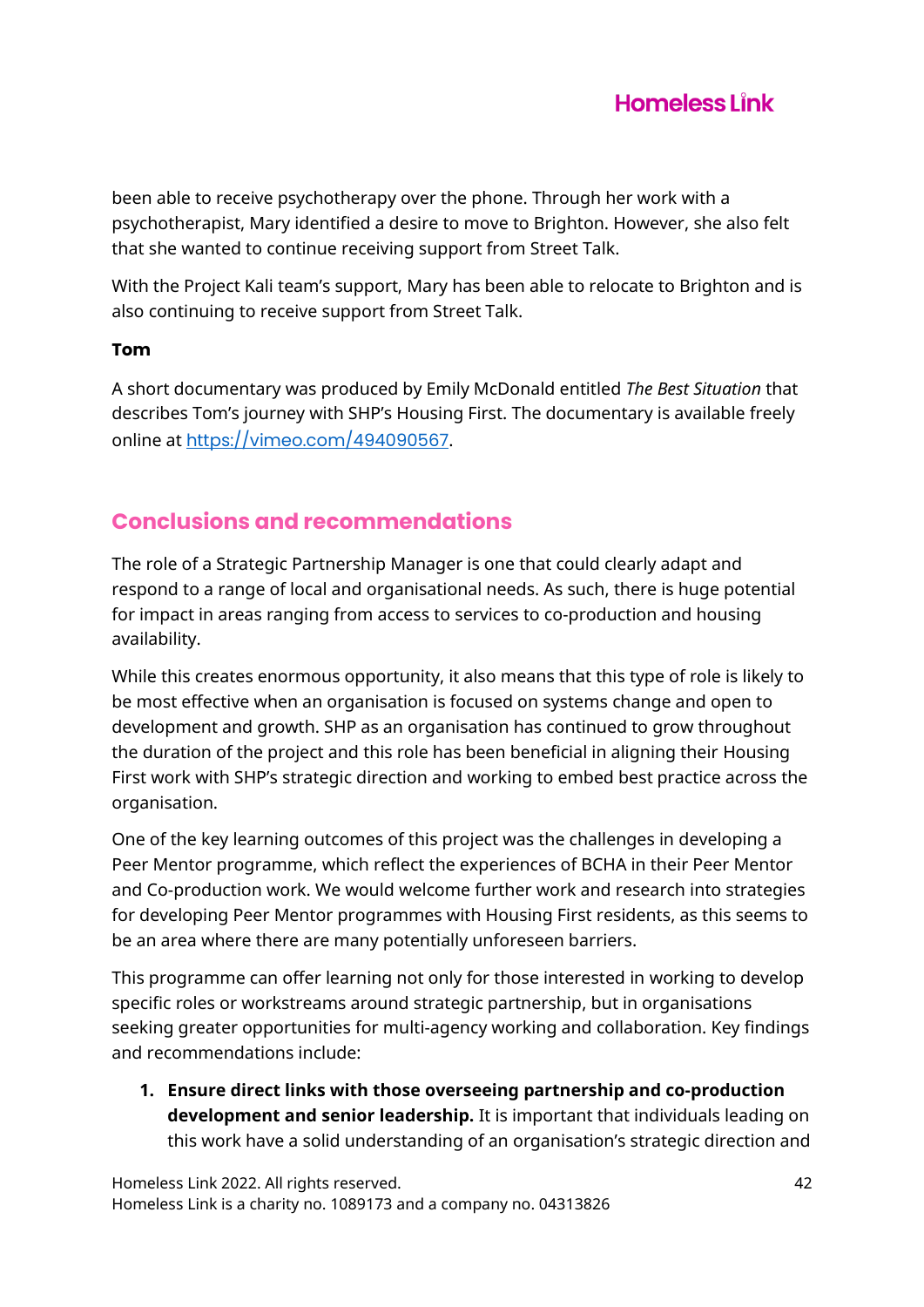have opportunities to feedback into future priorities. SHP's experience also demonstrated how developing close working relationships with service providers and local authorities can identify areas where future work could have a significant impact, as well as areas where planned work may be less productive than anticipated.

- **2. When working across multiple local authorities, consider the local landscape when designing project aims.** Different strategies may be needed for different local authorities. Big wins may be possible in areas that already have dedicated staff or working groups and, for SHP, this meant that they were able to make the most progress in Islington Council. It will be important to understand the landscape before trying to create new co-production or joint working approaches, including identifying existing working or steering groups.
- **3. Peer Mentor programmes may need to be developed in a staged approach, particularly when working with Housing First residents**. While SHP initially aimed to have a fully functioning Peer Mentorship programme by the end of this grant, they instead better adapted to the current needs of their residents by creating a dormancy policy and opportunities to develop social skills and confidence for those in a dormancy stage. This reflects the increasing recognition that most Housing First service users are unlikely to 'graduate', <sup>7</sup> which may create challenges for Peer Mentorship programmes aiming to employ former residents. SHP hopes that the more gradual approach they have adopted will eventually enable some residents to have the skills and confidence to become Peer Mentors.
- **4. Work to increase housing offers is likely to be incredibly challenging and face significant systemic barriers.** This was an area where SHP put in a significant amount of work and yet they were unable to make as much progress as had been hoped. They theorise that a pan-London approach to Housing First accommodation may have been more strategic, whereby a consortium of partners would allocate housing stock directly to Housing First services across London.

Homeless Link 2022. All rights reserved. 43

<sup>7</sup> Blood, Imogen et al. (2021). *Reducing, changing or ending Housing First support*. Available at: [https://hfe.homeless.org.uk/sites/default/files/attachments/Reducing%2C%20changing%20or%](https://hfe.homeless.org.uk/sites/default/files/attachments/Reducing%2C%20changing%20or%20ending%20Housing%20First%20support.pdf) [20ending%20Housing%20First%20support.pdf.](https://hfe.homeless.org.uk/sites/default/files/attachments/Reducing%2C%20changing%20or%20ending%20Housing%20First%20support.pdf)

Homeless Link is a charity no. 1089173 and a company no. 04313826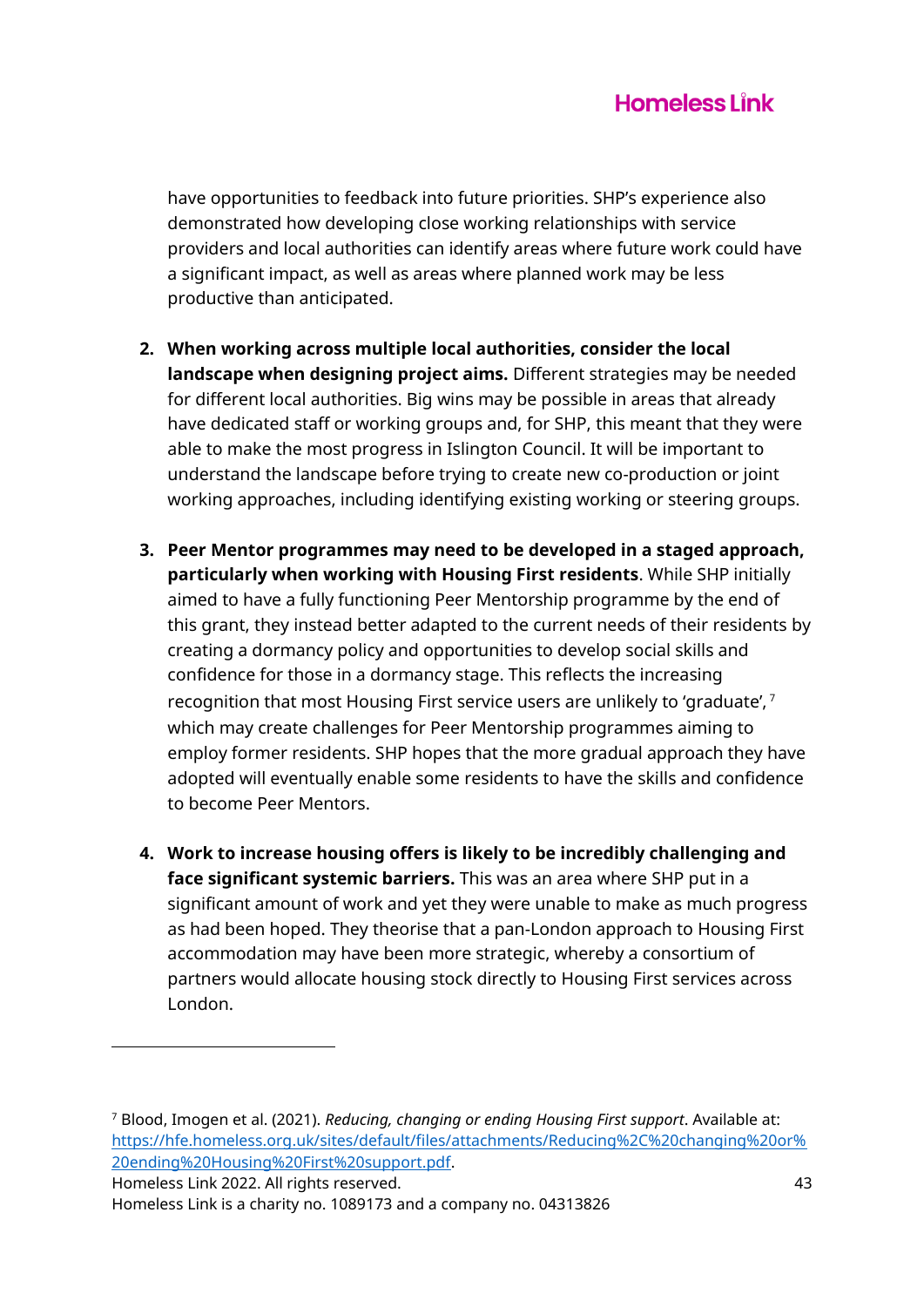**5. Including referrers in panel meetings may help to ensure sufficient information is obtained about potential residents.** This can help to ensure the panel has an opportunity to adequately discuss potential residents and understand their background and needs.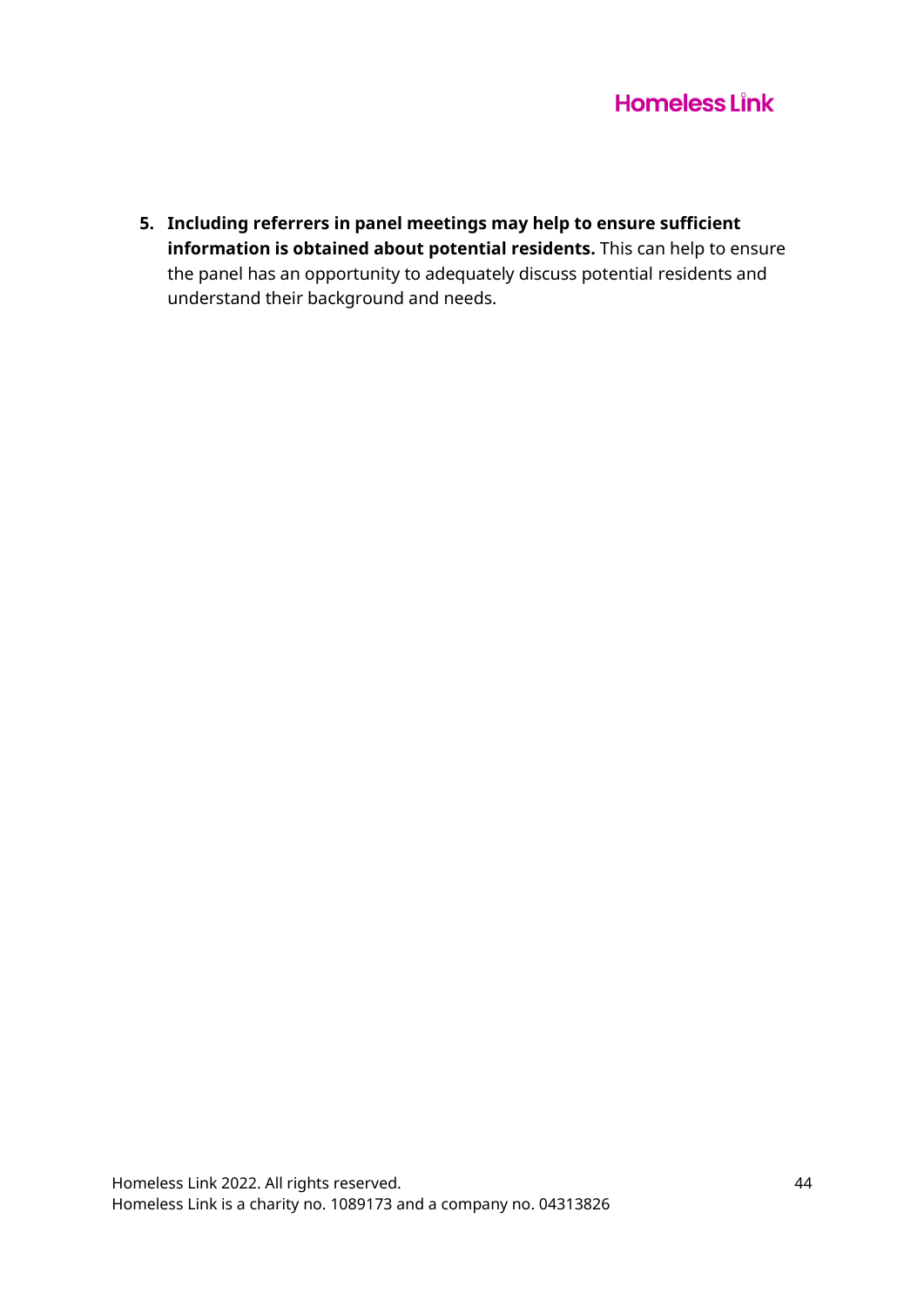# **Specialist Women's Worker**

# **Overview**

Brighter Futures was awarded a grant of £90,000 to support women's provision through their Stoke-on-Trent Housing First programme. They felt that, while they supported some women through their Housing First service, there were things they could do to increase the number of women they were supporting and to increase the amount of specialist support available to these women.

The need for this service arose from their experiences supporting women through their Housing First services. They found that women accessing Housing First generally had experiences of complex trauma, often including sexual exploitation that would then lead to the development of unhealthy relationships. They found that these women were repeatedly exposed to trauma that they did not have the time or opportunity to heal from.

For many of these women, this includes their status as mothers. Many of the women they serve have had children taken away and yet there are no opportunities for this trauma and their identities as mothers to be acknowledged and supported. Reconnections with children were described as one of the initial aims of the programme of funding.

They found that women with histories of complex trauma had a lack of trust in services due to a history of having their meets not met and being actively excluded from services. As a result, they would only become involved with services at a time of crisis and disconnect once this was resolved. They believed that it was key that these women received flexible support (Principle 2) that was centred around choice and control (Principle 4) and, importantly, an active engagement approach (Principle 6).

They also felt that there were additional challenges in terms of the wider systems, particularly for those with dual diagnoses. These include inadequate police responses to reports of sexual assault and a lack of appropriate emergency and women-only accommodation for women who had an addiction but were not receiving treatment, in contradiction to Housing First's Harm Reduction approach (Principle 7).

The team also report that temporary accommodation options (especially mixed hostels) available to residents were also generally seen to be unsafe. They explain that residents will, instead, find a male 'protector' in order to feel 'safer' on the streets, despite the reality that these relationships are often centred around abuse. These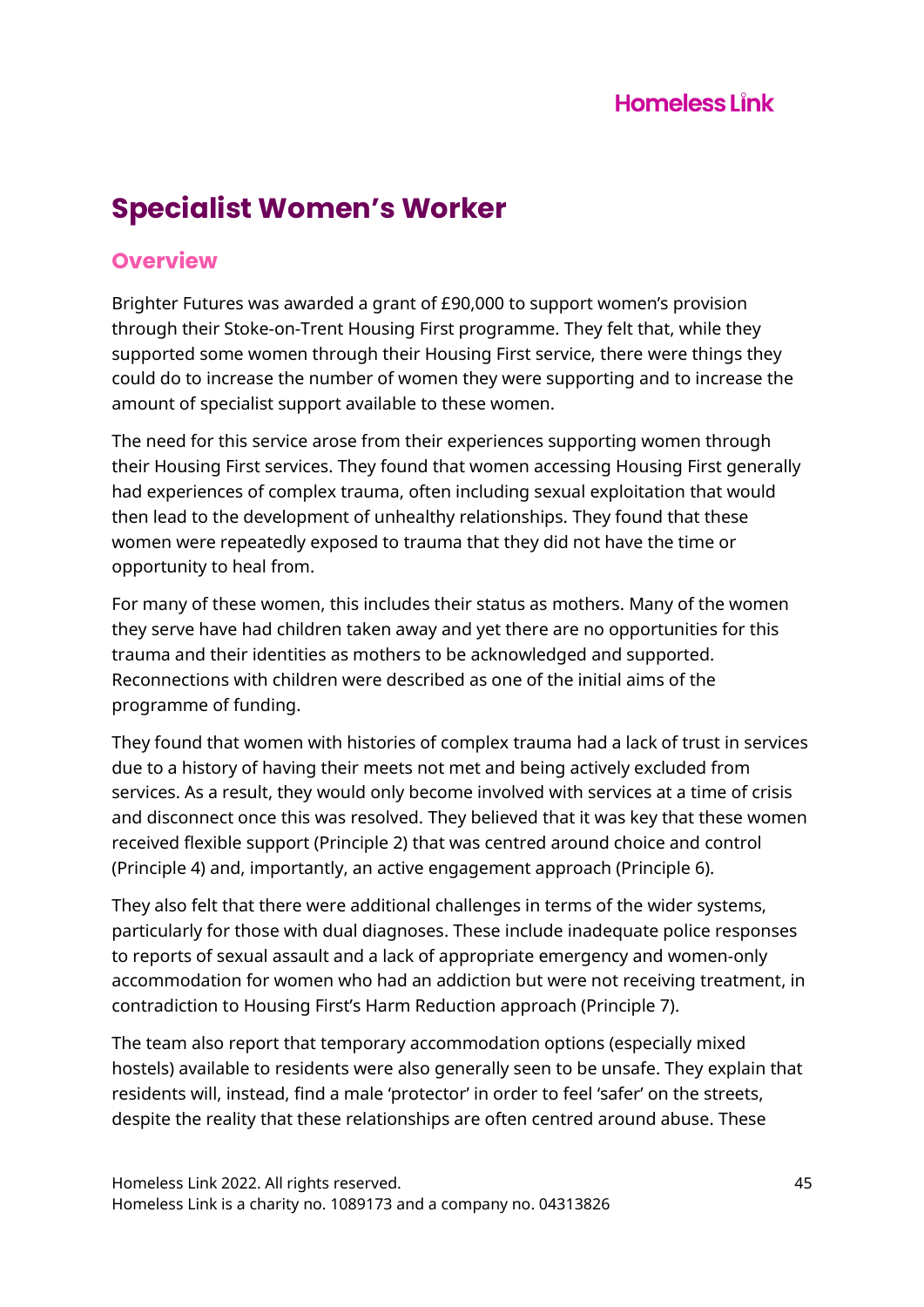challenges can also be further exacerbated for those with no or limited recourse to public funds and for women of colour.

A Specialist Women's Worker (SWW) joined the Stoke-on-Trent Housing First team in January 2021, where they remained in post until the end of March 2022. Unfortunately, a lack of funding led to the Stoke-on-Trent Housing First service also ending at this time.

# **The impact of COVID-19**

One of the primary ways in which COVID-19 impacted this work was in creating significant delays to the SWW joining the Housing First team. After the grant was originally approved, the team needed to retender for other services, delaying their ability to recruit for this role initially. The pandemic's subsequent arrival then necessitated a dramatic reprioritisation, causing further delays.

A temporary SWW was initially hired in October 2020, who served in post for three months before a new SWW was hired five months later. The grant's end date was also extended as a result.

The team reported that, due to lockdowns and other government restrictions, the pandemic also significantly limited the amount of face-to-face time they could have with residents. While some meetings were able to be held outdoors, others had to be conducted over the phone, particularly during the winter months.

Other negative impacts of the pandemic that residents' experienced included the team reporting an increase in people trying to take over residents' homes. Not being able to visit as frequently or at all for long periods of time during the pandemic also made it more difficult to mitigate these situations when they arose.

More positively, the team also reported that the increased use of virtual meetings made it easier to engage with some services and organisations and they reported good attendance at many virtual multi-agency meetings.

## **Outcomes**

#### **Outcomes for residents**

The primary outcomes of the grant were directed towards the residents of Stoke-on-Trent Housing First. This included both the expansion of the number of women served and the quality of the service they received, which they hoped would lead to improved resident outcomes.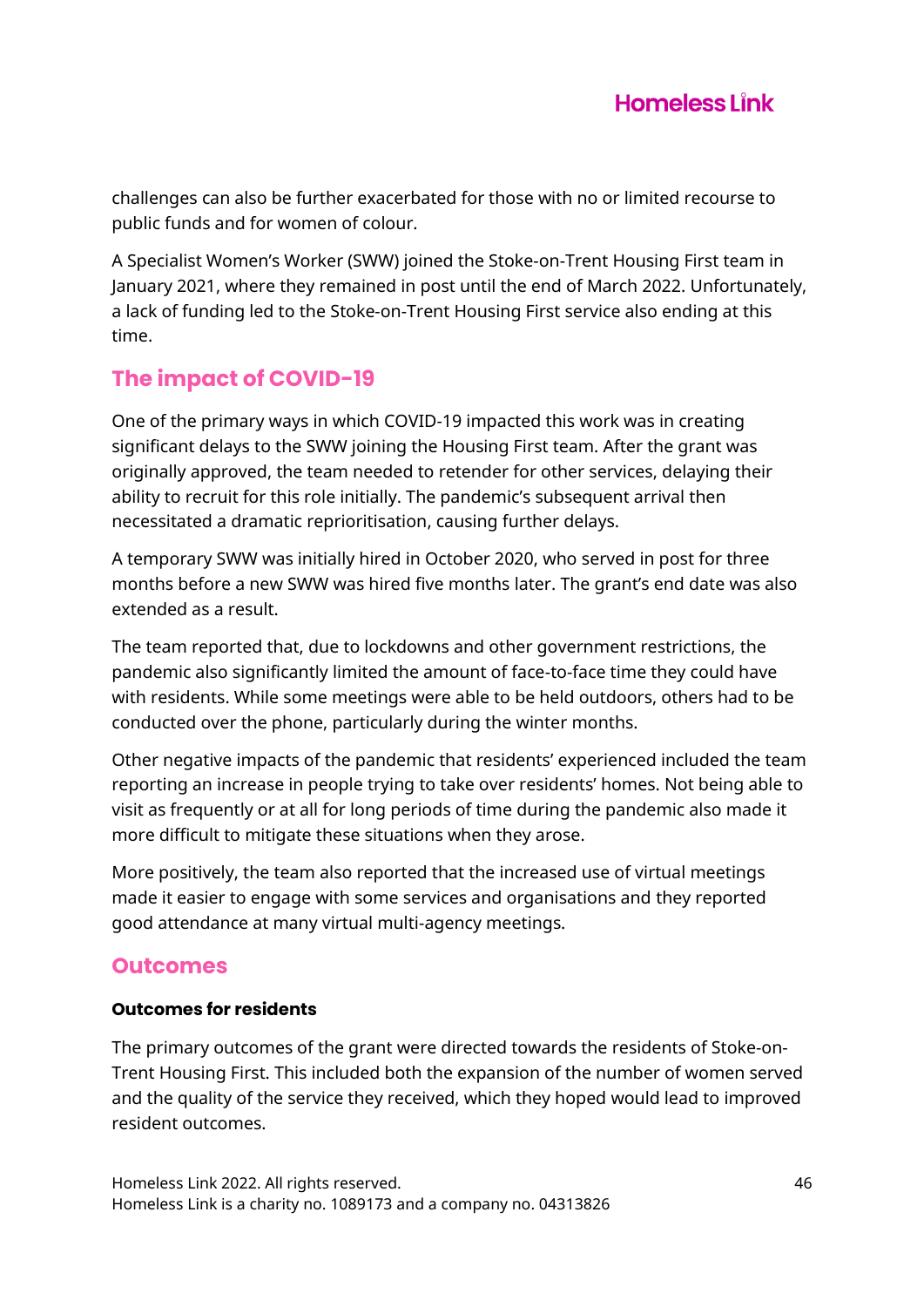

#### *Outcome 1: Increase in the number of women served*

At the time of application, Stoke-on-Trent Housing First was supporting six women and had supported 17 women since July of 2018. They hoped to expand the number of women they could support through the work of the Specialist Women's Worker and report that the SWW was able to support 11 women, 9 of whom were on their caseload.

Of these, all were over 25, 7 had a disability, 1 was a woman of colour, and 2 were LGBTQ+.

They also report that they amended their referral processes so that at least 50% of those using Stoke-on-Trent Housing First services would be women. At the time of their final report (early 2022), they reported that 66% of their caseload were women.

#### *Outcome 2: Residents will have progressed their recovery*

Stoke-on-Trent Housing First hypothesised that, with the support of the SWW, residents would be better able to address the impact of past traumas, including through working on self-care. They aimed for 80% of women to take steps toward further recovery from past trauma.

The SWW took a variety of actions in support of these aims, including helping residents to work through past trauma, report recent and ongoing abuse, and reconnect with children who had previously been removed from their care. For instance, the SWW worked to create a timeline of one resident's history of abuse and exploitation to demonstrate the need for a multi-agency approach that takes into account patterns over time. The SWW also supported her to make a formal complaint after finding that police investigation teams were generally not providing support that met the standards specified in the victim's code.

Stoke-on-Trent Housing First also reported how the SWW's work supported one resident who had been with the service for 1.5 years. They described the resident as having been very withdrawn and reluctant to engage and how, by developing a relationship with the SWW, was able to reconnect and rebuild a relationship with her daughter.

The SWW also used their time to help residents identify self-soothing strategies and strategies to improve their wellbeing and self-confidence. Stoke-on-Trent Housing First reported that residents tended to disengage when staff would bring up more clinical interventions (e.g., seeing a GP or attending a private therapy session). Exploring a range of hobbies and activities centred around residents' own needs and interests was found to be a better approach for many residents, including paying for self-care services such as a haircut, manicure, or aromatherapy kits. By the end of their service, all residents had opportunities to access non-clinical interventions to address the

Homeless Link 2022. All rights reserved. 47 Homeless Link is a charity no. 1089173 and a company no. 04313826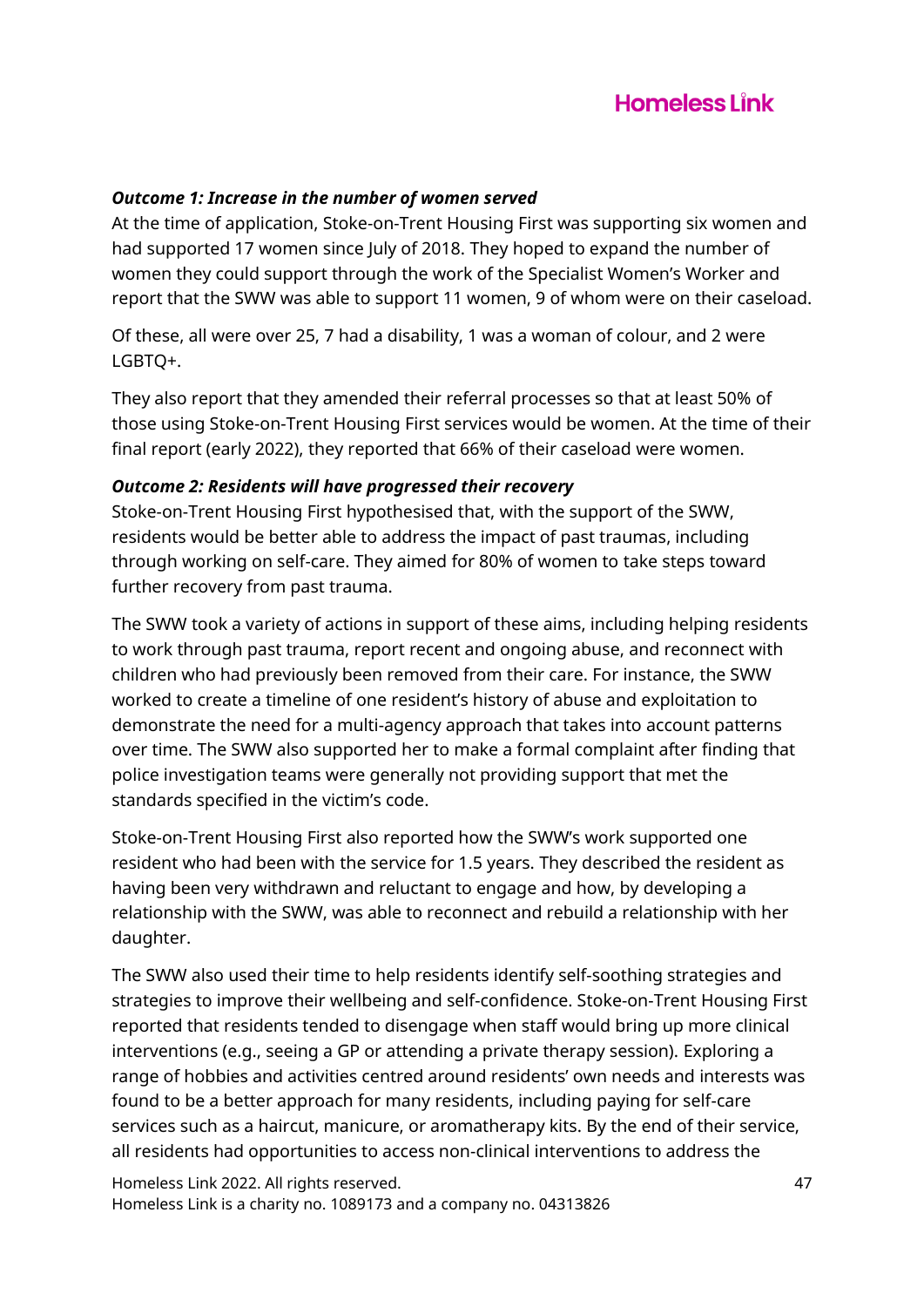impacts of past trauma, including through self-care. Ten residents were able to receive support through this offer.

In addition to the SWW's non-clinical approach, it was recognised that some residents also needed professional mental health support. However, it can be challenging to find mental health providers who are able to support those with a history of complex trauma. With the SWW's assistance, the team was able to find a specialist practitioner with relevant experience who can provide talking therapy at flexible times and at short notice. The team felt that these features – which mirror the choice and control central to the Housing First approach, are essential to helping these women engage when they feel ready. However, it was stated that this was only a temporary fix and not a long-term solution.

#### *Outcome 3: Residents will be able to maintain their tenancies*

In addition to taking steps in their recovery, Stoke-on-Trent Housing First hypothesised that the SWW's support would also help residents maintain their tenancy. Specifically, they aimed for 80% of the women they supported to maintain their tenancy.

While the team was not able to provide comparative data from prior to the SWW's tenure, of the 11 women they supported (2 of whom had been in their tenancies before the SWW's arrival and 9 of whom were placed in accommodation in October 2020): 1 has passed away, 8 had maintained their Housing First tenancies through the closure of the service, and 2 had moved to alternative accommodation.

One of the biggest successes of the programme was the increased security for tenants, with a focus on target hardening (i.e., changing residents' houses to improve safety and reduce the risk of attack or theft). Thanks to the SWW's efforts, the team had ensured they were consulting all new residents about their safety and security needs. The SWW was also able to work with a local non-profit organisation to get CCTV installed for four women, including one who received a video doorbell.

The team reports that residents felt much safer in their homes as a result.

#### **Outcomes for staff**

In addition to improved outcomes for residents, Stoke-on-Trent Housing First believed that the addition of an SWW would create opportunities to increase their own team's understanding and ability to support women experiencing multiple disadvantage.

During their tenure, the SWW worked with 12 Stoke-on-Trent Housing First frontline staff members.

Homeless Link 2022. All rights reserved. 48 Homeless Link is a charity no. 1089173 and a company no. 04313826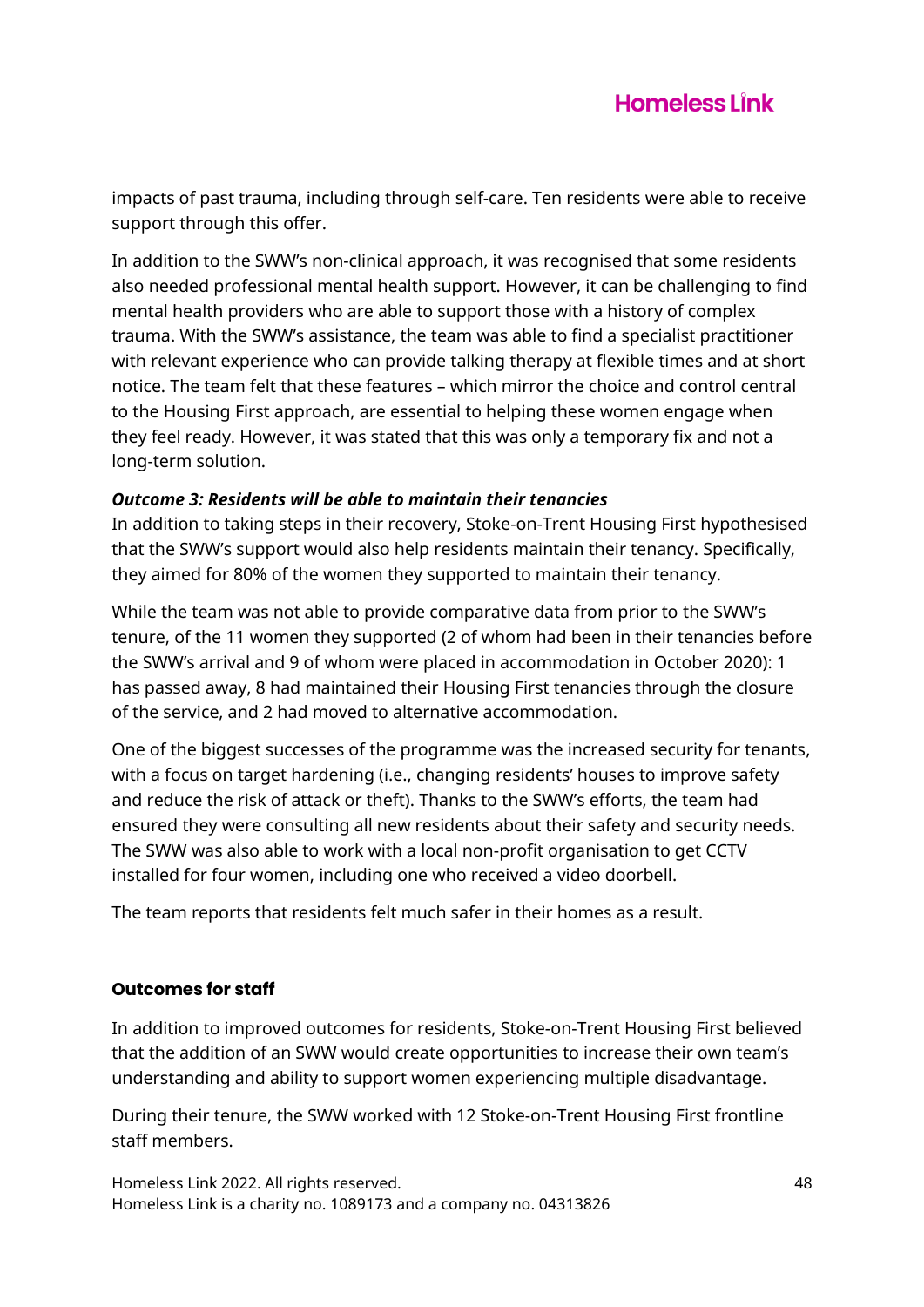## *Outcome 4: Staff understand and use a gender-informed approach that reflects the needs of women with multiple disadvantage*

The SWW provided a range of trainings and tools to help support staff internally, including offering trainings to all team members on complex trauma, trauma-informed care, women in Housing First, and domestic abuse in homelessness settings. Stoke-on-Trent Housing First reported that, at the time of the service's termination, the team was taking a non-clinical approach to addressing trauma and was able to offer support around residents' hobbies and self-care needs. Staff also reported being more confident making MARAC referrals.

The SWW also identified the need for a toolkit to address the challenges in supporting residents with childcare, including in reconnections with children that had been removed from their mothers' care. Through focus groups with people with lived experience, the SWW was able to create a Reconnecting Families toolkit for the team's use.

### **Outcomes for local networks and sustainability**

In addition to working with staff internally, the SWW's role aimed to help foster local networks and improved knowledge to support women with multiple disadvantage.

## *Outcome 5: Become a Women's Aid accredited organisation*

In the grant's initial scope, it was hoped that Stoke-on-Trent Housing First could become a Women's Aid accredited organisation. This accreditation is awarded to specialist domestic abuse services that achieve Women's Aid's quality standards for the promotion of positive survivor outcomes.<sup>8</sup> Unfortunately, this outcome was not met, as Stoke-on-Trent Housing First is not a women-only organisation and is therefore ineligible for the accreditation.

## *Outcome 6: Local agencies will have greater awareness of gender- and traumainformed approaches*

During their tenure, the SWW worked with 12 agencies and 23 external staff members. One of the primary aims of this work was to offer trainings to a minimum of 4 local agencies. Unfortunately, this has not happened due to a combination of challenges related to the pandemic and staff shortages.

Homeless Link 2022. All rights reserved. 49 Homeless Link is a charity no. 1089173 and a company no. 04313826 <sup>8</sup> Women's Aid. (no date). *National Quality Standards*. Available at: [https://www.womensaid.org.uk/what-we-do/national-quality-standards/.](https://www.womensaid.org.uk/what-we-do/national-quality-standards/)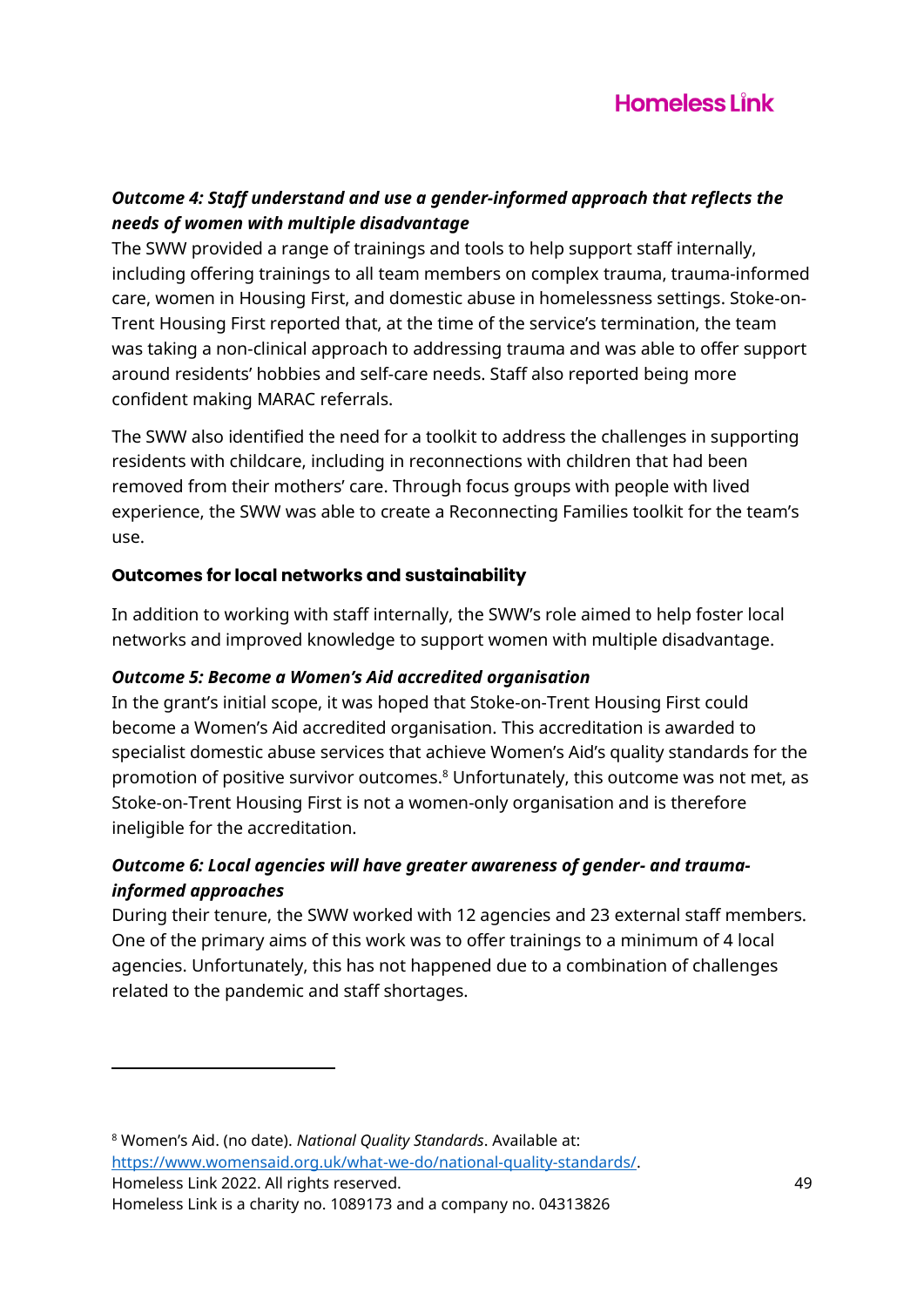The team also hoped that, through the SWW's work they would be able to foster new networks and opportunities for multi-agency working to better support women with multiple disadvantage. Through this work, they aimed to become a local leader in providing gender and trauma-informed approaches.

In these aims, there were some key successes. The SWW helped to develop local networks, including with the Dual Diagnosis team, Housing Needs officers, and Police Partnerships Officers. They also helped to identify some local 'champions' in other agencies. The team explained that they had a better working relationship with the safeguarding hub at Staffordshire police, including 2 residents having dedicated safeguarding PCSOs, one of whom has been successfully supported to obtain an injunction to remove an abusive partner from her home. The SWW did, however, report not being able to connect with domestic abuse and MARAC services.

The SWW was also able to deliver some presentations, including a short presentation on complex trauma and a gender-informed approach that they delivered to a women's forum. They also successfully held regular multi-agency meetings throughout the duration of the project, focusing on complex trauma and the need for gender-informed support. In addition, they served as an active member in local groups dedicated to rough sleeping and vulnerable women and other groups focused on Housing First.

The SWW spent a great deal of time identifying service gaps, especially regarding psychological support and issues related to children and temporary accommodation. Through this, they identified and presented their recommendations for local systems changes to the council and steering group, where they were informed these would be considered in future funding allocations. For instance, they recommended that women's circumstances should be taken into account when finding suitable temporary accommodation for them.

## **Case studies**

#### **Diane**

Diane first moved into her Housing First accommodation in March 2019, after having previously been evicted from her property due to ASB. The team reports that Diane has a long history of complex trauma and abuse and displays behaviours that could indicate complex PTSD. Diane also experiences challenges with substance misuse and

Homeless Link 2022. All rights reserved. 50 Homeless Link is a charity no. 1089173 and a company no. 04313826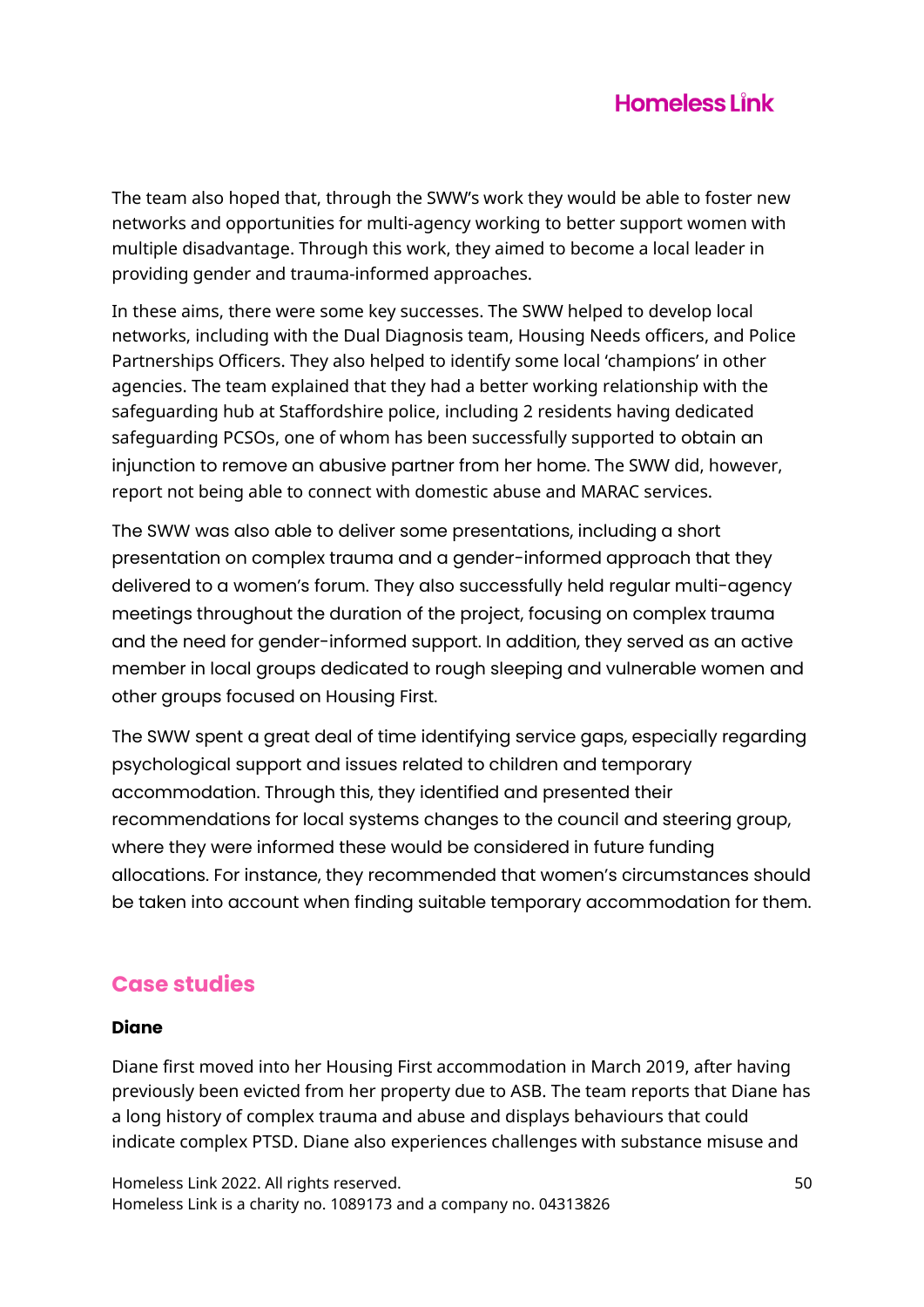being in abusive relationships. As a result, it has historically been challenging for services to engage with Diane and, as a result, her needs remain unmet.

While receiving support through Housing First, she has successfully maintained contact with her service coordinators, which has helped the team improve her safety. Diane has been able to communicate when she has been at risk and staff can then find places of safety for her to stay during these times and conduct any safeguarding referrals needed.

## **Carly**

Carly has been with Housing First for over two years after having experienced 'hidden' homelessness while she was left with no choice but to sofa surf at friends' houses. When first joining Housing First, Carly was distrustful of services and hesitant to engage. She felt that her support workers were not helping her and was defensive in conversations, particularly when discussing her children, mental health, or substance use.

The service coordinator worked with the Specialist Women's Worker to maintain contact with Carly and identify areas and hobbies of interest. One area that emerged as important for Carly was getting a haircut, something she had not done in a decade. The team felt that this act significantly improved Carly's attitudes toward the service and they were able to explore other hobbies with her, including sewing and knitting.

Stoke-on-Trent Housing First reports that Carly's engagement significantly increased over the past year. Through consistent, regular contact, the service coordinators were able to develop a positive rapport with Carly and helped her to connect with services that could support her recovery.

# **Conclusions and recommendations**

This grant programme has presented a range of learning opportunities, both for services interested in hiring a designated Women's Specialist Worker and for those looking to better incorporate a gender-informed and trauma-informed approach. These include:

**1. Organisational understanding of homelessness is likely to need to be adapted to better cater to women's experiences.** This includes an understanding of the gendered and often hidden experiences of homelessness for women, particularly: experiences and identification as a mother, the lasting impact of complex trauma (including violence and sexual abuse), strategies for

Homeless Link 2022. All rights reserved. The set of the set of the set of the set of the set of the set of the set of the set of the set of the set of the set of the set of the set of the set of the set of the set of the s Homeless Link is a charity no. 1089173 and a company no. 04313826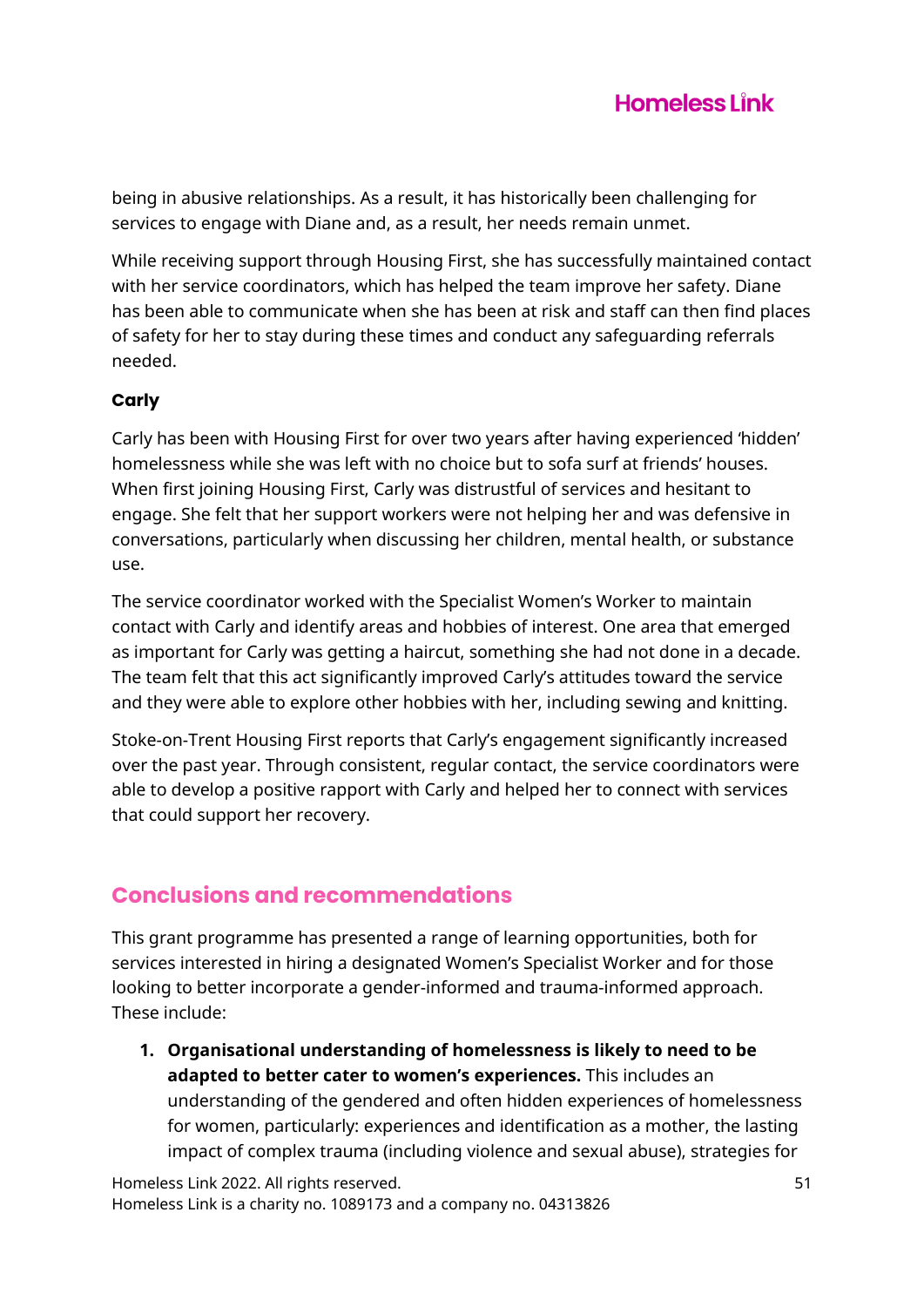managing and addressing unhealthy or abusive relationships, and barriers to engaging with services.

- **2. Building trust with women experiencing multiple disadvantage can take time and creativity**. Not all residents were open to participating in more traditional forms of therapy and creative, proactive work that maximises residents' choice and control is likely to be most effective (Principles 4 and 5). Supporting new and old hobbies and interests may provide benefits for residents' wellbeing and help to foster trust.
- **3. Work to build local networks and expertise around support for women with complex needs.** Organisations serving this population can increase their effectiveness by identifying local services that may be able to better address residents' needs, while also working to advocate to local services on behalf of these needs. It is important to identify local systems of support and barriers (for services and for residents). Establishing or joining working groups and increasing awareness and joint working practices can help foster understanding, particularly amongst health and statutory services.
- **4. Acknowledge that motherhood may be an important part of many women's identity.** Working to explore and acknowledge experiences of motherhood may be very beneficial (Principal 6), including, where possible and desired, working to reconnect with children that have been removed.
- **5. Work with the police to improve responses to reports of sexual assault and domestic abuse.** Stoke-on-Trent Housing First found that this was a key barrier in women's recovery and safety, with a lack of understanding of the needs and experiences of women with multiple disadvantage. Work to improve knowledge and support by local police services could be hugely beneficial.
- **6. Helping women feel safe in their homes is vital**. One of the main positive outcomes of this grant was the opportunity for residents to identify what they needed to feel safe in their own homes, including the installation of CCTV and video doorbells. Any approach should be centred around the principle of choice and control (Principle 4).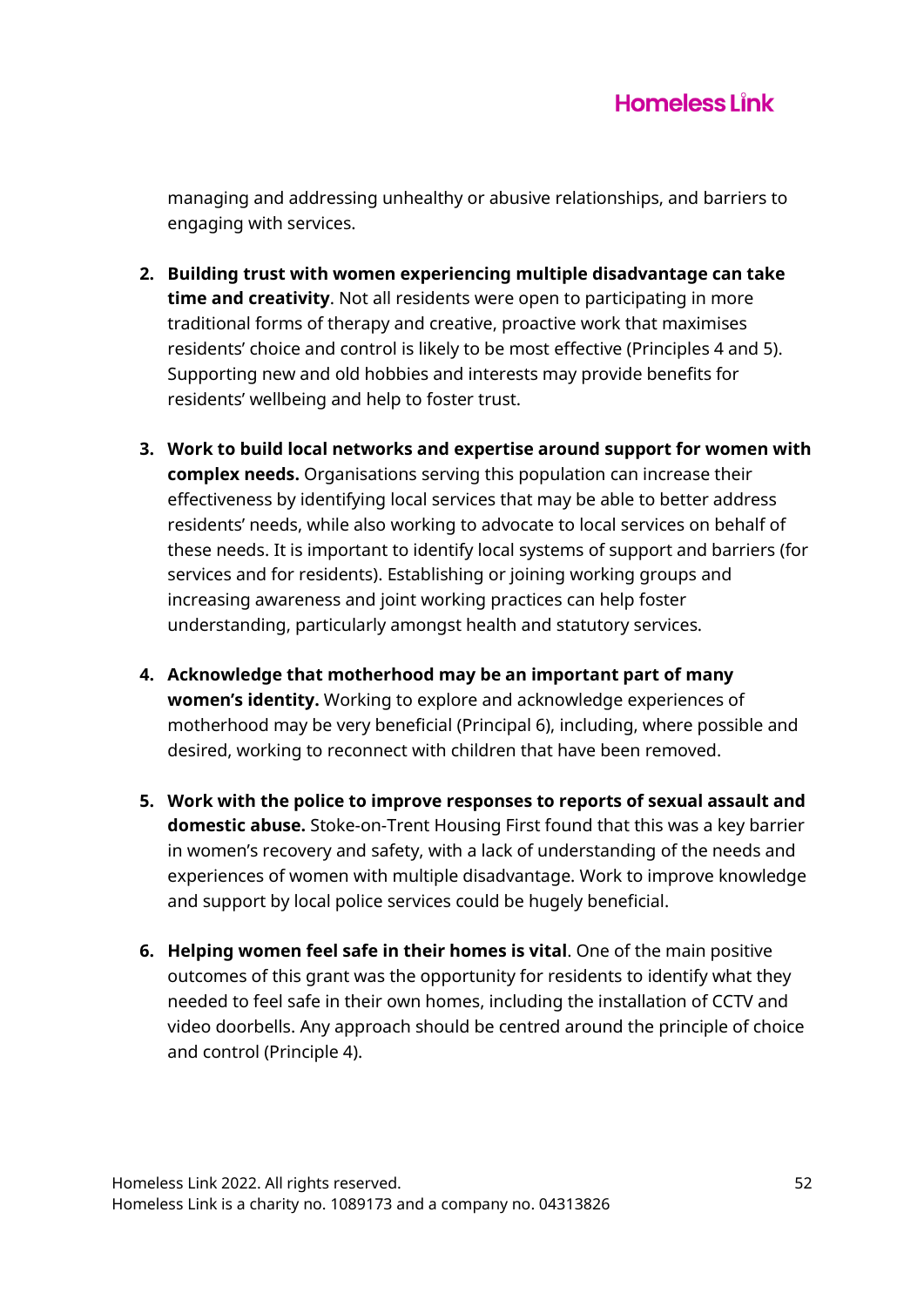# **Conclusions and Recommendations**

As a way of working, Housing First recognises that simply providing housing or one type of support is unlikely to meet the needs of those with complex challenges and histories of trauma. As such, it cannot accurately be described as 'just' a housing model and instead includes a wide range of other types of supports, as dictated by the needs, experiences, identities, and backgrounds of residents.

The diversity in experience and need present across Housing First residents presents a unique and valuable site for the testing of different types of approaches to support those for whom other services have historically been unable to help. The roles described in this report are very different in nature, ranging from specialist women's provision to Peer Mentorship and Occupational Therapy. Nonetheless, in addition to the many emerging questions and areas for further exploration, many common challenges and successes emerged across these five programmes of work.

We hope that these can help those interested in expanding or diversifying their Housing First offer or those working in other areas of homelessness and support to better meet the needs of those with multiple disadvantage. We also would welcome further testing and research in this area to better assess the potential impact of different work streams for different populations.

# **Key Findings**

**1. Systemic challenges – particularly the short-term nature of funding and lack of affordable accommodation, can be incredibly daunting for Housing First services to address.**

We have seen from these roles that, while all found incredible value in the work described herein and wanted to retain employees hired as part of this work, only one Housing First service was able to do so. We know that Housing First services' continuous struggle to obtain new and longer-term funding can inhibit learning, growth, and necessary systemic change.<sup>9</sup> One of the Housing First grantee services unexpectedly had to close in March 2022 due to the end of its funding, after running since 2018.

Homeless Link 2022. All rights reserved. 53

<sup>9</sup> Blood, I et al. (2020). *'A Traumatised System': Research into the commissioning of homelessness services in the last 10 years.* Available at: [https://www.riverside.org.uk/wp-content/uploads/2020/](https://www.riverside.org.uk/wp-content/uploads/2020/03/A_Traumatised_System_FULL-REPORT_v8_webFINAL.pdf) 03/A Traumatised System FULL-REPORT v8 webFINAL.pdf.

Homeless Link is a charity no. 1089173 and a company no. 04313826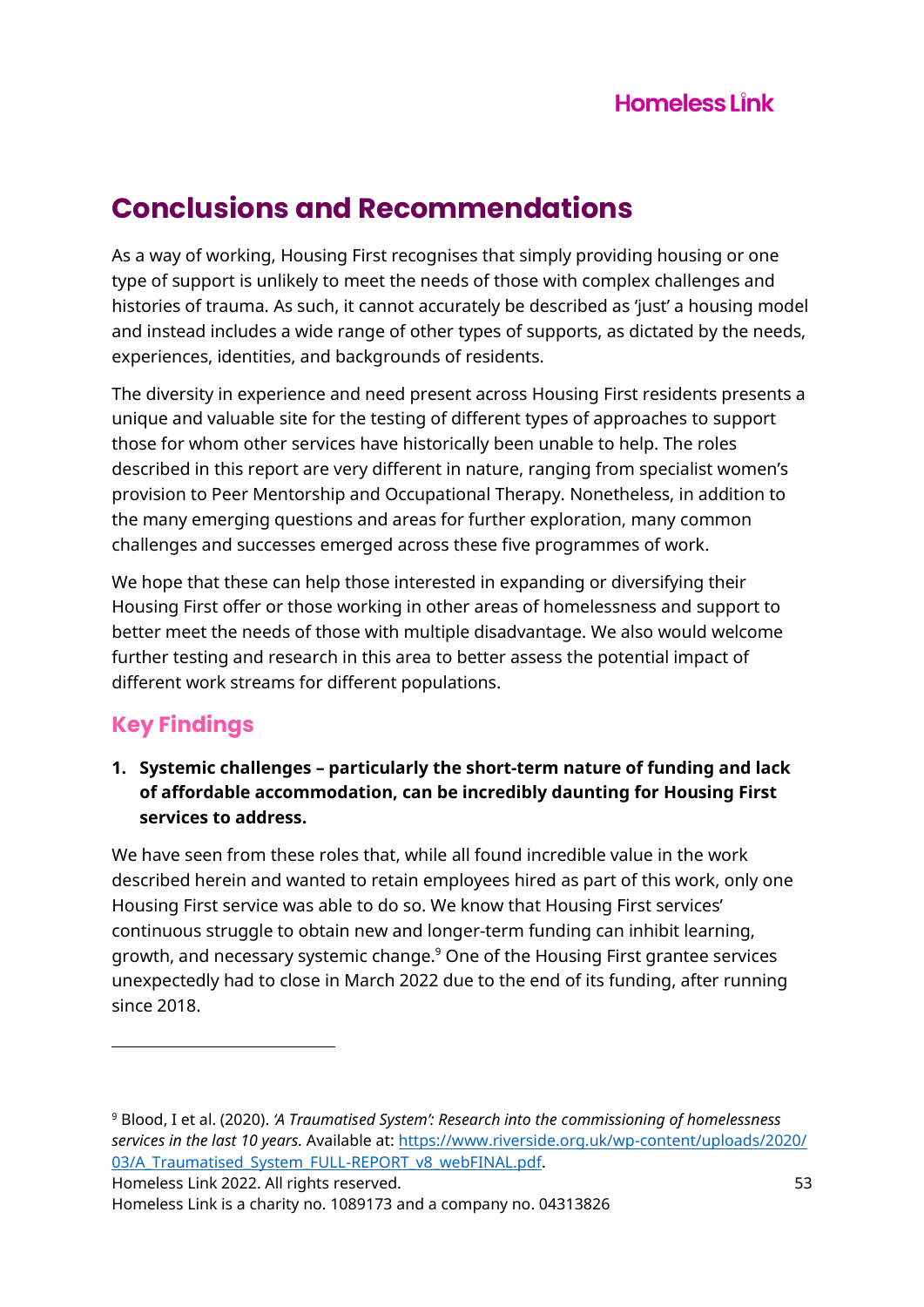Furthermore, the lack of appropriate affordable (and accessible) accommodation is a persistent and pervasive challenge in the UK that has been a significant barrier for many Housing First services.<sup>10</sup> These programmes of work were not exempt from this and work to increase access to affordable tenancies seems to have been an area that, while incredibly important, can be incredibly difficult for Housing First services to make real progress in, as found by the Strategic Partnership work.

In areas such as these, work to change national and local policy may be a more strategic (and potentially effective) approach.

**2. Peer Mentor programmes may struggle in a Housing First context and professional specialists seem to have had a clearer impact on services and residents. However, different services will need to identify what may be the best strategy for them, based on a full examination of their local context and residents' needs.**

For any Housing First service interested in adding additional expertise, knowledge, or skills to their team, it will be important to first identify the barriers and strengths of their local community. Some areas may have better resourced local councils or services and/or existing working groups or joint working approaches that can be tapped into, while other areas may benefit greatly from the advent of the latter.

Whatever approach is taken, understanding the systemic and local barriers will be key to ensuring time and resource are best spent.

## **3. For services interested in testing or trialling particular approaches, ensure clear hypotheses and tools for measuring change are used.**

While many of these grants had areas where they could provide qualitative and anecdotal evidence of change, not all grantees had systems for measuring the impact of these specialist services. Identifying a clear hypothesis to be tested and assessed can not only help to ensure correct prioritisation, but it can also help to increase learning and sharing across homelessness and Housing First services.

Homeless Link 2022. All rights reserved. 54

<sup>10</sup> Bramley, G. (2019). *Housing supply requirements across Great Britain for low-income households*  and homeless people: Research for Crisis and the National Housing Federation. Available at: [https://](https://researchportal.hw.ac.uk/en/publications/housing-supply-requirements-across-great-britain-for-low-income-h) [researchportal.hw.ac.uk/en/publications/housing-supply-requirements-across-great-britain-for](https://researchportal.hw.ac.uk/en/publications/housing-supply-requirements-across-great-britain-for-low-income-h)[low-income-h.](https://researchportal.hw.ac.uk/en/publications/housing-supply-requirements-across-great-britain-for-low-income-h)

Homeless Link is a charity no. 1089173 and a company no. 04313826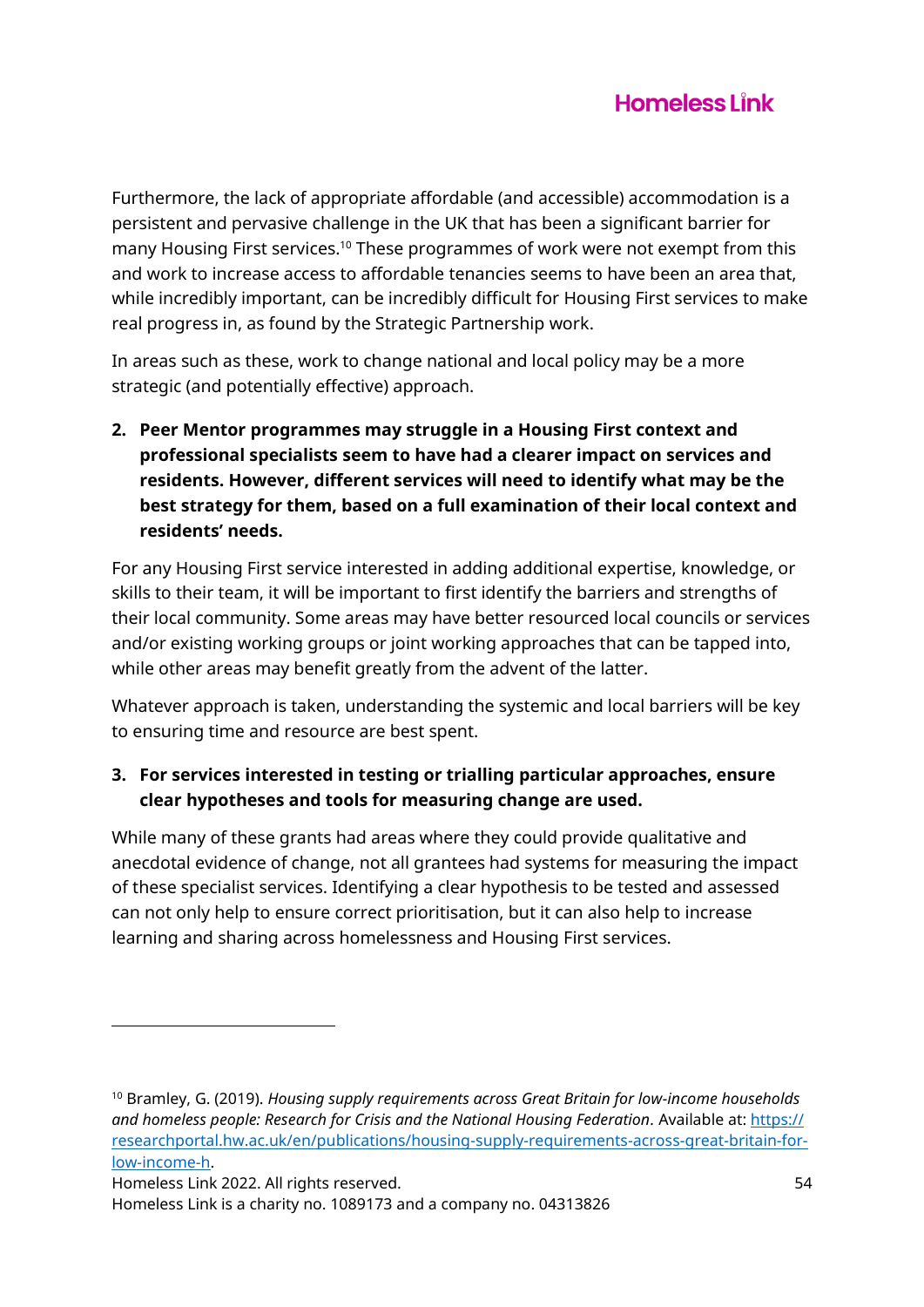However, particularly as we remain very much in the learning stage of any specialist provision, it is also important that services can be flexible and responsive to unintended or unanticipated benefits (and challenges).

## **4. Updating HR policies and procedures may help all Housing First services ensure that they are welcoming and open to those with lived experiences of homelessness.**

The work to develop a Peer Mentor programme, in particular, demonstrated the importance of considering how HR policies and procedures may inhibit those with lived experiences of homelessness from being hired.

Working to address potential shifts in organisational culture and incorporate new (or update existing) policies and procedures before any recruitment is done may help to ensure that the value and expertise of these individuals can be best utilised across the service. This includes policies around referencing, DBS checks, and more.

## **5. While Peer Mentoring and co-production work can provide incredible value, there may be additional challenges in incorporating this work into Housing First services.**

Both the Peer Mentor and Strategic Partnership work included aims to create new Peer Mentorship programmes and both reported significant challenges due to the nature of Housing First services and residents. In particular, the low number of graduations and complex needs of Housing First residents made it challenging to recruit Peer Mentors. BCHA also reported that many residents stated they did not feel ready for multiple sources of support and therefore did not want to meet with a Peer Mentor.

The use of a staged approach, including a period of dormancy where residents are supported to increase social skills and confidence (see Outcome 1, Strategic Partnership) was one approach that was trialled, though we do not yet know its outcome. Work to assess potential uptake across residents is also likely to be essential to ensure any new programme will be useful to the service. There may be additional strategies that services could explore to successfully implement a Peer Mentor programme.

## **6. Key links with health services and access to health 'experts' who can open doors may have significant benefits.**

Both the Occupational Therapist and Trauma-Informed Counsellor highlighted this as a key positive, with the advent of health professionals in their team helping to overcome obstacles and open doors for Housing First teams. For those unable to hire a new staff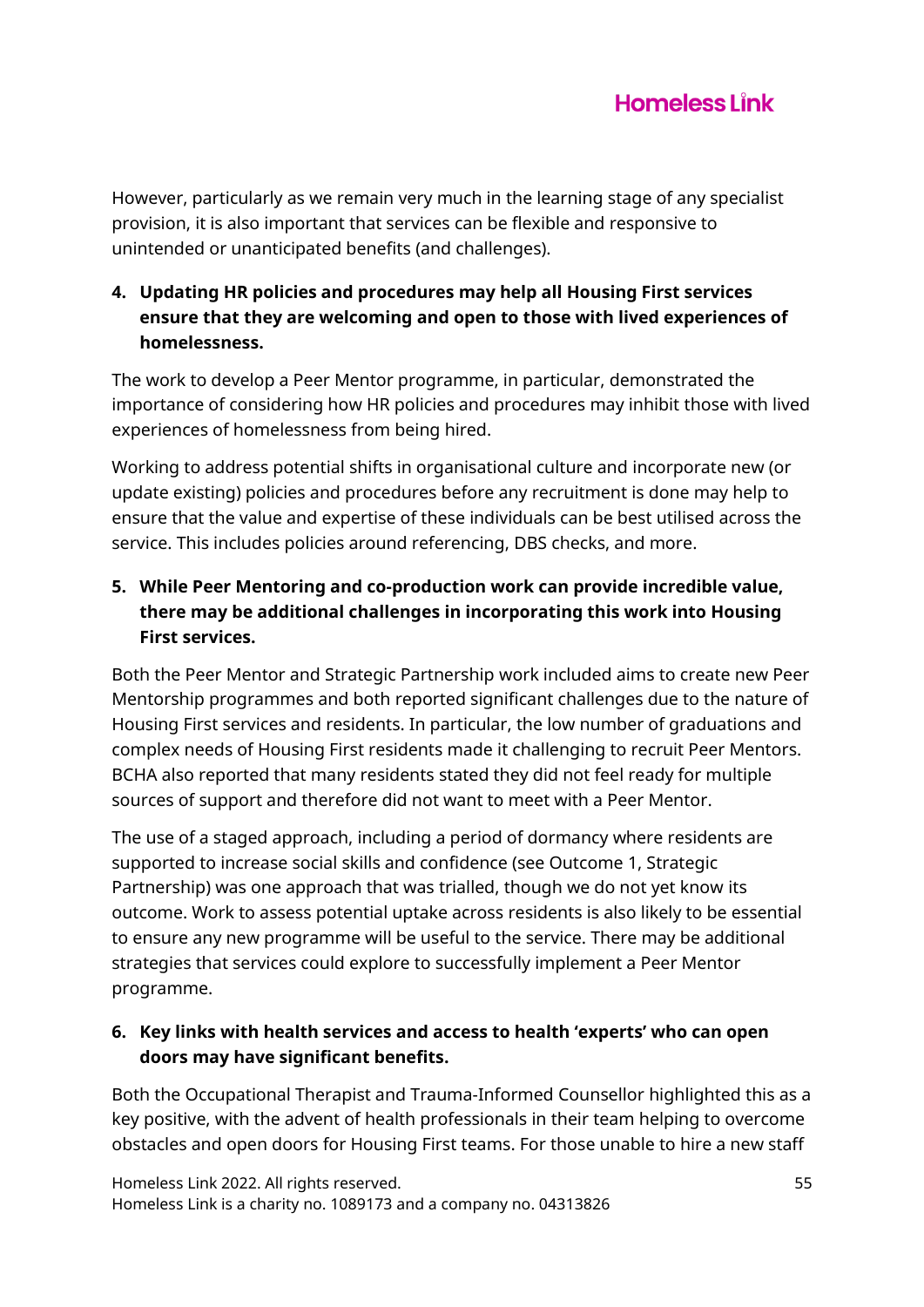member, creating links with these types of individuals may be able to help make progress toward these aims.

Training for Housing First staff to increase health knowledge and expertise may also improve confidence and knowledge to advocate on behalf of residents' needs. An understanding of norms within the health sector, including around language use, may also be beneficial in building relationships and communicating on behalf of residents.

## **7. Resident and staff 'success' may be different than anticipated.**

One of Housing First's greatest strengths is its ability and willingness to counter deficitbased and timeline-bound norms. As research has shown,<sup>11</sup> Housing First services have had to work to create new definitions of 'success' that go beyond 'graduation' from services and instead recognise that, for many with histories of complex trauma, stability may be a more appropriate and desired goal.

It is important for all of us working in the area of Housing First to shift our understanding and pre-conceptions around success. This was particularly evident in the Occupational Therapy work, where it was recognised that anticipated resident goals for greater independence were perhaps less common than were desires to achieve a greater quality of life.

The strength-based approach (Principle 6) at the heart of the Housing First model reminds us to continuously seek and celebrate the knowledge and expertise across our diverse array of services and residents. These grants have helped to identify some of the ways that adding specialist services can help Housing First services better identify what 'success' can look like for the residents we serve and, in doing so, help us to continue improving the support we can offer.

Homeless Link 2022. All rights reserved. 56

<sup>11</sup> Blood, Imogen et al. (2021). *Reducing, changing or ending Housing First support*. Available at: [https://hfe.homeless.org.uk/sites/default/files/attachments/Reducing%2C%20changing%20or%](https://hfe.homeless.org.uk/sites/default/files/attachments/Reducing%2C%20changing%20or%20ending%20Housing%20First%20support.pdf) [20ending%20Housing%20First%20support.pdf.](https://hfe.homeless.org.uk/sites/default/files/attachments/Reducing%2C%20changing%20or%20ending%20Housing%20First%20support.pdf)

Homeless Link is a charity no. 1089173 and a company no. 04313826